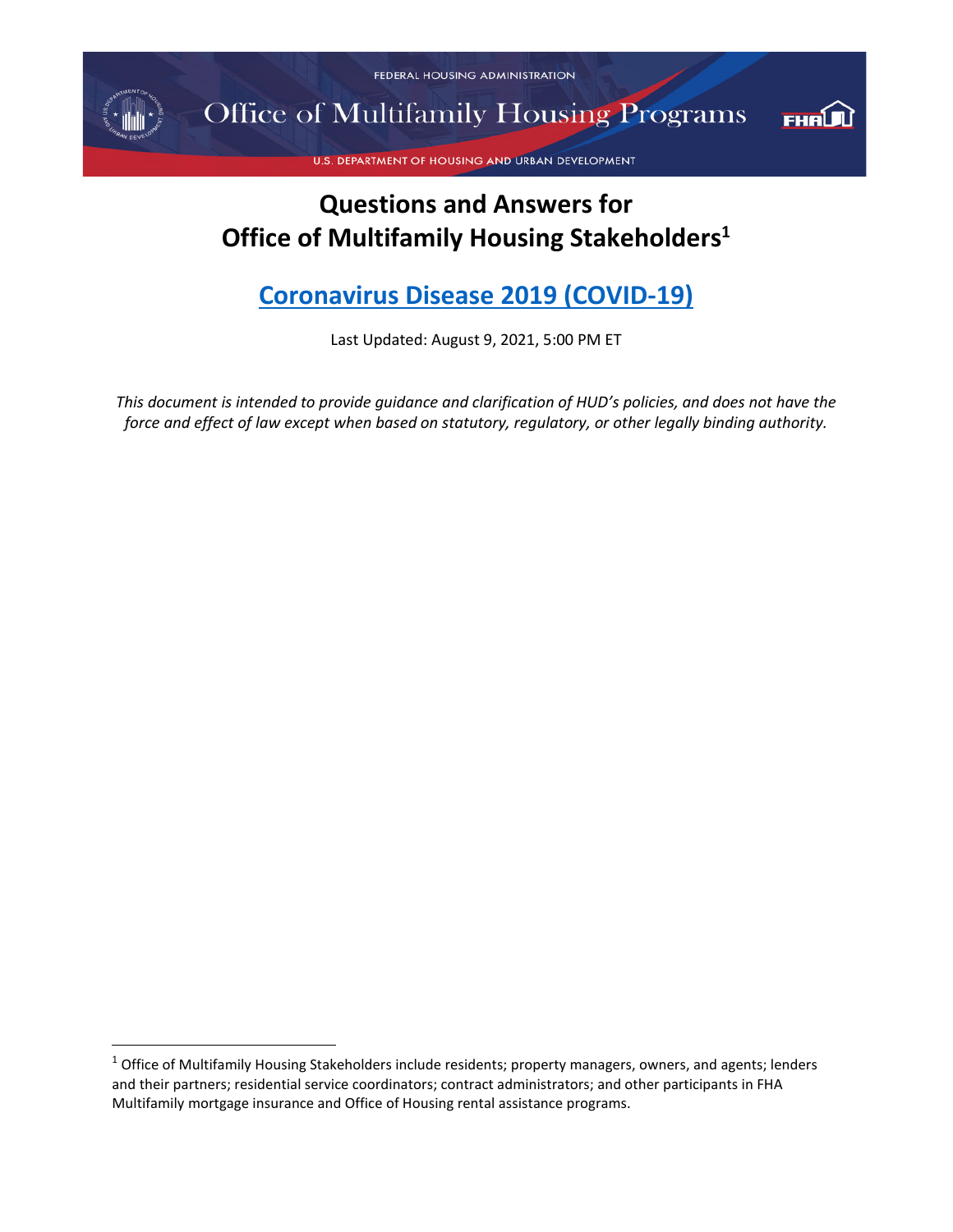#### Contents

| Household Stimulus Payments, Other Income, and Unemployment Compensation  12 |  |
|------------------------------------------------------------------------------|--|
|                                                                              |  |
|                                                                              |  |
|                                                                              |  |
|                                                                              |  |
|                                                                              |  |
|                                                                              |  |
|                                                                              |  |
|                                                                              |  |
|                                                                              |  |
|                                                                              |  |
|                                                                              |  |
|                                                                              |  |
|                                                                              |  |
|                                                                              |  |
|                                                                              |  |
|                                                                              |  |
|                                                                              |  |
|                                                                              |  |
|                                                                              |  |
|                                                                              |  |
|                                                                              |  |
|                                                                              |  |
|                                                                              |  |
|                                                                              |  |
|                                                                              |  |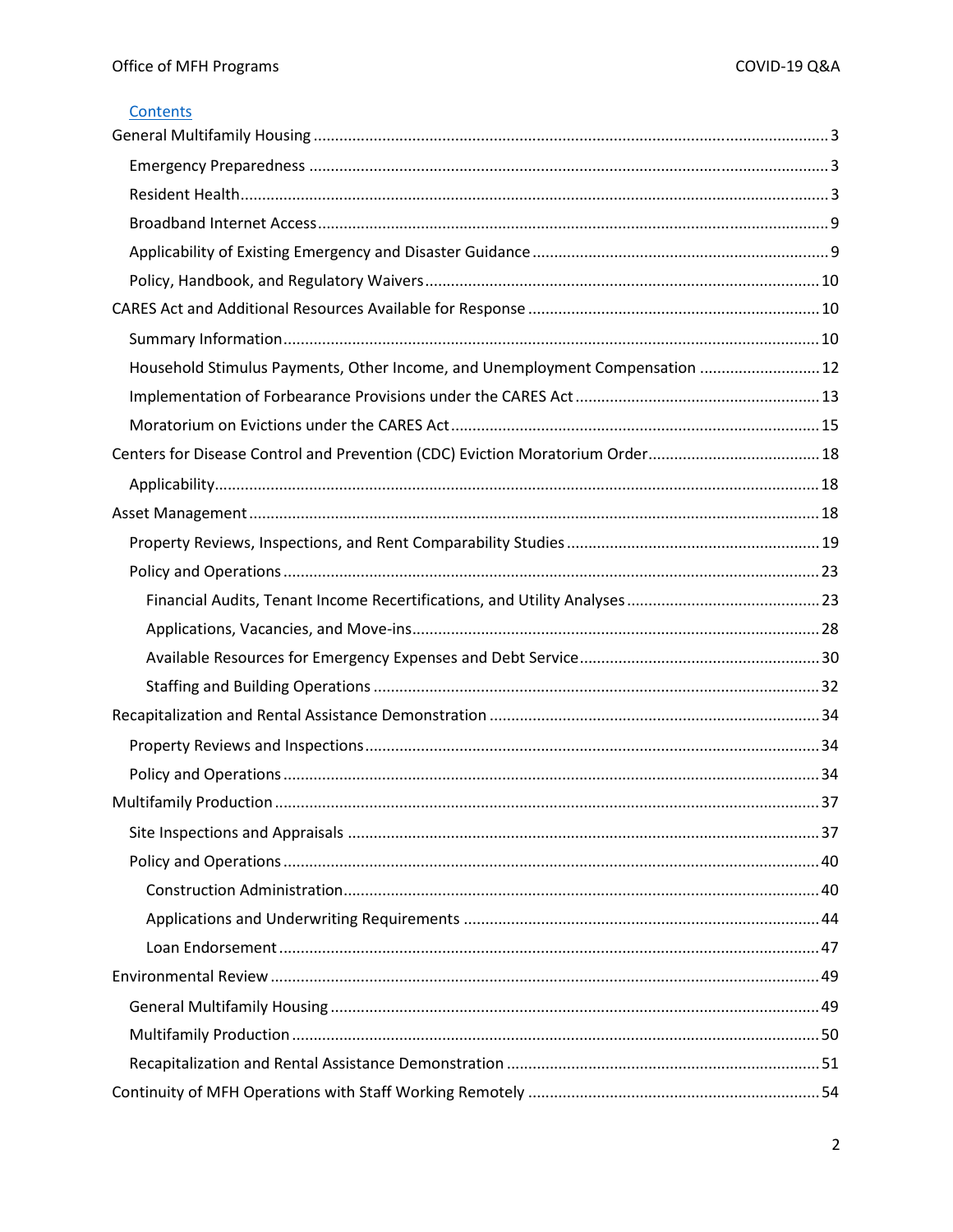# <span id="page-2-0"></span>**General Multifamily Housing**

#### <span id="page-2-1"></span>*Emergency Preparedness*

### **Q1: Who is coordinating COVID-19 efforts for Multifamily Housing (MFH)? Who will be the point of contact for housing providers?**

A: Owners and agents should contact their field MFH Account Executive or Resolution Specialist for property specific inquiries. Jeff Little, the Associate Deputy Assistant Secretary for MFH Programs, is the main point of contact for Multifamily stakeholders.

(Added on 3/12/20)

#### **Q2: What emergency preparedness steps does HUD recommend or require property owners and agents take?**

Owners and agents are encouraged to follow the updated [Centers for Disease Control and](https://www.cdc.gov/coronavirus/2019-ncov/community/multifamily-housing.html)  [Prevention \(CDC\) guidelines for multifamily housing,](https://www.cdc.gov/coronavirus/2019-ncov/community/multifamily-housing.html) any directions given by local health officials for emergency preparedness, and [Chapter 38 of Handbook 4350.1,](https://www.hud.gov/program_offices/administration/hudclips/handbooks/hsgh/4350.1) Emergency and Disaster Guidance. Another useful resource is the [Capacity-Building Toolkit for including Aging](https://www.naccho.org/uploads/downloadable-resources/Capacity-Building-Toolkit-for-Aging-and-Disability-Networks-2-5-19.pdf)  [& Disability Networks in Emergency Planning](https://www.naccho.org/uploads/downloadable-resources/Capacity-Building-Toolkit-for-Aging-and-Disability-Networks-2-5-19.pdf) for Aging and Disabled communities from the U.S. Department of Health and Human Services Office of the Assistant Secretary for Preparedness and Response: [https://www.naccho.org/uploads/downloadable-resources/Capacity-Building-](https://www.naccho.org/uploads/downloadable-resources/Capacity-Building-Toolkit-for-Aging-and-Disability-Networks-2-5-19.pdf)[Toolkit-for-Aging-and-Disability-Networks-2-5-19.pdf.](https://www.naccho.org/uploads/downloadable-resources/Capacity-Building-Toolkit-for-Aging-and-Disability-Networks-2-5-19.pdf)

(Added on 10/14/20)

#### <span id="page-2-2"></span>*Resident Health*

**Q3: What guidance is available to assist property owners and agents in preventing the spread of the coronavirus in multifamily properties and in the event of a confirmed COVID-19 case at a HUD-assisted property?**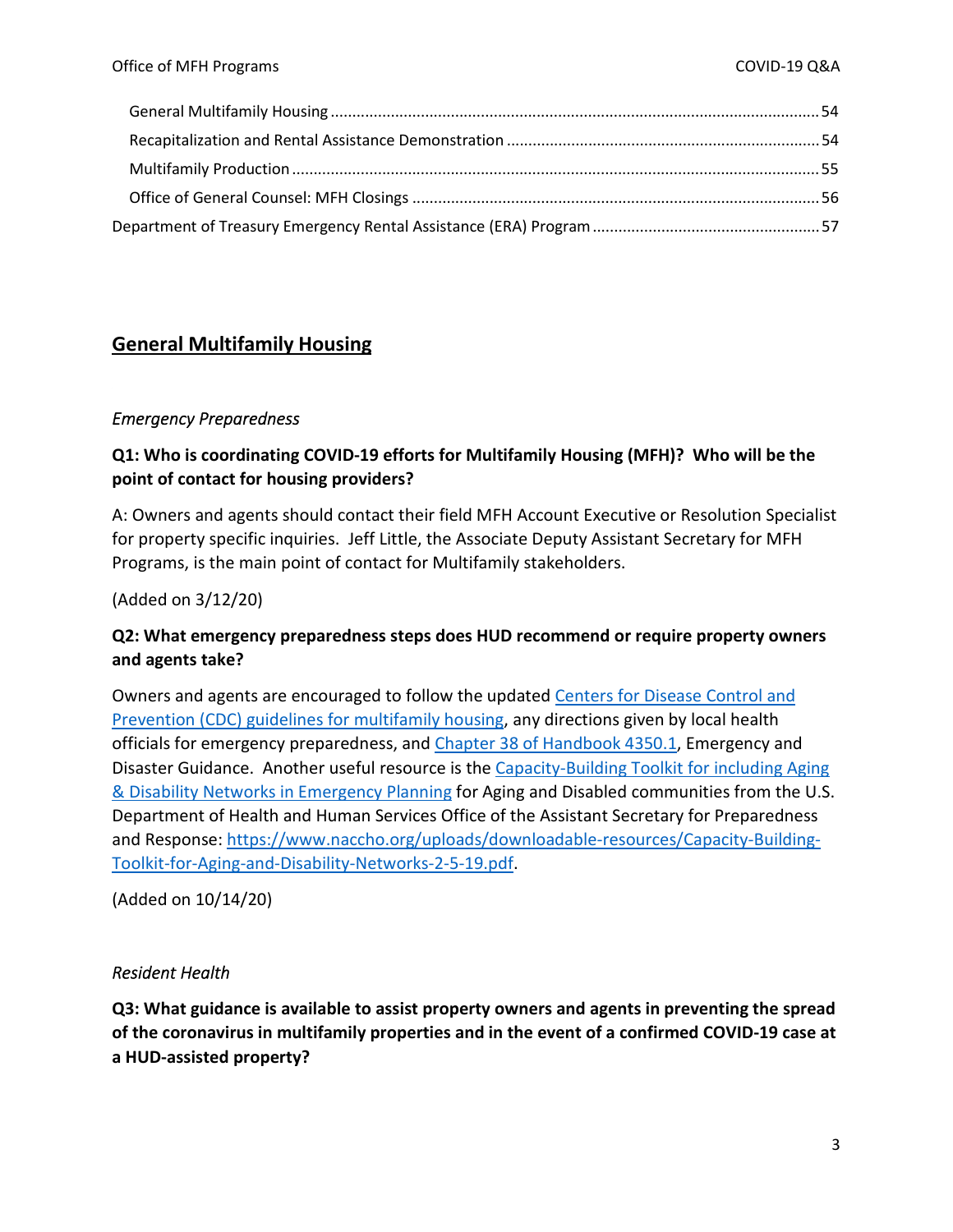A: Owners and agents should generally follow updated [CDC guidelines for multifamily housing](https://www.cdc.gov/coronavirus/2019-ncov/community/multifamily-housing.html) and directions given by local health officials for emergency preparedness and response to COVID-19 pandemic.

If a resident has a confirmed case of COVID-19, HUD suggests that owners and agents immediately notify the [local health department](https://www.naccho.org/membership/lhd-directory) and communicate with staff, residents, volunteers, and visitors about potential COVID-19 exposure, while maintaining the confidentiality of the sick person as required by the Americans With Disabilities Act, Fair Housing Act and Health Insurance Portability and Accountability Act, as applicable (see Q4 about messaging below). Local health officials will help determine the appropriate course of action for risk assessment and public health management in the facility or community.

Owners and agents are encouraged to provide residents with confirmed or suspected COVID-19 cases with information on [how to care for themselves](https://www.cdc.gov/coronavirus/2019-ncov/if-you-are-sick/caring-for-yourself-at-home.html) and [when to seek medical attention.](https://www.cdc.gov/coronavirus/2019-ncov/symptoms-testing/symptoms.html) Any residents with [COVID-19 symptoms,](https://www.cdc.gov/coronavirus/2019-ncov/symptoms-testing/symptoms.html) and any other members of these households, should be encouraged to self-isolate and to limit their use of shared spaces on the property. Residents with confirmed or suspected COVID-19 cases that take reasonable precautions not to spread the disease should not be evicted on the ground that they may pose a health and safety threat to other residents. Individuals who might have COVID-19 are advised to self-isolate except to get medical care (see the CDC's guidance o[n What to Do If You Are Sick\)](https://www.cdc.gov/coronavirus/2019-ncov/if-you-are-sick/steps-when-sick.html).

#### (Updated on 10/14/20)

**Q4: How should a HUD-assisted property owner/agent message to residents, staff, volunteers, and visitors when there is a positive COVID-19 case among their community?** 

A: Residents are not required to notify administrators if they have or may have a positive case of COVID-19. However, if you do receive information of a positive case, in coordination with [local health officials,](https://www.naccho.org/membership/lhd-directory) communicate the possible COVID-19 exposure to all residents and workers, volunteers, and visitors. This can be done by placing signage in common areas and entrances/exits and by letter to all residents, delivered to their doors. Messages should attempt to counter potential [stigma and discrimination.](https://www.cdc.gov/coronavirus/2019-ncov/daily-life-coping/reducing-stigma.html) Residents could be advised to inform their recent personal visitors of potential exposure.

Owners and agents must maintain confidentiality as required by the Americans with Disabilities Act (ADA) and the Privacy Act. Owners and agents may provide notification of positive COVID-19 cases, but they **must** ensure the notification **does not disclose** any names, apartment numbers, and other personally identifiable information to residents, workers, volunteers, and visitors. Owners and agents should also consult local and state health and privacy laws before making any disclosure. CDC COVID-19 [printable materials](https://www.cdc.gov/coronavirus/2019-ncov/communication/print-resources.html) for community-based settings are available on the CDC website.

#### (Updated on 5/21/20)

**Q5: Are owners or agents of properties receiving project-based Section 8, Section 202, or Section 811 assistance allowed to require COVID-19 testing or vaccination for new and**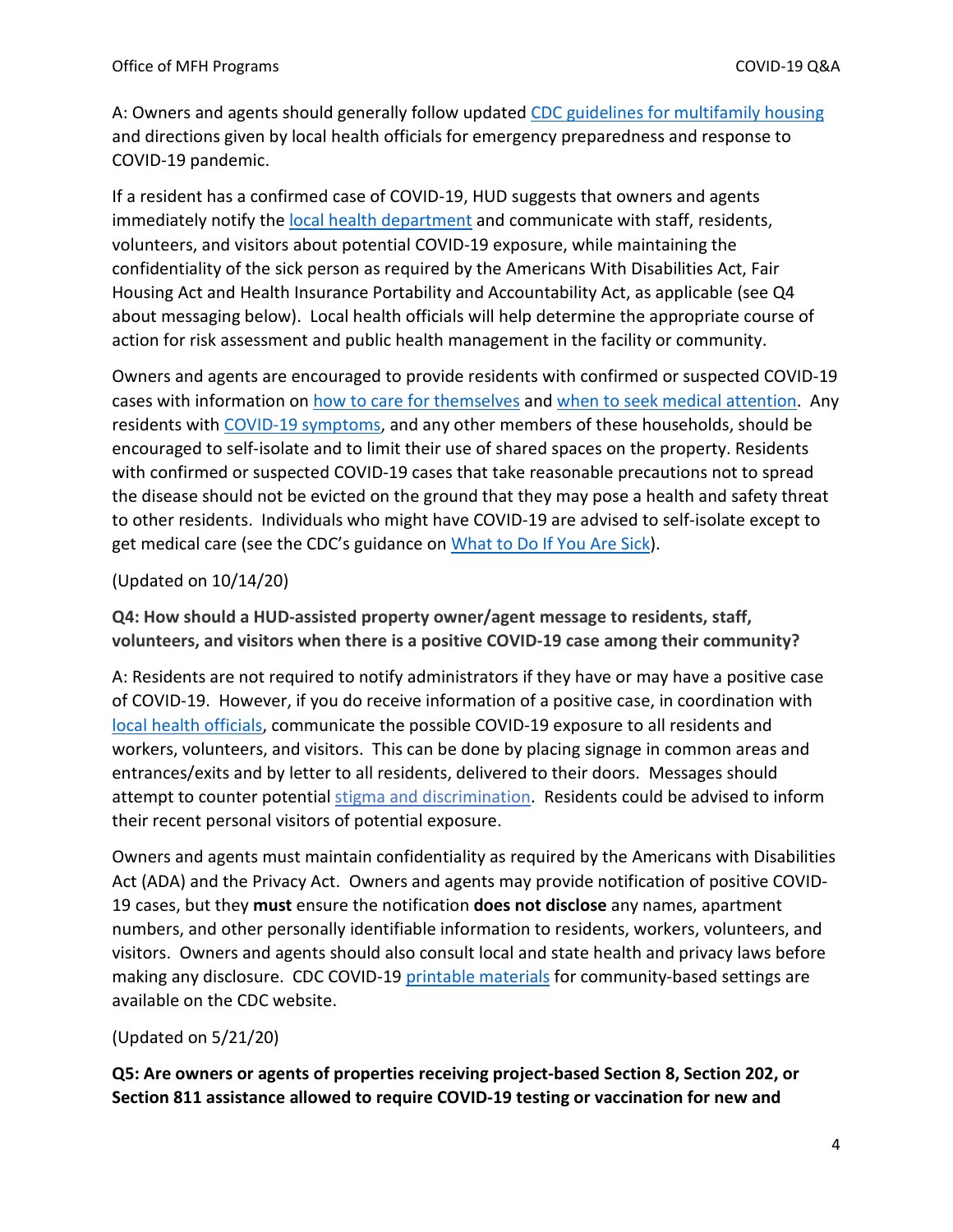### **existing tenants at the property? Can they also require that testing results be shared with the owner or agents?**

A: Owners and agents can encourage, but not require, tenants to get tested and/or vaccinated. There is no regulatory or statutory basis under the Section 8, 202, or 811 programs for an owner or agent to require tenants to take a health or medical test, receive a vaccine, and/or disclose results as a condition of tenancy. If an owner or agent believes there is a basis in state or local law to require testing, vaccination, or disclosure, their counsel should provide the local HUD Multifamily Office with the legal authority. However, tenant testing or vaccination cannot be classified as a project expense.

(Updated on 4/2/21)

### **Q6: Are owners or agents of properties receiving project-based Section 8, Section 202, or Section 811 assistance allowed to require tenants to wear face coverings while at the assisted property and/or treat a tenant's failure to wear a face covering as a lease violation?**

A: Owners and agents may amend their lease terms and/or house rules in accordance with state and local law and HUD requirements (see chapter 6 of HUD Handbook 4350.3 for guidance on lease amendments and house rules) and [Notice H12-22.](https://www.hud.gov/sites/documents/12-22HSGN.PDF) Section 6-9.B.1.a of the Handbook states that house rules should be "within the bounds of common sense, […and] not excessive or extreme." Notice H 2012-22 states that owners and agents must notify existing tenants, who have completed their initial lease terms, of modifications to the House Rules 30 days prior to implementation. Tenants who have not yet completed their initial lease terms must be notified 60 days prior to the end of their lease terms.

House rules pertaining to face coverings must be reasonable and consistent with state and local law and directives from public health officials. Changes to house rules may be sent to the local Multifamily Office or Performance-Based Contract Administrator (PBCA) for review. While neither HUD nor the PBCA approves house rules, they can advise if any rules violate HUD statutory, regulatory, or programmatic requirements. Failure to comply with face covering requirements may be treated as a lease violation only if house rules are reasonable and consistent with state and local law and directives, and if the house rules are identified in the lease as an attachment to the lease agreement.

#### (Added on 7/31/20)

### **Q7: How should housing providers assist residents in accessing continued critical services from home- and community-based providers in the event of a quarantine or if community service providers close temporarily?**

A: HUD encourages property owners and agents follow Centers for Disease Control guidelines and the direction of [local health department](https://www.naccho.org/membership/lhd-directory) officials in all cases, including within the context of home and community-based service providers.

(Added on 3/12/20)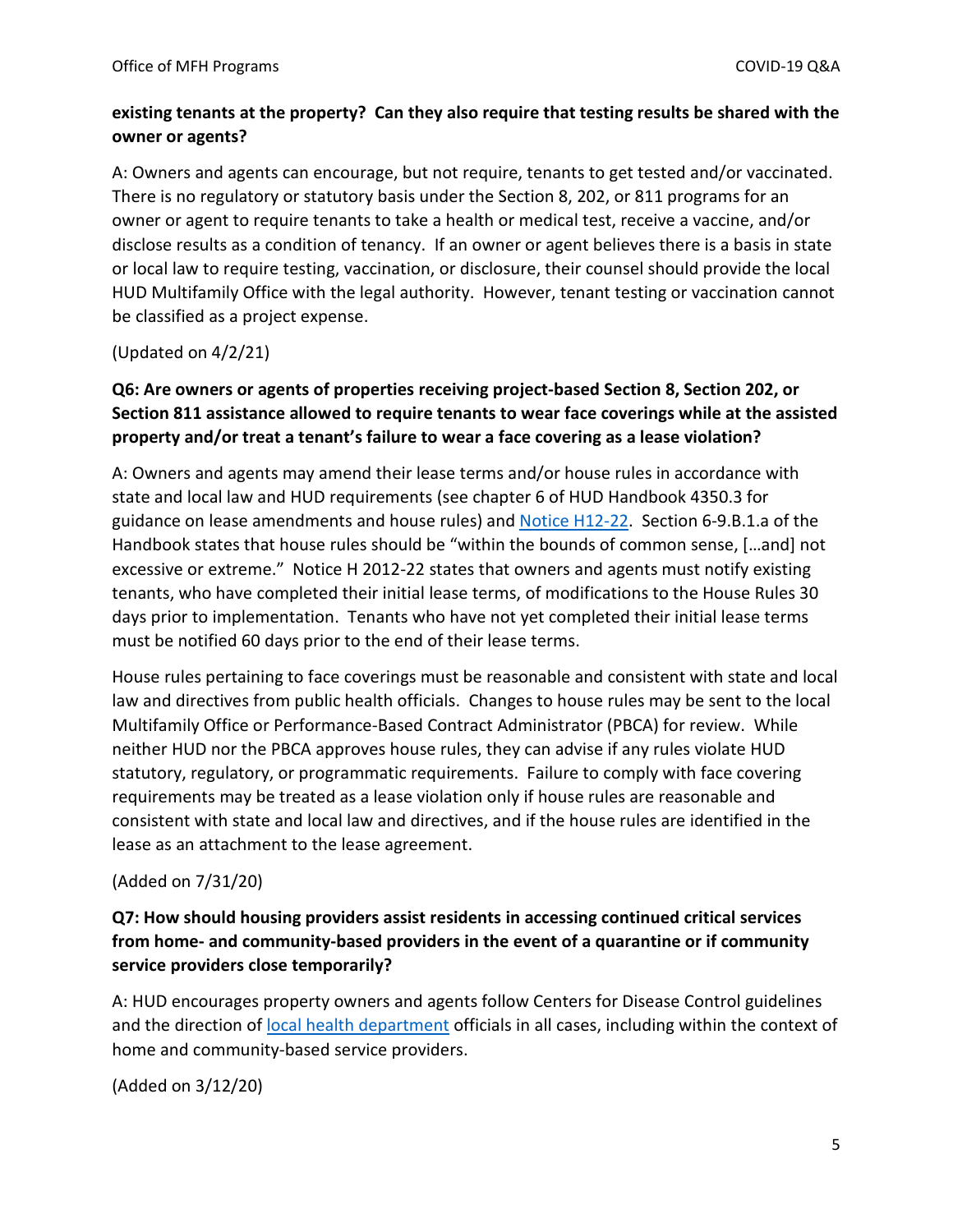### **Q8: What steps is HUD taking to make sure that Fair Housing obligations will still be met in the event of an emergency?**

A: Stakeholders are reminded to ensure that their responses remain faithful to obligations under the Constitution, Fair Housing Act, and related regulations. Exigencies associated with important and timely response to issues surrounding COVID-19 are not the basis for unlawful discrimination based on race, color, religion, national origin, sex, disability, or familial status.

#### (Added on 3/12/20)

**Q9: Many seniors and people with disabilities are particularly susceptible to illness. What kind of communication and resources is HUD providing to communities to reassure residents and property management staff, and prepare them in the event of a confirmed COVID-19 case on site?** 

A: We encourage all parties to access information about the health impacts and proper handling of COVID-19 cases from the CDC, and/or state or local health officials.

We intend to provide regular updates to stakeholders and will continue to send written updated communications via email to national stakeholder groups for forwarding to their members, and to HUD Multifamily Field Offices for distribution to stakeholders in their jurisdiction. Where applicable, we will encourage stakeholders to forward COVID-19 communications from HUD to communities and residents.

(Added on 3/12/20)

#### **Q10: Does HUD have guidance available on infectious disease preparation and response?**

A: See information on the Coronavirus from the CDC's [Coronavirus website.](https://www.cdc.gov/coronavirus/2019-ncov/community/index.html)

(Added on 3/12/20)

### **Q11: If a person under quarantine has additional family members who need to be kept separate what are a property manager's options for meeting those needs? What if managers are being asked to use vacant units for quarantine?**

A: Resident requests to occupy vacant units or temporarily relocate should be verified before being granted. Verification could include written communication from a medical health professional or through communication with the local health department. Managers may use electronic and telephonic communication to perform verification.

(Added on 3/12/20)

### **Q12: Does HUD have guidance on disinfecting common spaces and units, including how to protect our staff?**

A: See these links from the CDC for recommendations on cleaning and disinfecting:

 *Environmental Cleaning and Disinfection Recommendations*, which provides recommendations on the cleaning and disinfection of rooms or areas of those with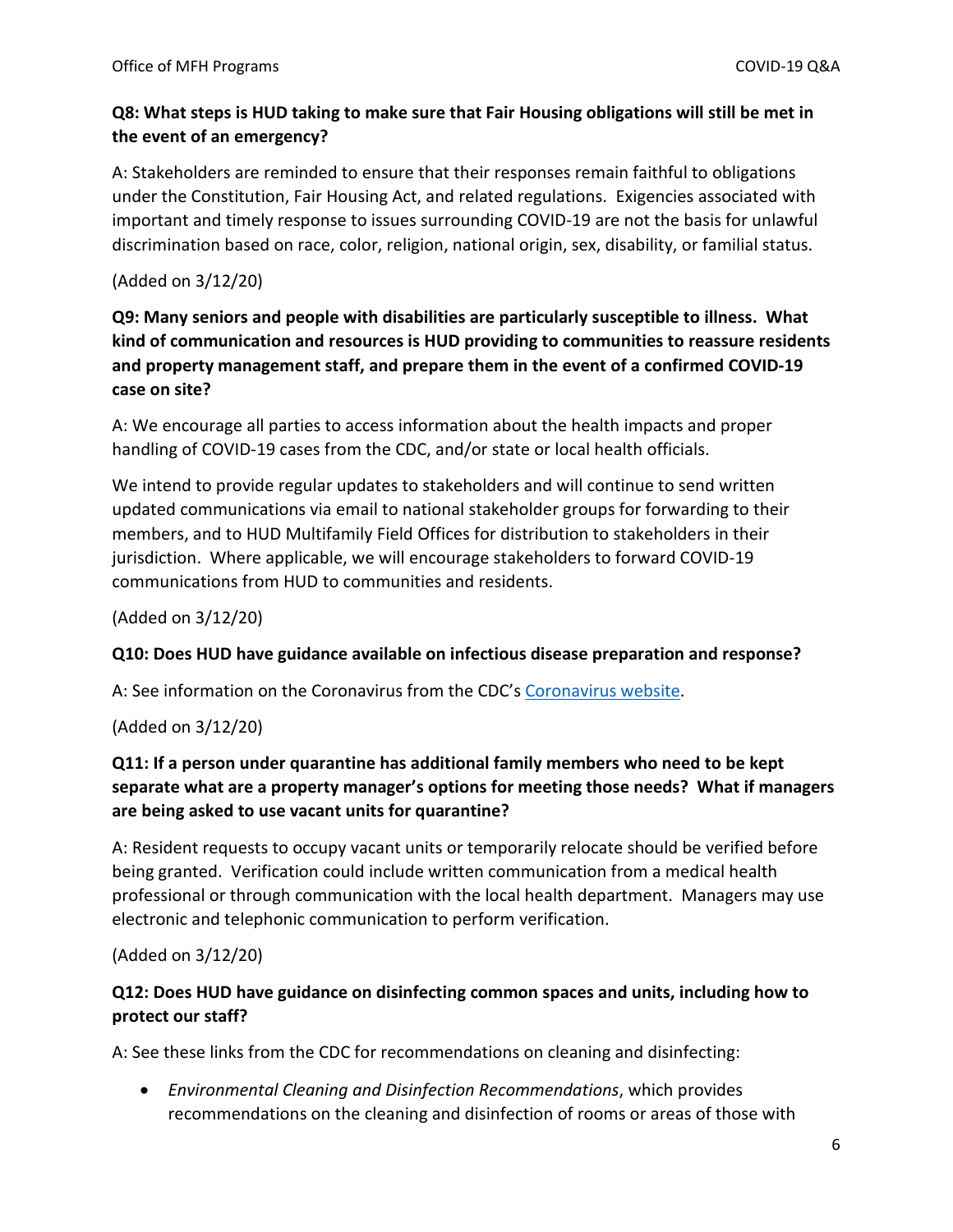suspected or with confirmed COVID-19 have visited:

[https://www.cdc.gov/coronavirus/2019-ncov/community/organizations/cleaning](https://www.cdc.gov/coronavirus/2019-ncov/community/organizations/cleaning-disinfection.html)[disinfection.html](https://www.cdc.gov/coronavirus/2019-ncov/community/organizations/cleaning-disinfection.html)

 *Guidance for Cleaning and Disinfecting Public Spaces, Workplaces, Businesses, Schools and Homes,* which was jointly developed with the U.S. Environmental Protection Agency:

[https://www.epa.gov/coronavirus/guidance-cleaning-and-disinfecting-public-spaces](https://www.epa.gov/coronavirus/guidance-cleaning-and-disinfecting-public-spaces-workplaces-businesses-schools-and-homes)[workplaces-businesses-schools-and-homes](https://www.epa.gov/coronavirus/guidance-cleaning-and-disinfecting-public-spaces-workplaces-businesses-schools-and-homes)

 *Disinfecting Your Facility if Someone is Sick*, which provides concise information on how to clean and disinfect facilities, from surfaces to electronics to laundry, in order to protect individuals from COVID-19: <https://www.cdc.gov/coronavirus/2019-ncov/prepare/disinfecting-building-facility.html>

In addition, HUD has recently published relevant guidance on best practices in medical waste disposal on the HUD Exchange site. *Medical Waste Disposal: Best Practices for Owners of Multifamily Properties*, provides owners of multifamily properties with a short summary of best practices and links to state and federal websites providing guidance on safe disposal of medical waste: [https://www.hudexchange.info/resource/6005/medical-waste-disposal-best-practices](https://www.hudexchange.info/resource/6005/medical-waste-disposal-best-practices-for-owners-of-multifamily-properties/)[for-owners-of-multifamily-properties/](https://www.hudexchange.info/resource/6005/medical-waste-disposal-best-practices-for-owners-of-multifamily-properties/)

(Updated on 5/21/20)

### **Q13: Does HUD have recommendations on where we can direct our residents for health checks?**

A: See<https://findahealthcenter.hrsa.gov/>to find a health center through the Health Resources and Services Administration (HRSA).

(Added on 3/13/20)

# **Q14: My property has a resident that has tested positive for COVID-19 and is currently hospitalized. The hospital wants to discharge the patient to quarantine and recuperate at home to free up much needed hospital space and resources. Is there a HUD policy that prohibits residents from returning to their homes until they receive a negative test result?**

A: No, there is no HUD prohibition against a resident returning to their unit until a negative test is received. HUD encourages owners and agents to coordinate and cooperate with local health care professionals and officials to ensure a safe transition from one location to another.

(Added 4/14/20)

# **Q15: Can properties facilitate on-site flu shots, COVID-19 testing, and COVID-19 vaccines?**

A: In coordination with local public health officials or health insurers or providers, Multifamily property owners are strongly encouraged to use property common areas, parking lots, and vacant offices by providers of healthcare services to provide flu shots and/or COVID-19 testing and vaccines to residents. This includes coordination with commercial or other entities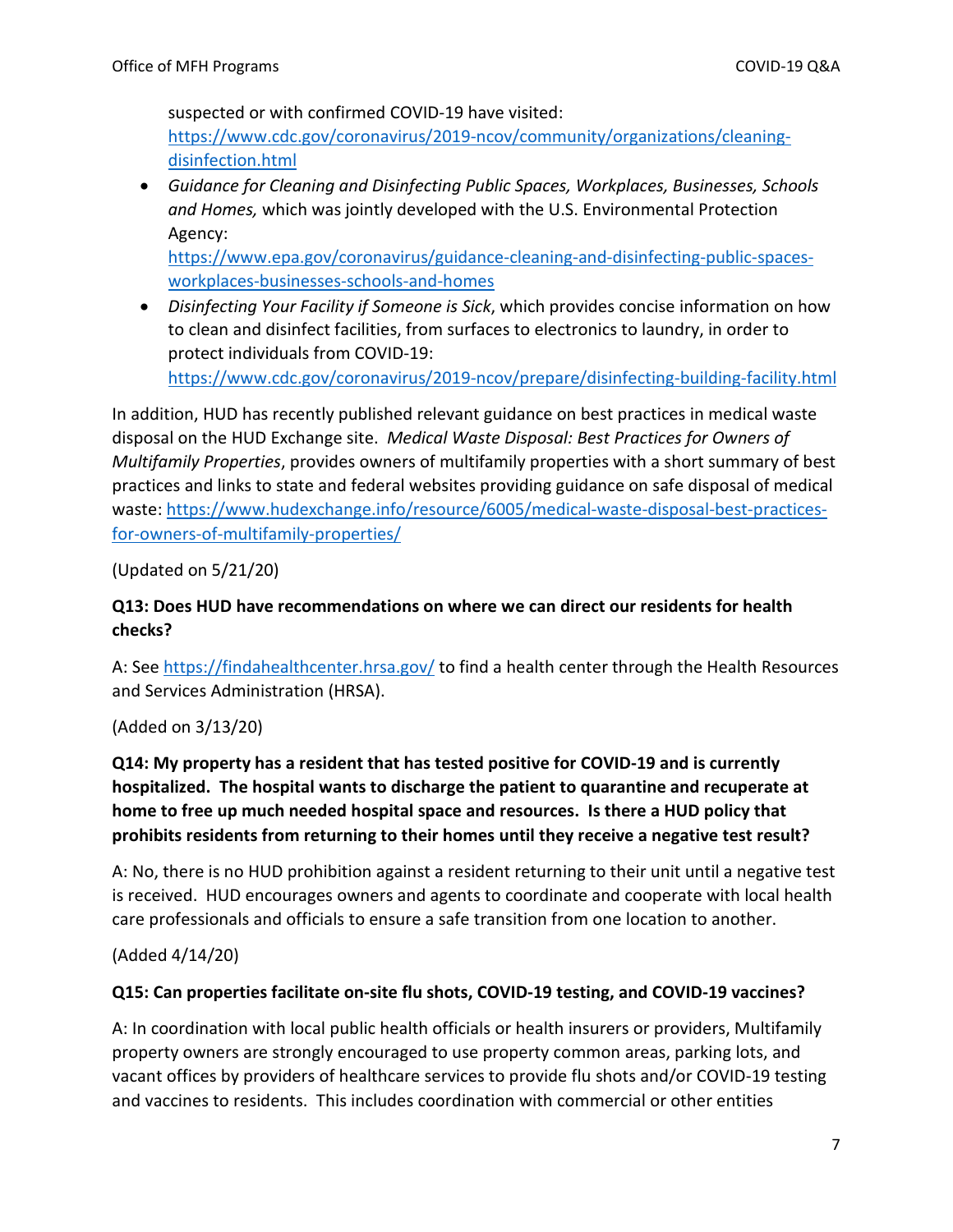designated by Federal, State, or local governments. Owners and agents are also encouraged to review FEMA'[s Civil Rights COVID-19 Vaccine Checklist](https://www.fema.gov/sites/default/files/documents/fema_civil-rights-covid-19_vaccine_checklist_02-11-2021.pdf) for information about providing access to vaccine-related programs, activities, and services in a nondiscriminatory manner.

If conducting testing, owners and agents should ensure that their site has a Clinical Laboratory Improvement Amendments (CLIA) certificate of waiver or is covered by another facility's CLIA certificate. Owners and agents are encouraged to consult with their legal counsel and review their liability insurance policy before hosting healthcare services on site, and to visit the [CDC's](https://www.cdc.gov/coronavirus/2019-ncov/vaccines/index.html)  [vaccine web page](https://www.cdc.gov/coronavirus/2019-ncov/vaccines/index.html) for further information. Providers administering COVID-19 vaccines on Multifamily properties must be enrolled in the CDC COVID-19 Vaccination Program.

If owners or agents choose to host a vaccination site, HUD encourages owners to be clear with the vaccine provider about the ability or inability of on-site staff to assist with vaccine activities. Most HUD properties do not have medical staff on site. Non-medical staff should not serve in medical roles (including post-vaccination observation of residents), and owners/agents choosing to host a vaccination site should observe all requirements of the Health Insurance Portability and Accountability Act of 1996 (HIPAA) and its implementing regulations, if applicable, as well as any other confidentiality considerations to ensure that residents' privacy and medical records are protected, kept confidential, and not placed in resident files.

(Updated on 4/2/21)

### **Q16: Is HUD facilitating the connection of senior properties with agencies and organizations, such as the CDC, local health agencies, drugstores, or other entities that are administering the COVID-19 vaccine?**

A: HUD has begun efforts to facilitate the delivery of the vaccine to HUD-assisted residents with other federal agencies, local public health officials, health insurers, providers, community-based health organizations, such as Area Agencies on Aging, Centers for Independent Living, and Aging and Disability Resource Centers, and other organizations that may be able to assist residents to access sites that are administering vaccines. HUD is continuing to identify ways to improve vaccine delivery to HUD-assisted households and will provide further guidance as appropriate.

For more information about vaccine access, centers, and support, visit the [FEMA Vaccine](https://www.fema.gov/disasters/coronavirus/vaccine-support)  [Support site.](https://www.fema.gov/disasters/coronavirus/vaccine-support)

(Added 4/2/21)

### **Q17: What resources are available to address food insecurity concerns for residents of HUDassisted Multifamily properties during the National Emergency?**

A: HUD encourages tenants, property owners and agents to explore all local, state, and federal resources to assist residents with access to food, especially vulnerable residents living in HUD assisted housing. A list of potential sources can be found on the HUDExchange at [https://www.hudexchange.info/resource/6026/food-resources-for-residents-of-multifamily](https://www.hudexchange.info/resource/6026/food-resources-for-residents-of-multifamily-properties/)[properties/.](https://www.hudexchange.info/resource/6026/food-resources-for-residents-of-multifamily-properties/) A key resource to connect older adults and their caregivers to meals and other community-based services is the U.S. Administration on Aging's Eldercare Locator at 800-677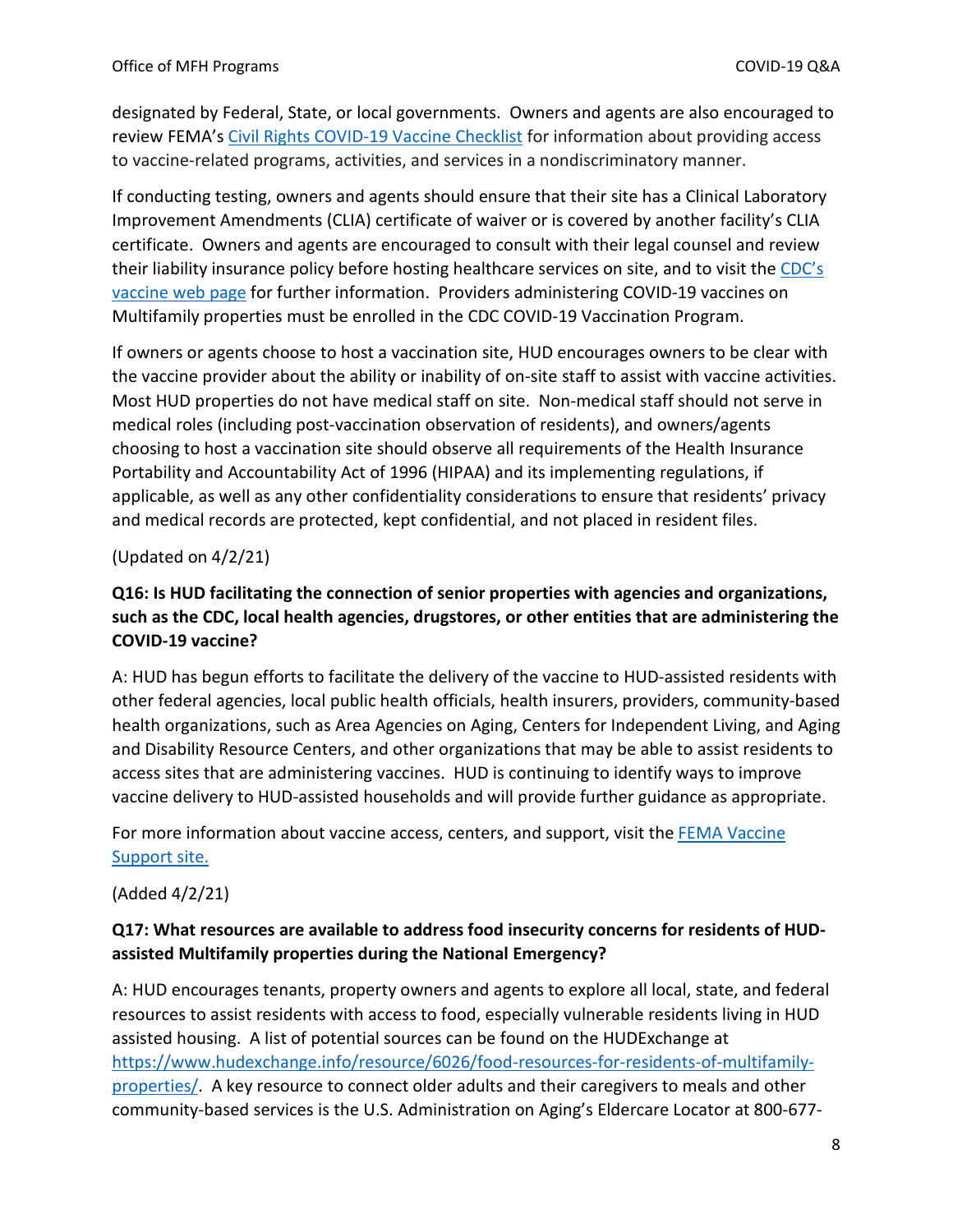1116 or eldercare.acl.gov. In addition, the Eldercare Locator can help people with disabilities find their local Aging and Disability Resource Center. People with disabilities can also locate their local Center for Independent Living at [https://www.ilru.org/projects/cil-net/cil-center](https://www.ilru.org/projects/cil-net/cil-center-and-association-directory)[and-association-directory.](https://www.ilru.org/projects/cil-net/cil-center-and-association-directory) Households who recently experienced a loss of income or who have a very low income can check with their state human services agency about food benefits under the USDA Food and Nutrition Service's Supplemental Nutrition Assistance Program (SNAP). Households with children who previously received free or reduced-cost school meals should contact their school, school district, or state education department about food benefits for children. HUD also has a site where households can find nearby food pantries based on their location:<https://www.hud.gov/findshelter/foodpantries>

(Added on 5/1/20)

#### <span id="page-8-0"></span>*Broadband Internet Access*

#### **Q18: Are internet services an allowable expense for properties receiving HUD project-based rental assistance?**

A: HUD encourages property owners and agents to make their properties internet-ready, including through participation in the [Neighborhood Networks](https://www.hud.gov/program_offices/public_indian_housing/programs/ph/nnw/nnwaboutnn) Program. Similar to telephone service, broadband or internet fees for individual units may not be included in tenant rent charges or utility allowances for properties receiving project-based rental assistance; however, low-income tenants may be eligible for low-cost internet services. Interested owners and tenants should contact local internet service providers or visit<https://connecthomeusa.org/> for more information.

(Added on 5/21/20)

#### <span id="page-8-1"></span>*Applicability of Existing Emergency and Disaster Guidance*

### **Q19: Does HUD plan to issue guidance on quarantine procedures for HUD-assisted housing that serves predominantly older adults?**

A: HUD encourages property owners and agents to follow CDC guidelines on quarantine procedures and the direction of local health officials. Stakeholders should reference Chapter 38 o[f Handbook 4350.1,](https://www.hud.gov/program_offices/administration/hudclips/handbooks/hsgh/4350.1) Multifamily Asset Management and Project Servicing, which covers Multifamily emergency and disaster guidance.

(Added on 3/12/20)

### **Q20: Is HUD planning to update its Chapter 38 on emergency preparedness to include infectious disease protocol?**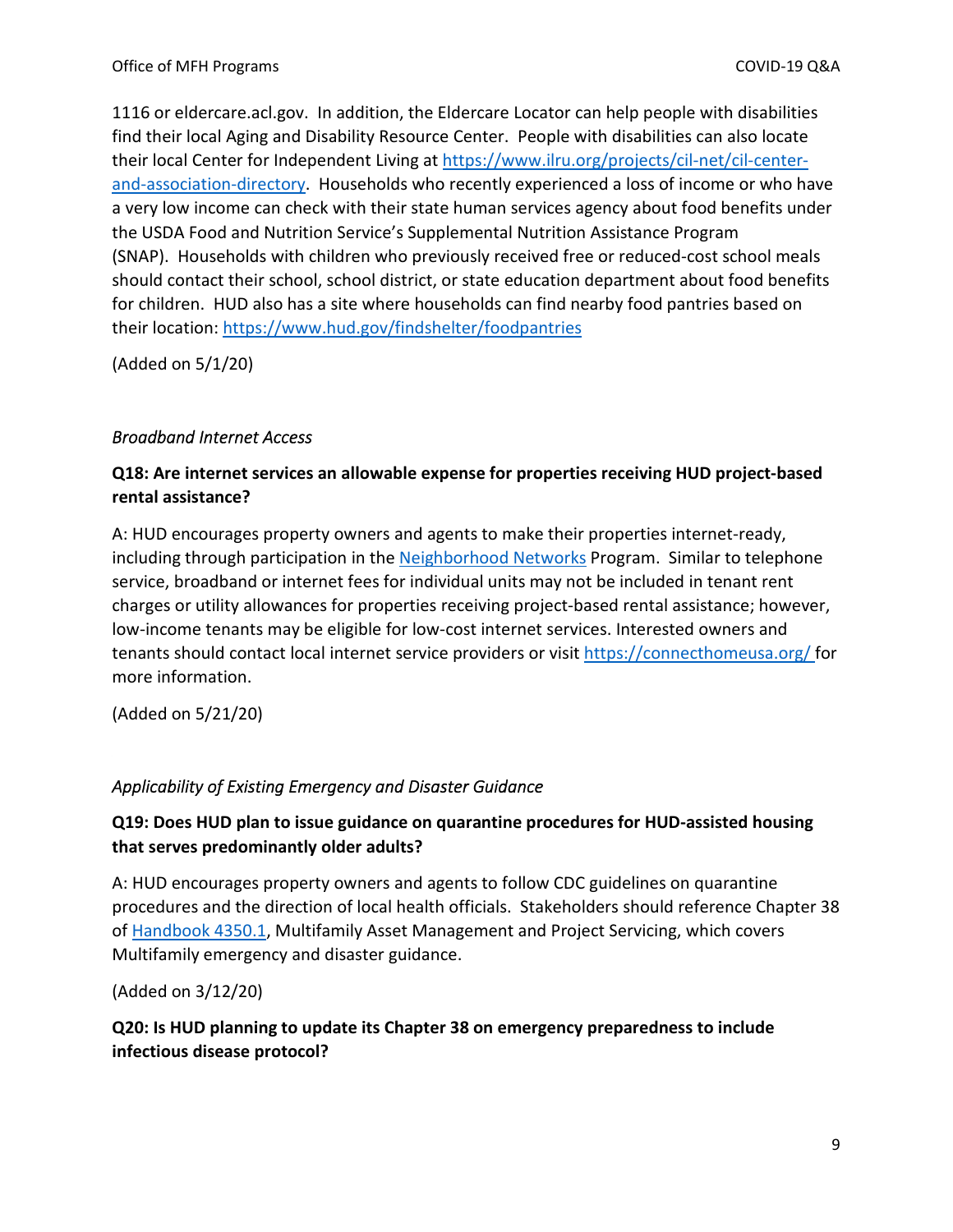A: Multifamily plans to use lessons learned from the COVID-19 response in the update to Chapter 38. The Chapter is in the process of being redrafted. Stakeholders will be able to comment when the draft chapter is posted to the Multifamily Drafting Table.

#### (Added on 3/12/20)

# **Q21: Is [Handbook 4350.1](https://www.hud.gov/program_offices/administration/hudclips/handbooks/hsgh/4350.1) Multifamily Asset Management and Project Servicing, Chapter 38 Multifamily Emergency/Disaster Guidance applicable with the FEMA Declarations for COVID-19?**

A: Yes, MFH authorizes the use of guidance in this chapter for program participants under the Emergency Declaration for COVID-19. Note, however, the statutory and regulatory displaced person/family occupancy preference for properties with insured mortgages under Sections 221(d) and 236 and the refinance of Sections 221(d) and 236 mortgages under Section 223(a)7 of the National Housing Act as amended, only applies to states that are subject to a presidential Major Disaster declaration.

#### (Added on 4/2/20)

### **Q22: Is MFH collecting potential resource information, which tracks vacant units in multifamily properties, at this time?**

A: MFH is not currently collecting potential resource information nationally as it has done in the past in response to disaster events. However, Regional Directors may request potential resource information for specific jurisdictions at their discretion.

(Added on 4/2/20)

#### <span id="page-9-0"></span>*Policy, Handbook, and Regulatory Waivers*

# **Q23: In the event of an outbreak in a locality with HUD-assisted housing, what regulatory waivers will apply for HUD housing?**

A: HUD will consider policy, Handbook, and regulatory waivers on a case-by-case basis with the intention of providing flexibility to owners and agents to respond to unique needs.

(Updated on 3/12/20)

# <span id="page-9-1"></span>**[CARES Act](https://www.congress.gov/bill/116th-congress/house-bill/748/text?q=%7B%22search%22%3A%5B%22H.R.748+-+CARES+Act%22%5D%7D&r=1&s=6) and Additional Resources Available for Response**

#### <span id="page-9-2"></span>*Summary Information*

**Q1: Are property owners and lenders able to access additional sources of government assistance for covering losses during the COVID-19 crisis, for example, Community Development Block Grant funds available from local and state governments?**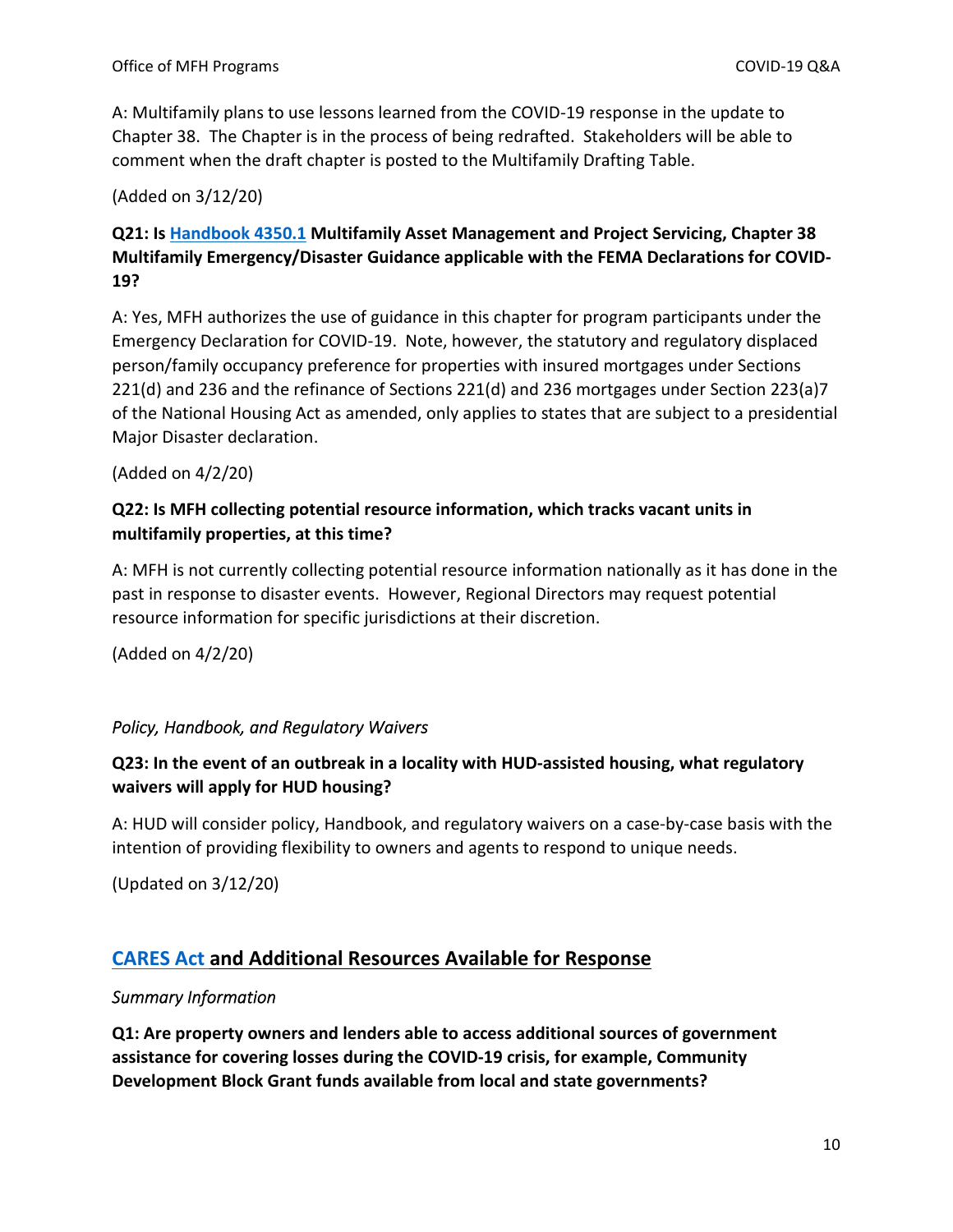A: HUD encourages borrowers and lenders to access any available Federal assistance or other resources, as may be necessary, to assist in meeting project operations and debt service. It is important to note that some forms of Federal assistance may come with requirements for recipients to ensure that they do not receive multiple forms of Federal assistance that serve duplicative purposes, as required under the Stafford Act.

#### (Added 4/14/20)

### **Q2: Are Small Business Administration Paycheck Protection Program (SBA PPP) and Economic Injury Disaster (EIDL) loans subject to the normal HUD subordinate financing rules, including requiring payments from surplus cash?**

A: The Department's standard subordinate financing requirements must be followed for PPP and EIDL loans. For subsidized properties repayment can only come from surplus cash.

(Updated on 1/4/21)

#### **Q3: Did the CARES Act provide additional funding to Multifamily Housing programs?**

A: Yes. Congress appropriated additional funding for several Multifamily Housing programs through the CARES Act, most of which is designated for increased rental subsidy in HUDassisted housing to cover tenants' loss of income during the COVID-19 National Emergency. Through the CARES Act, HUD is also authorized to use designated funding to take necessary actions to respond to situations resulting from the COVID-19 National Emergency, including addressing unusual operating costs such as increased cleaning costs.

Under the CARES Act, Congress provided the following additional funding:

- \$1 billion to support Project-based Rental Assistance properties (Section 8 projectbased properties),
- \$50 million to support Section 202 Supportive Housing for the Elderly properties (with \$10 million of that amount for additional service coordinator support), and
- \$15 million for Section 811 Supportive Housing for Persons with Disabilities properties.

(Added on 4/14/20)

#### **Q4: Did the CARES Act provide HUD with any additional flexibility for program implementation in response to this emergency?**

A: Yes. The CARES Act provided HUD with authority to waive certain requirements for its Section 8 Project Based Rental Assistance, Section 202, and Section 811 programs when HUD deems this authority is needed to expedite or facilitate the use of the funds to prepare for, and respond to situations resulting from the COVID-19 National Emergency. It is important to note that HUD's waiver authority excludes any requirements related to fair housing, nondiscrimination, labor standards, and the environment.

(Added on 4/14/20)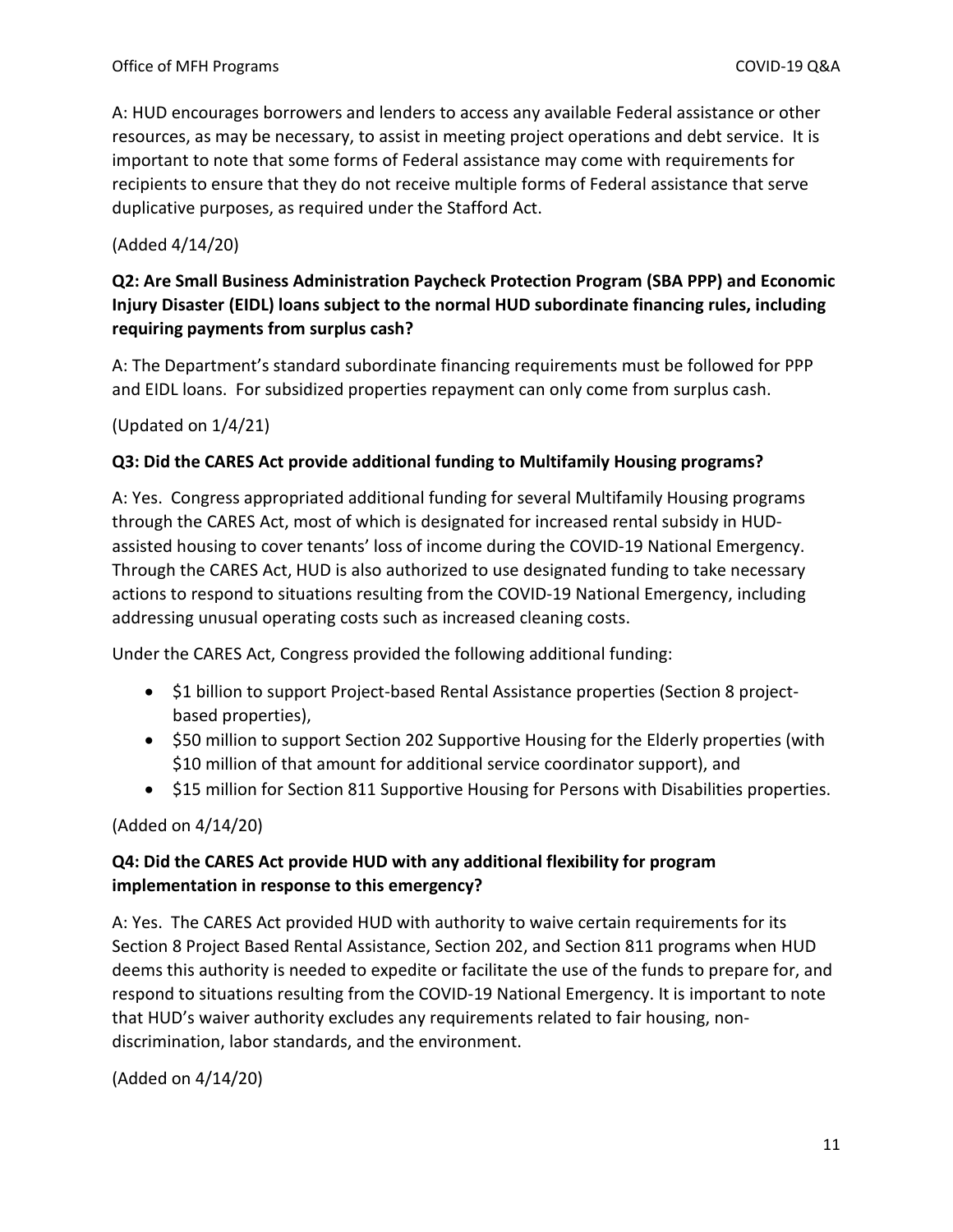#### <span id="page-11-0"></span>*Household Stimulus Payments, Other Income, and Unemployment Compensation*

#### **Q5: Are household payments under the CARES Act reportable as tenant income?**

A: The Economic Impact Payment (which is technically an advance payment of a tax credit that may be claimed on a 2020 tax return) provided by the CARES Act is not to be included in calculations of tenant income.

#### (Updated on 7/31/20)

# **Q6: The CARES Act identifies different types of unemployment compensation. Can HUD clarify which payments are to be included in tenant income calculations for HUD assisted Multifamily housing?**

A: The CARES Act contains the following three types of unemployment compensation:

• Section 2102: Pandemic Unemployment Assistance (PUA). This is an unemployment benefit for individuals who are self-employed, seeking part-time employment, or whom otherwise would not qualify for regular unemployment insurance (UI). HUD has determined that PUA benefits must be included as annual income.

In instances where the tenant was required to repay PUA because s/he was not entitled to the payment, and evidence of the repayment can be provided by the tenant, then the amounts of PUA repaid must not be counted as income.

- Section 2104: Federal Pandemic Unemployment Compensation (FPUC) program. This program provides eligible individuals who are collecting certain UI benefits, including regular unemployment compensation to receive an additional \$600 in federal benefits per week for weeks of unemployment ending on or before July 31, 2020. FPUC was reauthorized by the 2021 Appropriations for a reduced amount and then extended by the American Rescue Plan (ARP). FPUC benefits are now available under the 2021 Appropriations at \$300/week through the week ending on or before September 26, 2021. HUD has determined that FPUC benefits meet the definition of temporary income and must NOT be included in annual income.
- Section 2107: Pandemic Emergency Unemployment Compensation (PEUC) program. This program provides an extension to regular unemployment insurance benefits for eligible individuals. This program was extended to reflect the actual number of weeks of unemployment ending on or before September 6, 2021. HUD has determined that PEUC benefits must be included in annual income.

HUD also notes that regular payments of unemployment insurance (issued by the state) are treated as annual income according to existing HUD regulations.

#### (Updated on 7/29/21)

**Q7: The American Rescue Plan of 2021 (ARP) provides a monthly payment from the enhanced child tax credit that will begin being distributed to families in July 2021. Can HUD clarify**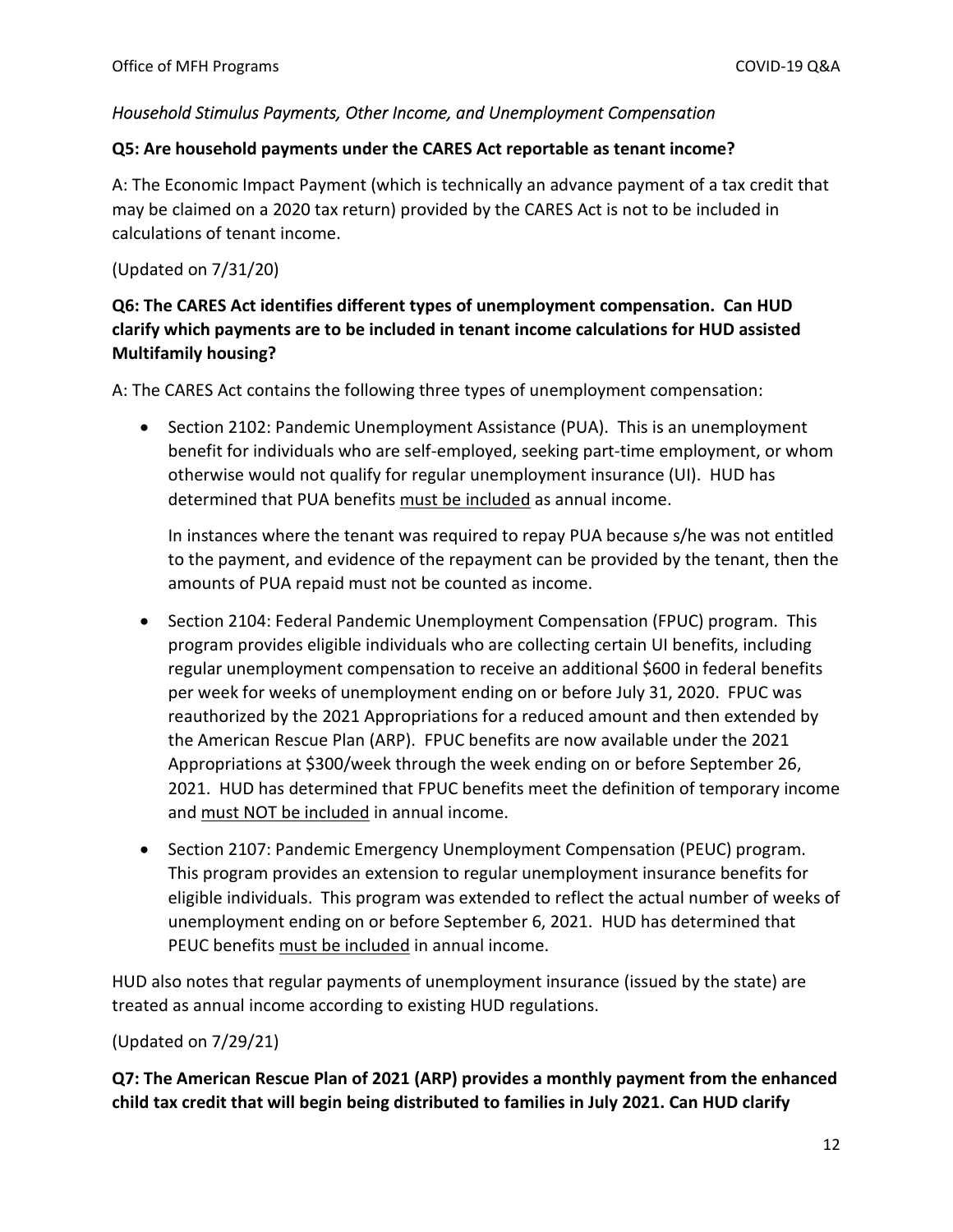### **whether these payments are to be included in tenant income calculations for HUD assisted Multifamily housing?**

A: Section 7527A: Advance Payment of Child Tax Credit in the ARP provides a monthly payment up to \$300/month from July 2021 through December 2021. Owners/agents shall exclude the child tax credit on the basis that it is excludable income under 26 USC 6409.

(Updated on 7/29/21)

### <span id="page-12-0"></span>*Implementation of Forbearance Provisions under the [CARES Act](https://www.congress.gov/bill/116th-congress/house-bill/748/text?q=%7B%22search%22%3A%5B%22H.R.748+-+CARES+Act%22%5D%7D&r=1&s=6)*

### **Q8: Is there new guidance for forbearance of FHA-insured, Risk Share, and HUD-held multifamily loans?**

A: HUD published guidance on a standard forbearance protocol, [Mortgagee Letter 2020-09,](https://www.hud.gov/sites/dfiles/OCHCO/documents/2020-09hsngml.pdf) dated April 10, 2020, to implement the provisions of the CARES Act and reduce paperwork and streamline processing for multifamily borrowers, servicers, and lenders.

These guidelines are in effect during the covered period of the CARES Act, which begins March 27, 2020, and continues until the earlier of the termination date of the national emergency declared by the President on March 13, 2020 or December 31, 2020. This guidance outlines the protocol for all Multifamily HUD loans, followed by separate guidance for FHA-insured, risk share, and HUD-held loans, including continuing program obligations.

HUD issued additional forbearance guidance in [Housing Notice 2020-07.](https://www.hud.gov/sites/dfiles/OCHCO/documents/20-07hsgn.pdf.pdf)

Ginnie Mae has also [published a blog post on forbearance](https://ginniemae.gov/newsroom/GinnieInBrief/Pages/Post.aspx?PostID=40) as it relates to its issuers.

(Updated on 1/4/21)

### **Q9: What is HUD's role in the forbearance process for HUD Multifamily assisted housing properties or properties with an FHA-insured mortgage?**

A: Mortgage forbearance repayment is a negotiation between borrowers and lenders. HUD will not participate in those negotiations except where the loan in question is a HUD-held loan. While the forbearance agreement is entered into between the borrower and lender, a copy of the forbearance agreement must be provided in connection with actions requiring HUD approval, if any are included in the agreement. HUD provided guidelines in [Mortgagee Letter](https://www.hud.gov/sites/dfiles/OCHCO/documents/2020-09hsngml.pdf)  [\(ML\) 2020-09, dated April 10, 2020,](https://www.hud.gov/sites/dfiles/OCHCO/documents/2020-09hsngml.pdf) to assist in borrower/lender negotiations; however, these guidelines are not required to be followed. This ML also provides information on the process for HUD-held loans.

(Added on 4/14/20)

#### **Q10: Does HUD have a standard form Forbearance Agreement?**

A: [Mortgagee Letter \(ML\) 2020-09, dated April 10, 2020,](https://www.hud.gov/sites/dfiles/OCHCO/documents/2020-09hsngml.pdf) provides guidelines to assist all FHA Approved Multifamily Mortgagees in developing forbearance agreements.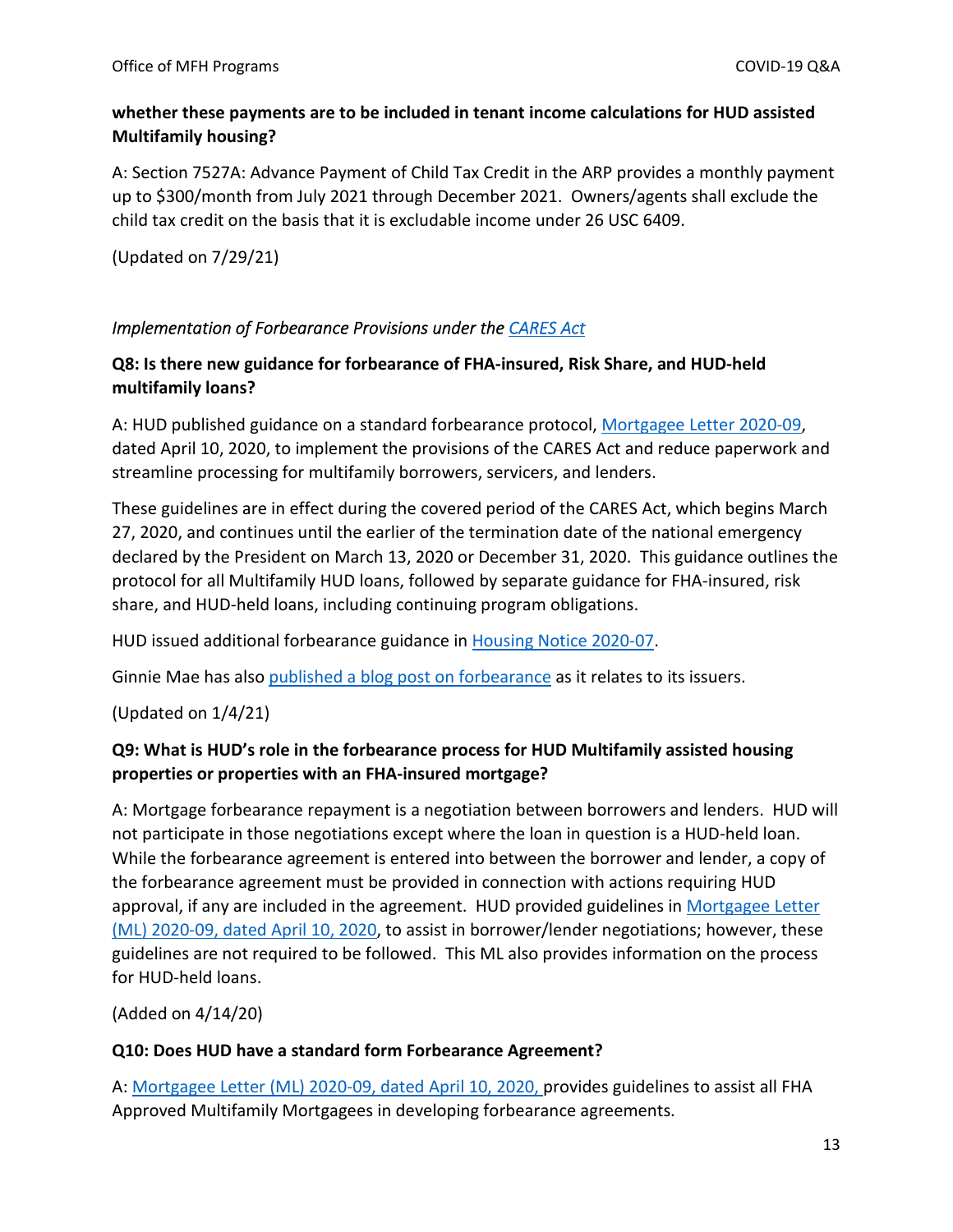#### (Added on 5/1/20)

### **Q11: How will HUD communicate the time when** [Mortgagee Letter \(ML\) 2020-09](https://www.hud.gov/sites/dfiles/OCHCO/documents/2020-09hsngml.pdf) **no longer applies?**

A: The Mortgagee Letter will remain in effect until HUD issues a formal rescission. HUD will publish this rescission on its website and notify stakeholder groups.

#### (Added on 5/1/20)

#### **Q12: Is a construction loan eligible for CARES Act forbearance?**

A: If a project with a Section 221(d)(4) Insurance of Advance construction/rehabilitation loan has not been issued a Certificate of Occupancy, or final Certificate of Occupancy if the project includes multiple buildings, HUD considers it to be "temporary financing" in the context of the CARES Act, and therefore specifically precluded from CARES Act forbearance.

#### (Added on 5/1/20)

### **Q13: Will a borrower taking a CARES Act forbearance on an existing FHA-insured loan result in HUD creating a flag in its Active Partners Participation System (APPS) (Form HUD-2530) that limits the borrower's ability to participate in a new FHA-insured transaction?**

A: Multifamily Housing's guidance to field staff is that borrowers with delinquent and defaulted loans (i.e., loans that miss a payment) are eligible for a 2530 flag. During the CARES Act forbearance period, HUD does not consider the eligible loans to be delinquent or in default provided that the forbearance occurs prior to the borrower missing a payment. However, if the borrower fails to repay the forbearance amount or otherwise defaults under the forbearance agreement, the field has discretion to place a flag on a property.

#### (Added on 5/1/20)

# **Q14: If an FHA-insured borrower has available Initial Operating Deficit (IOD), Working Capital (W/C) escrows, or an Operating Deficit Escrow (ODE), can the lender require the borrower to use these resources prior to forbearance?**

A: This is not a CARES Act requirement. The CARES Act provides that lenders must grant forbearance to eligible multifamily borrowers upon oral or written request.

#### (Added on 5/1/20)

### **Q15: Should FHA lenders file loans that are currently under forbearance as delinquent in the Multifamily Delinquency and Default Reporting (MDDR) System?**

A: **CARES Act Forbearance:** During the CARES Act forbearance period, HUD does not consider the eligible FHA-insured multifamily borrower to be delinquent or in default. While HUD views loans subject to the CARES Act forbearance to be current during the forbearance period, for MDDR reporting purposes, lenders have the option to request an extension of the election to assign. Multifamily Housing may also grant extensions on filing the notices of default in MDDR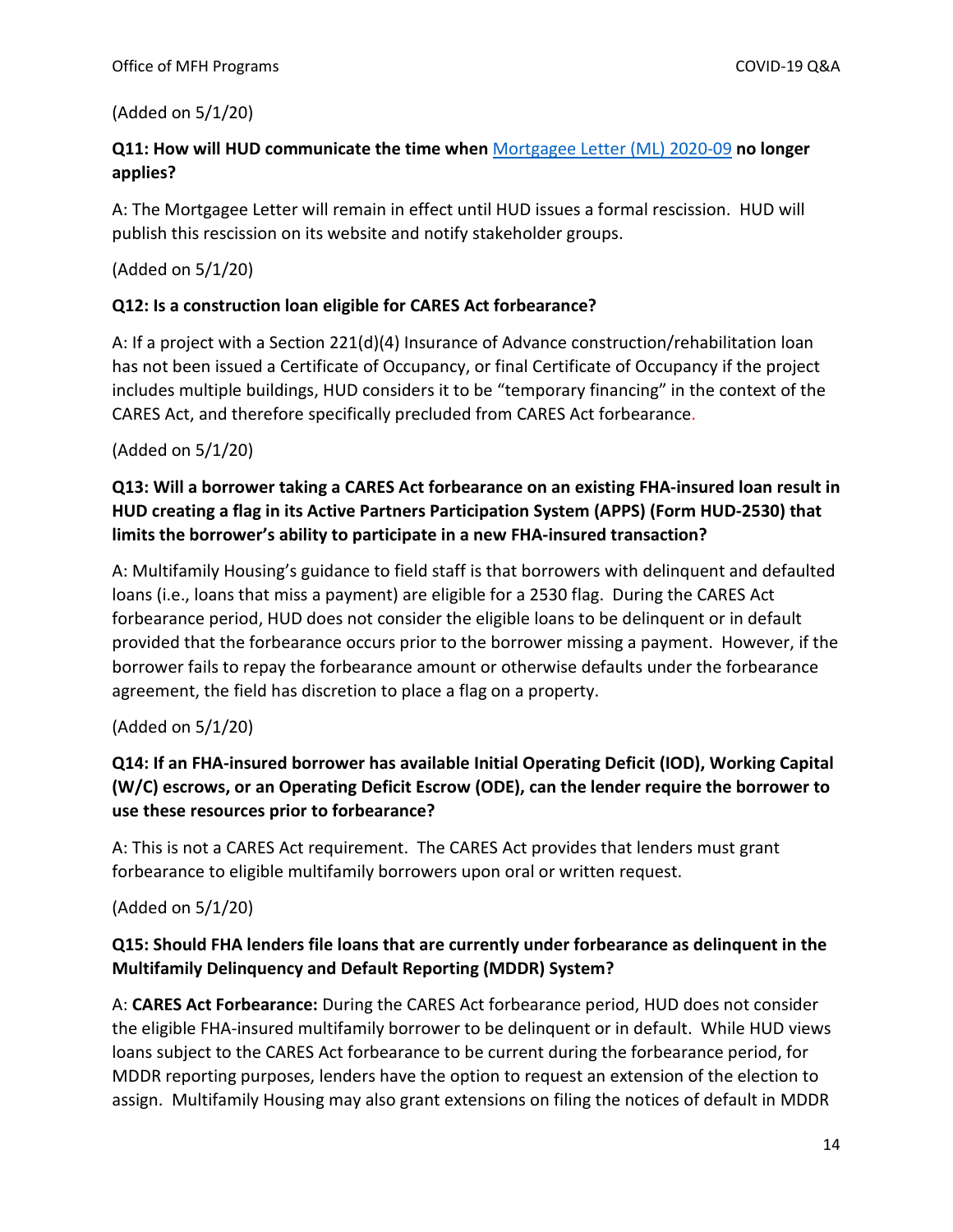until the CARES Act forbearance period expires. Consistent with the guidance provided in [Mortgagee Letter 2020-09,](https://www.hud.gov/sites/dfiles/OCHCO/documents/2020-09hsngml.pdf) HUD asks that lenders submit executed and implemented forbearance agreements to the HUD Multifamily field office with property oversight. For extended forbearance, prior HUD approval is required as referenced in [Notice H 20-07.](https://www.hud.gov/sites/dfiles/OCHCO/documents/20-07hsgn.pdf.pdf)

**Extended Forbearance or Repayment Post-CARES Act:** Pursuant to ML 2020-09, lenders should report the loan as delinquent or in default in MDDR after the CARES Act forbearance period ends if the multifamily borrower does not immediately make the loan current, including when the loan is subject to a forbearance and/or repayment agreement extending beyond the expiration of the CARES Act forbearance period. Lenders are advised to follow MDDR reporting guidelines at the time of such default. Lenders must inform HUD if the loan is subject to an extended forbearance and/or repayment agreement and should request an extension to assign the loan to HUD in order to permit the borrower to perform under extended forbearance and/or repayment agreements.

Notwithstanding the above, lenders should use MDDR to record delinquencies and defaults if there is a default under the Loan Documents not related to nonpayment.

(Added 10/14/20)

#### <span id="page-14-0"></span>*Moratorium on Evictions under the [CARES Act](https://www.congress.gov/bill/116th-congress/house-bill/748/text?q=%7B%22search%22%3A%5B%22H.R.748+-+CARES+Act%22%5D%7D&r=1&s=6)*

### **Q16: Does the ban on evictions apply to HUD Multifamily assisted housing properties or to HUD Multifamily properties with an FHA-insured mortgage? What about Low-Income Housing Tax Credit (LIHTC) properties?**

A: All HUD Multifamily assisted housing properties as well as HUD Multifamily properties with an FHA-insured mortgage are covered under Section 4024 of the CARES Act. Therefore, the moratorium on evictions would apply to private owners of properties that either receive housing assistance payments under a Multifamily assisted housing program or those with an FHA-insured mortgage. Since the Internal Revenue Service administers the LIHTC Program, HUD recommends that owners and agents consult the IRS for guidance on evictions under the CARES Act.

(Added on 4/14/20)

### **Q17: Are owners with FHA-insured mortgages under forbearance required to cease evictions for non-payment of rent and any related late fees or penalties?**

A: Under the CARES Act, owners are eligible for up to 90 days of forbearance. During this time, owners or agents cannot require a tenant to vacate, issue a notice to vacate (or evict), or charge tenants late fees or penalties due to late or missed rent payments while under forbearance. Additionally, [Notice H 20-7](https://www.hud.gov/sites/dfiles/OCHCO/documents/20-07hsgn.pdf.pdf) extends these prohibitions to any new, extended, or amended forbearance arrangements due to COVID so long as the borrower is under forbearance. The Notice also requires owners receiving extended forbearance to inform all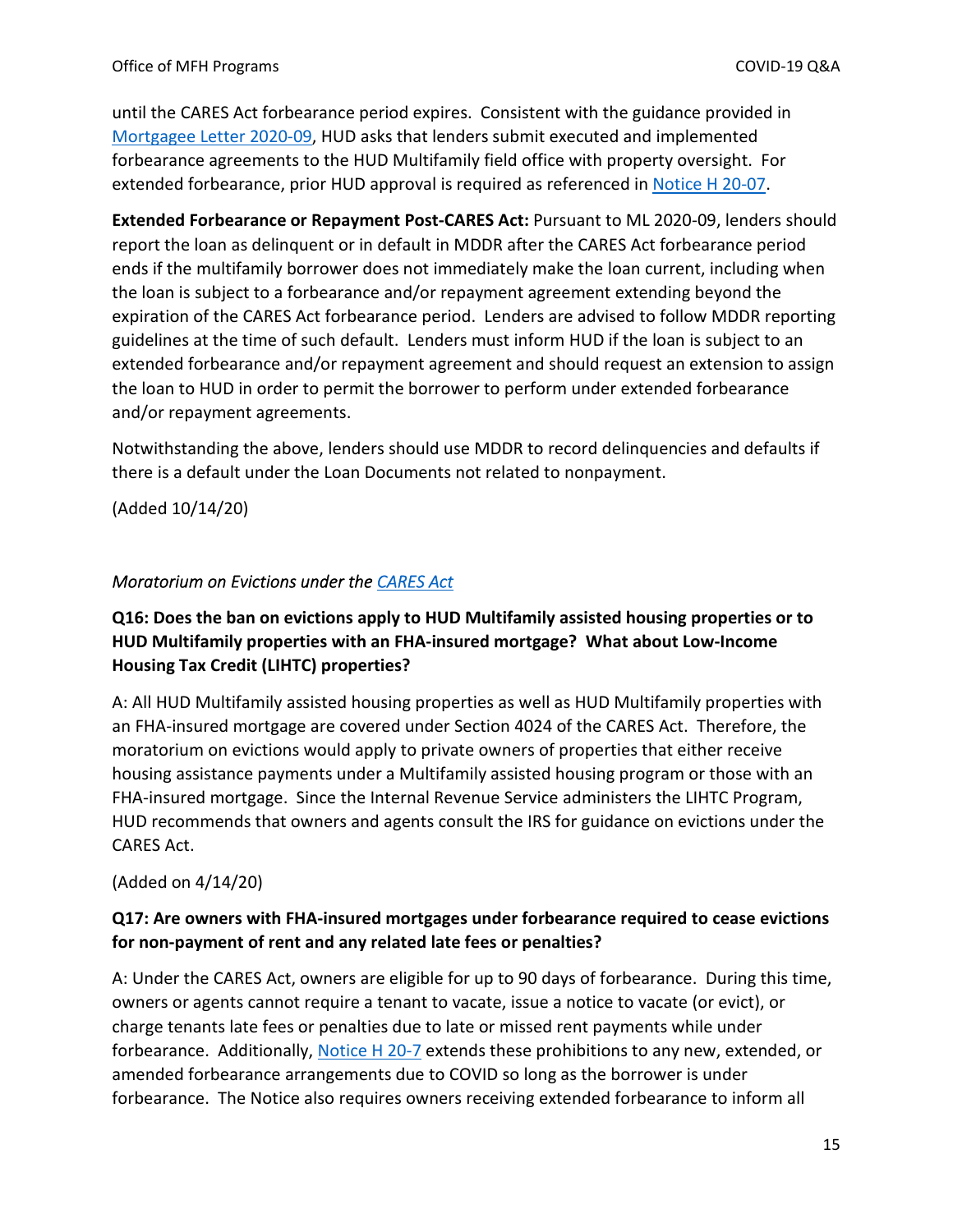residents of the prohibition against eviction solely for non-payment of rent. See [Mortgagee](https://www.hud.gov/sites/dfiles/OCHCO/documents/2020-09hsngml.pdf)  [Letter 2020-09](https://www.hud.gov/sites/dfiles/OCHCO/documents/2020-09hsngml.pdf) and Notice H-20-7 for more information on these and other requirements related to forbearance.

(Added 7/31/20)

# **Q18: If a HUD Multifamily assisted housing property or HUD Multifamily property with an FHA-insured mortgage receives a forbearance, pursuant to Section 4023 of the CARES Act, are there any additional limitations on evictions?**

A: Yes, if a HUD Multifamily assisted housing property or HUD Multifamily property with an FHA-insured mortgage receives a forbearance under the provisions of the CARES ACT, it may not, for the duration of the forbearance evict or initiate the eviction of a tenant from a dwelling unit located in or on the applicable property solely for nonpayment of rent or other fees or charges or charge any late fees, penalties, or other charges to a tenant for late payment of rent.

In addition, a multifamily borrower that receives a forbearance pursuant to Section 4023 of the CARES Act may not require a tenant to vacate a dwelling unit located in or on the applicable property before the date that is 30 days after the date on which the borrower provides the tenant with a notice to vacate and issue a notice to vacate for nonpayment of rent or other fees or charges until after the expiration of the forbearance. Please review the 'Renter Protections During Forbearance' section of [Mortgagee Letter 2020-09](https://www.hud.gov/sites/dfiles/OCHCO/documents/2020-09hsngml.pdf) for additional information.

#### (Added on 4/14/20)

# **Q19: Does the ban on evictions apply to all tenants or only those tenants whose employment has been affected by the COVID-19 National Emergency? For example, what if an owner or agent has tenants on a fixed income who are choosing not to pay rent based on the recent announcement?**

A: Effective March 27, 2020, the CARES Act requires that property owners cease starting new actions against tenants of covered dwellings for 120 days on both FHA-insured Multifamily properties and Multifamily-assisted properties. Further, they must waive late payment fees and charges during this time for nonpayment of rent. Therefore, the temporary moratorium on evictions for nonpayment of rent, as well as a moratorium on charging fees and penalties related to nonpayment of rent apply regardless if employment was directly or indirectly linked to COVID-19.

(Added on 4/14/20)

### **Q20: With the eviction moratorium, should owners and agents still send late notices to residents, or should they wait until the 120-day moratorium is over?**

A: The CARES Act does not prohibit a reminder notice of the late rent being sent by owners or agents. The reminder notice cannot be a notice to vacate. The reminder notice must not include fees/charges/penalties for the nonpayment of rent.

(Added on 4/14/20)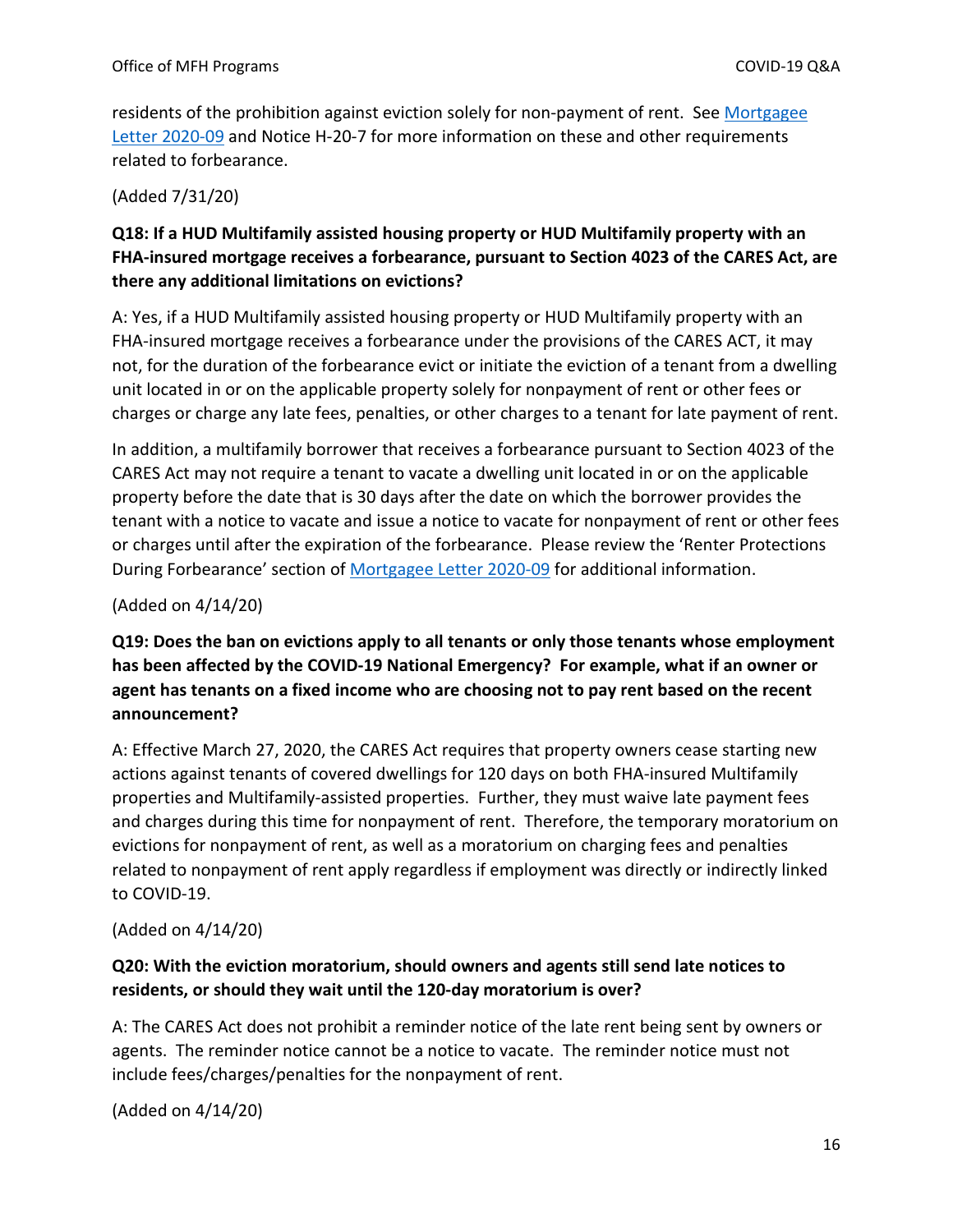### **Q21: Can an owner or agent still evict a perpetrator of domestic violence or criminal activity, or for other lease violations?**

A: Yes. The eviction moratorium found in Section 4024(b) of the CARES Act only applies to evictions related to non-payment of rent or non-payment of other charges. The moratorium also prohibits the charging of other fees, penalties, or other charges due to the non-payment of rent. Protections under the Violence Against Women Reauthorization Act of 2013 (VAWA) remain in effect, and owners/agents should consult [Notice H17-05](https://www.hud.gov/sites/documents/17-05HSGN.PDF) for more information about the housing rights of victims of domestic violence, dating violence, sexual assault, and stalking under VAWA.

(Updated on 5/1/20)

# **Q22: Abandonment of a unit is generally distinguished from absence from the unit by tenant's failure to pay rent and failure to acknowledge or respond to notices from the owner regarding the overdue rent. If the tenant abandons their unit and does not pay rent, does an owner or agent have to wait to evict until after the 120-day moratorium?**

A: The term "abandonment" requires a fact-specific determination to be made as to the reasons behind the family not being in the unit. A family could have decided to quarantine with other family members, could be hospitalized, or could be prevented from returning to the unit due to an emergency declaration by the state. The owner or agent must take additional steps to ensure that the unit is in fact "abandoned" by the family.

#### (Added on 4/14/20)

**Q23: Can an owner or agent of a multifamily property covered by the CARES Act carry forward late fees and related charges that were initiated prior to enactment of the CARES Act? Can these owners or agents add additional fees, or assign new fees or charges for delinquent rent, and wait to bill those fees after the end of the relevant eviction moratorium?** 

A: An owner or agent of a multifamily property covered by the CARES Act may only charge fees and penalties during the eviction moratorium if the charge is wholly unrelated to a tenant's nonpayment of rent. However, during the eviction moratorium, the CARES Act prohibits an owner or agent from filing for possession of a unit for nonpayment of any rent, fee, or charge. This holds true regardless of the date the fee or charge was initially assessed.

While the CARES Act is silent on what an owner or agent can charge after the eviction moratorium ends, HUD's interpretation of this provision is that fees and charges that could not be assessed during the eviction moratorium should not accrue and should not be charged after the moratorium ends; however, rents not paid during the moratorium, as well as fees assessed prior to the eviction moratorium, which took effect on March 27, 2020, may be collected.

(Added on 5/21/20)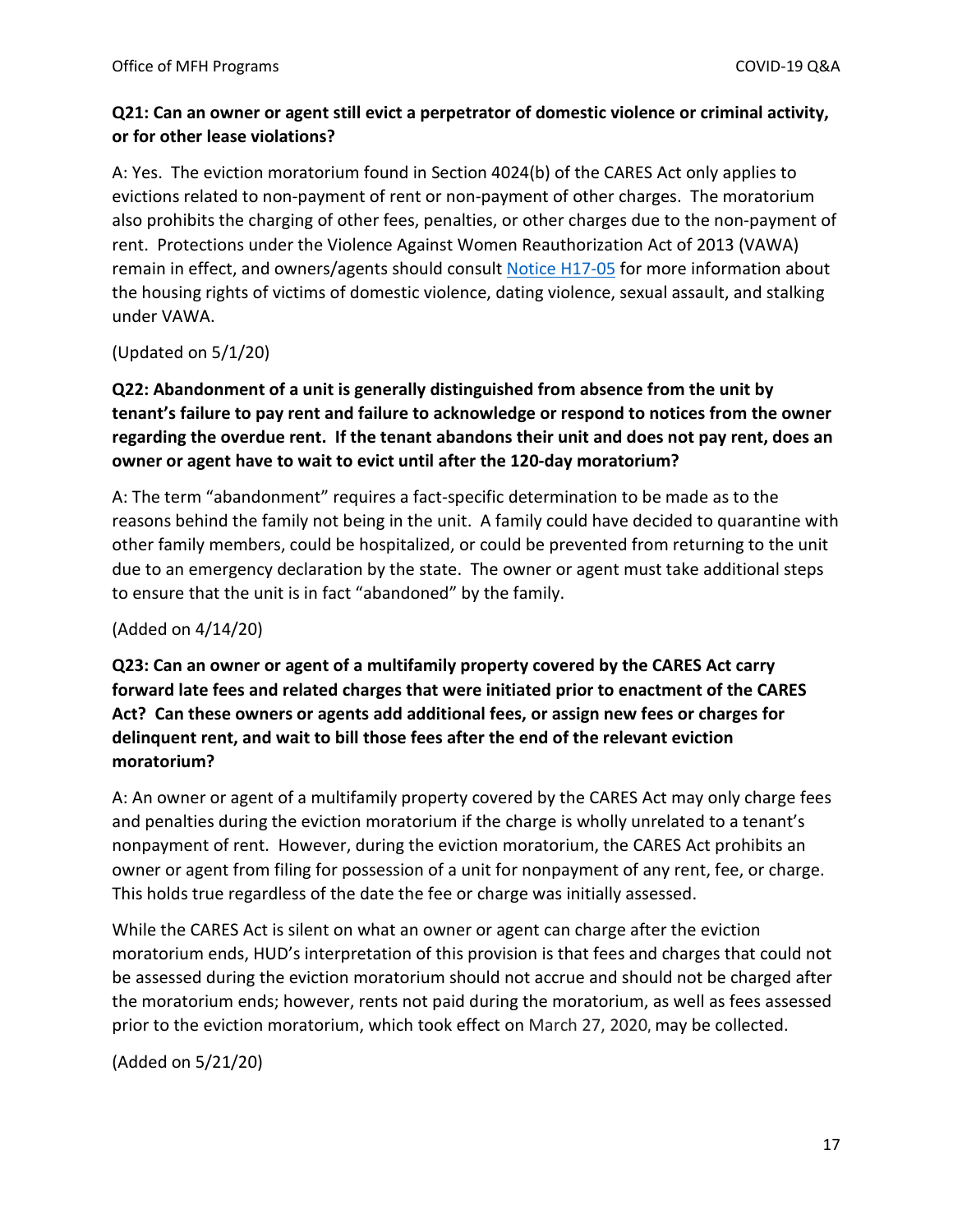### **Q24: How can I find if my property is a HUD Assisted or FHA-insured Multifamily property covered by CARES Act eviction moratorium?**

A: You can find maps with information for each of these properties at the following links:

- HUD Multifamily Assisted Properties: [https://hudgis](https://hudgis-hud.opendata.arcgis.com/datasets/multifamily-properties-assisted)[hud.opendata.arcgis.com/datasets/multifamily-properties-assisted](https://hudgis-hud.opendata.arcgis.com/datasets/multifamily-properties-assisted)
- FHA-insured Multifamily Properties: [https://hudgis](https://hudgis-hud.opendata.arcgis.com/datasets/hud-insured-multifamily-properties)[hud.opendata.arcgis.com/datasets/hud-insured-multifamily-properties](https://hudgis-hud.opendata.arcgis.com/datasets/hud-insured-multifamily-properties)

#### (Added on 5/21/20)

# **Q25: Although the eviction moratorium in the CARES Act expired, is the 30-day notice to vacate requirement still in effect for CARES Act covered properties?**

A: Notwithstanding the expiration of the CARES Act eviction moratorium, the CARES Act 30-day notice to vacate requirement **for nonpayment of rent**, in Section 4024(c)(1), is still in effect for all CARES Act covered properties.

(Added on 4/26/21)

# <span id="page-17-0"></span>**[Centers for Disease Control and Prevention \(CDC\) Eviction Moratorium Order](https://www.cdc.gov/coronavirus/2019-ncov/covid-eviction-declaration.html)**

The guidance in this section supplements the HHS/CDC TEMPORARY HALT IN RESIDENTIAL EVICTIONS TO PREVENT THE FURTHER SPREAD OF COVID-19. Please see the CDC's [new order](https://www.cdc.gov/coronavirus/2019-ncov/covid-eviction-declaration.html?utm_medium=email&utm_source=govdelivery) temporarily halting evictions in counties with heightened levels of community transmission in order to respond to recent, unexpected developments in the trajectory of the COVID-19 pandemic. The new order went into effect August 3, and remains in effect through Oct. 3, 2021. Please see this document for further information. (Updated 8/9/21)

# <span id="page-17-1"></span>*Applicability*

### **Q26: What are the penalties for a landlord, owner of a residential property, or other person with a legal right to pursue an eviction or a possessory action violating the CDC Order?**

A: With regards to penalties for violating the Order, please refer to th[e HHS/CDC Temporary](https://www.cdc.gov/coronavirus/2019-ncov/more/pdf/CDC_Eviction_FAQs_624.pdf?v=1)  [Halt In Residential Evictions to Prevent The Further Spread of COVID-19](https://www.cdc.gov/coronavirus/2019-ncov/more/pdf/CDC_Eviction_FAQs_624.pdf?v=1)  *FAQs*, the CDC [Declaration](https://www.cdc.gov/coronavirus/2019-ncov/communication/EvictionProtectDeclare_508.pdf) Form, and more information at [https://www.cdc.gov/coronavirus/2019-ncov/covid-eviction-declaration.html.](https://www.cdc.gov/coronavirus/2019-ncov/covid-eviction-declaration.html) (Updated 8/9/21)

# <span id="page-17-2"></span>**Asset Management**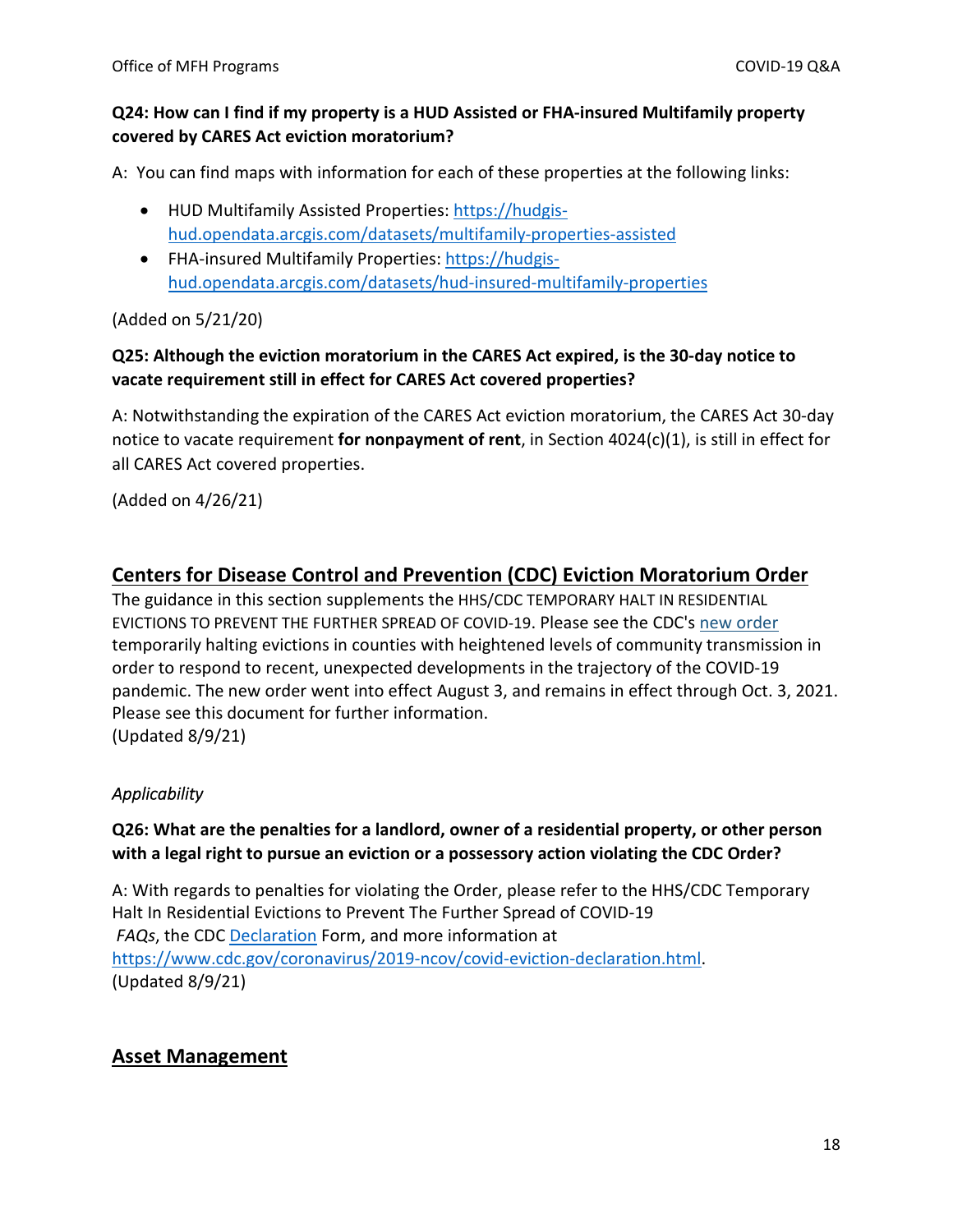#### <span id="page-18-0"></span>*Property Reviews, Inspections, and Rent Comparability Studies*

#### **Q1: In light of concerns about site visits to HUD properties, what is the status of REAC inspections on MFH properties?**

A: In a memorandum dated August 10, 2020, the Real Estate Assessment Center (REAC) announced HUD's intent to resume physical inspections on or about Monday, October 5, 2020. This required providing the required 14-day notification period beginning in late September. HUD will prioritize states and localities where inspections are likely to begin, based on the latest COVID-19 public health data from Johns Hopkins University and health risk scoring methodology from the Harvard Global Health Institute. REAC has developed a guide that categorizes states and localities into four risk categories:

- (1) Low Risk: Green
- (2) Moderately Low Risk: Yellow
- (3) Moderately High Risk: Orange
- (4) High Risk: Red

HUD will prioritize those properties not assessed in the last three years and properties identified as high-risk. Beginning Friday, August 7, 2020, this guide and a list of counties categorized by risk level was [posted on our website](https://www.hud.gov/program_offices/public_indian_housing/reac) and is updated weekly or as additional information becomes available. Please read the August 10, 2020 memorandum entitled, ["Physical Inspection Return to Operations for Select HUD Properties"](https://www.hud.gov/sites/dfiles/PIH/documents/Letter_REAC_DAS_RTO.pdf) for more detail and instruction.

#### (Updated 10/14/20)

# **Q2: As a condition of the Notice of Violation or Notice of Default, an owner or agent is required to perform a 100% unit inspection of the property and respond to HUD with the results and a plan to address the deficiencies within 60 days. If an owner/agent is having difficulty getting into units due to the COVID-19 National Emergency, will HUD grant an extension or waiver to the 100% unit inspection requirement?**

A: HUD will continue to review and approve or deny owner repair plans when all deficiencies cannot be corrected in 60 days. However, with the resumption of physical inspections on or about October 5, 2020, HUD will not approve any extensions where an owner/agent is having difficulty entering units. In these cases, owners receiving a Notice of Violation (NOV) and/or Notice of Default (NOD) based on a project's physical conditions must follow the corrective actions enumerated in the NOV/NOD within the time specified. At a minimum, the owner must conduct a 100% survey of the property and submit their survey report to HUD. The NOV/NOD may require the correction of all physical deficiencies by a specified date or that the owner submit a repair plan for HUD's review and approval.

At the completion of all repairs, the owner must submit a certification to HUD that all corrections have been made and that the project is in compliance with all of HUD's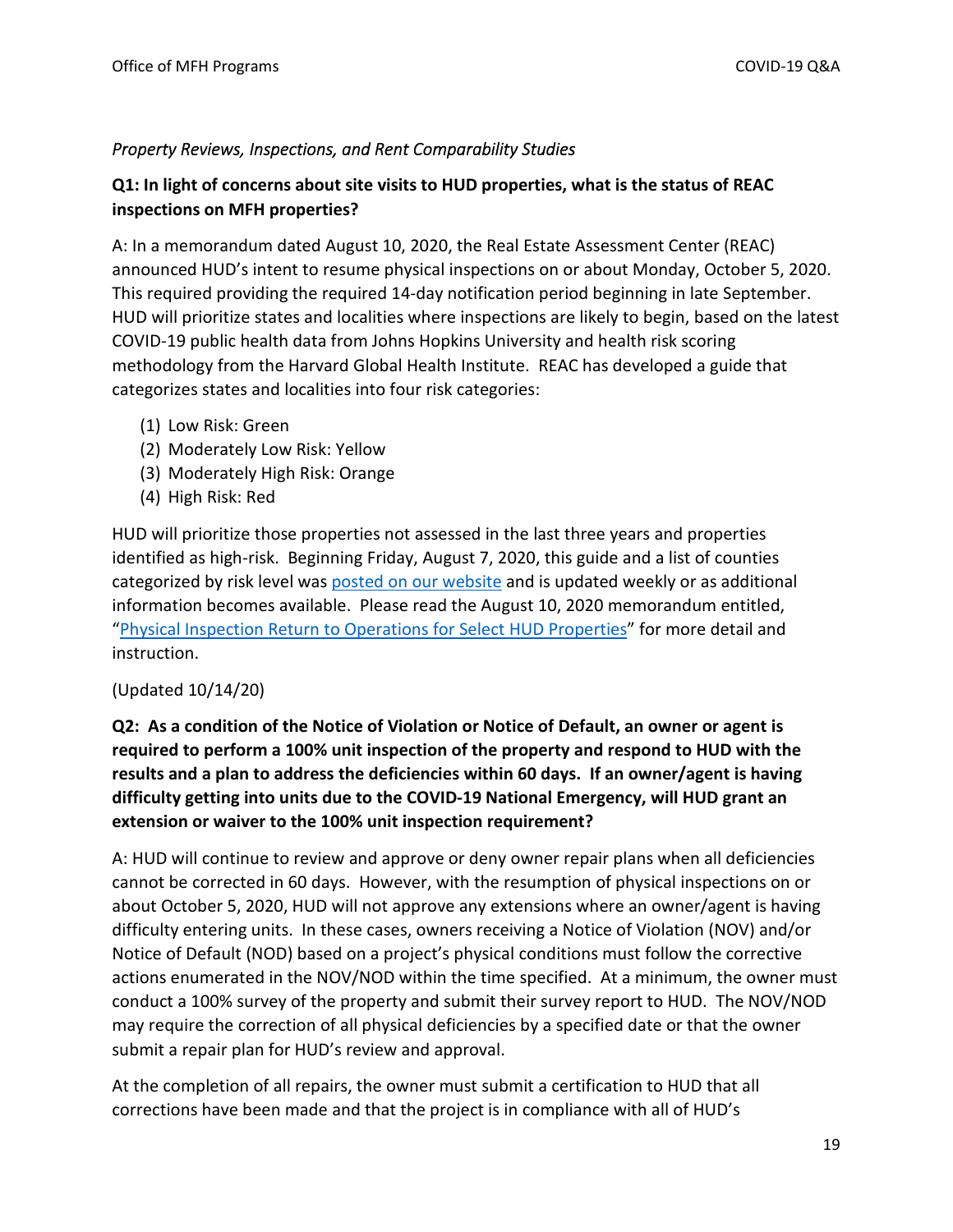requirements, including HUD's physical condition standards of 24 CFR § 5.703. During any REAC inspection, or in conducting any required survey or repairs, owners should document any resident's refusal of access and cite the reason(s). This documentation should be provided with any surveys or certifications submitted to HUD.

Further, HUD regulations require that all Exigent Health and Safety (EH&S) deficiencies be corrected immediately. Upon receipt of notice of EH&S deficiencies, the owner is required to submit a certification to HUD within three business days that all EH&S deficiencies have been corrected. This is required regardless of the REAC inspection score and/or whether or not the owner receives an NOV/NOD. If a resident refuses access to correct EH&S deficiencies, this should also be documented and submitted with the EH&S correction certification.

#### (Updated 10/14/20)

# **Q3: In light of concerns about site visits to HUD properties, what is the status of Management and Occupancy Reviews (MORs) performed by Traditional and Performance-Based Contract Administrators (TCA/PBCAs) and HUD staff?**

A: Effective May 22, 2020, HUD has [lifted the suspension of MORs performed by PBCAs,](https://www.hud.gov/sites/dfiles/Housing/images/OwnerandAgentMemoPBCAMORs6-24-2020.pdf) TCAs, and HUD staff in locations where there are no restrictions by state or local law or ordinance to prevent them from performing these reviews. This supplemental guidance additionally establishes an alternative manner in which a MOR may be conducted.

- HUD will, until September 30, 2021, allow PBCAs, TCAs, and HUD staff to conduct on-site MORs without entering resident units.
- For REAC follow-up, in determining whether Exigent Health & Safety (EH&S) and other deficiencies have been corrected, the PBCA/TCA/HUD staff must attempt follow-up on those affected units via contact directly with the resident by way of phone or email and document the results or attempt(s) made on the MOR report.
- A physical on-site visit to the property must still occur to document the physical conditions, general appearance, and security of the property, and the visit should include a visual assessment of each building, including the common areas, and the grounds of the property.
- An on-site, entrance/exit interview with the owner/agent should occur, except in instances where the owner/agent and PBCA agree to conduct these portions of the review remotely (via virtual meeting or, if sufficient internet is not available, by telephone). In instances where these interviews are conducted remotely, the method must be documented in the MOR Report.
- Tenant file reviews may be conducted remotely when owners/agents voluntarily create and transmit electronic tenant files to the PBCA in accordance with all requirements of [Notice H 2020-10.](https://www.hud.gov/sites/dfiles/OCHCO/documents/2020-10hsgn.pdf) Personally identifiable information (PII) must be encrypted or transmitted and stored in a secure manner to prevent its release. Violations of the Privacy Act may be subject to fines up to \$5,000. Owners/agents and reviewers must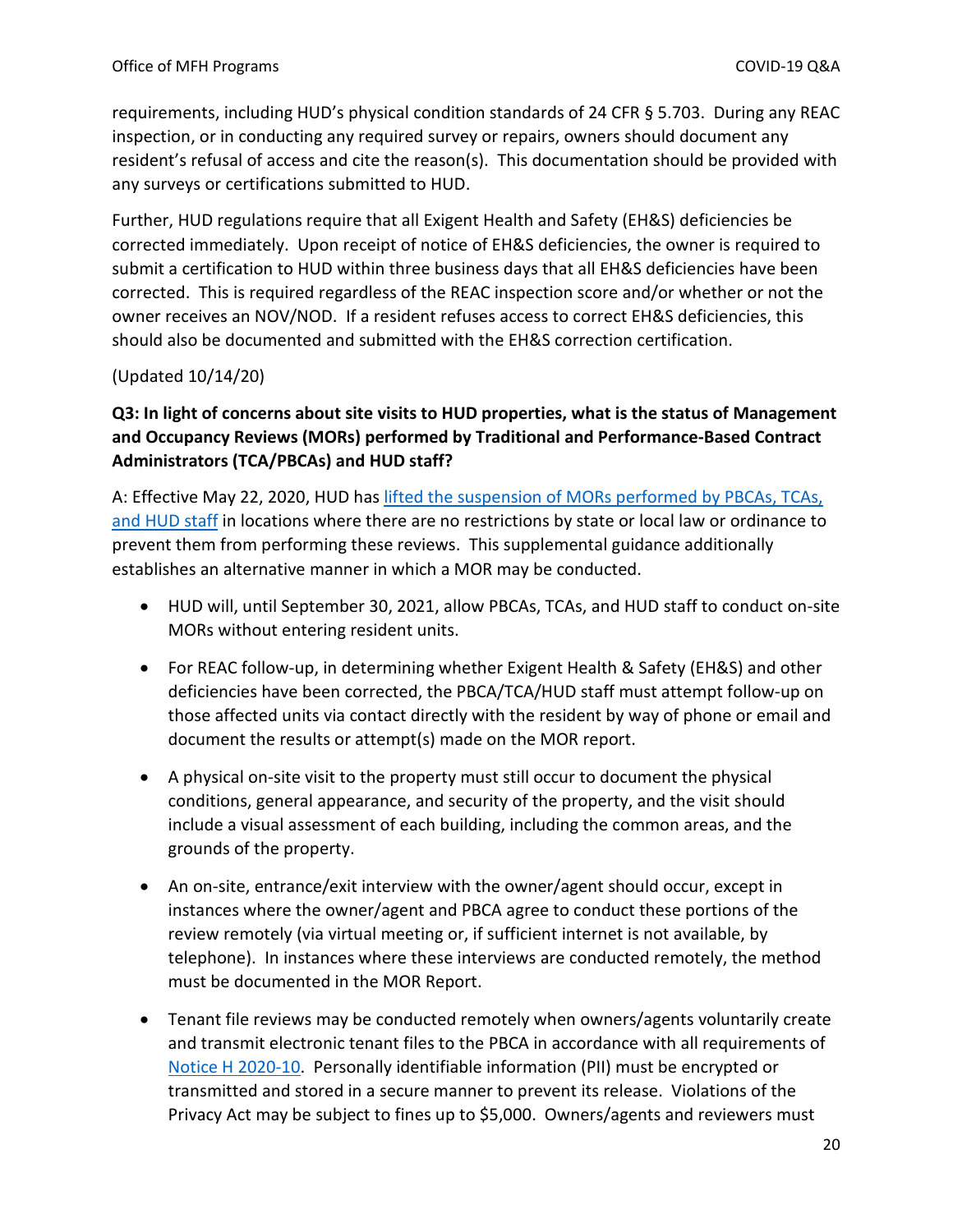comply with EIV Data Sharing Agreements to prevent any prohibited use of or access to EIV records. PBCAs/TCAs/HUD staff must continue to conduct MORs in accordance with their approved workplans regardless of owners' willingness to provide electronic tenant files.

All other portions of the MOR, including the Desk Review and On-site Review, including the review of tenant files, must be completed in their entirety.

*Please note, this answer supersedes the initial guidance offered in earlier versions of this document.*

(Updated on 7/29/21)

# **Q4: During tenant file reviews, owners are concerned about being penalized on MORs for not having conducted annual unit inspections due to COVID-19. Will HUD forgo annual inspections for the tenant files represented at Addendum A, Section C, question 7 of form HUD-9834?**

A: HUD will not waive the requirement for an owner to perform annual unit inspections at this time. Per [HUD Handbook 4350.3, REV-1,](https://www.hud.gov/program_offices/administration/hudclips/handbooks/hsgh/4350.3) paragraph 6-29.A.3, owners perform unit inspections on at least an annual basis to determine whether the appliances and equipment in the unit are functioning properly and to assess whether a component needs to be repaired or replaced. If local or state health department COVID-19 guidance prevents owners from entering a unit, the owner should consult with the tenant to confirm if there are any issues with appliances, equipment, or other components in the unit and document the tenant's reporting. Owners may also consider utilizing electronic means to perform remote or virtual unit inspections and as a means of submitting work orders to minimize in-person interactions during the pandemic, when possible.

(Added 1/4/21)

### **Q5: What should owners/property managers do if tenants refuse entry to inspectors, citing fears of COVID-19?**

A: Until federal, state, or local public health officials counsel otherwise, owners and agents should follow published guidance covering apartment inspections. In this case, Paragraph 20 of the [HUD Model Lease](https://www.hud.gov/sites/dfiles/OCHCO/documents/90105a.pdf) covers the rules governing the landlord's access to a tenant's apartment.

(Updated: on 3/12/20)

### **Q6: A Section 8 HAP owner's Rent Comparability Study (RCS) has triggered the need for a HUD third-party RCS. How will this be addressed?**

A: Performance Based Contract Administrators (PBCA) and HUD staff will continue to review owners' previously submitted RCSs pursuant to guidance in Chapter 9 of the Section 8 Renewal [Guide.](https://www.hud.gov/program_offices/housing/mfh/mfhsec8) If field staff is unable to procure third-party RCSs due to the COVID-19 pandemic, HUD will develop an alternative mechanism to respond to the owners' RCS submissions.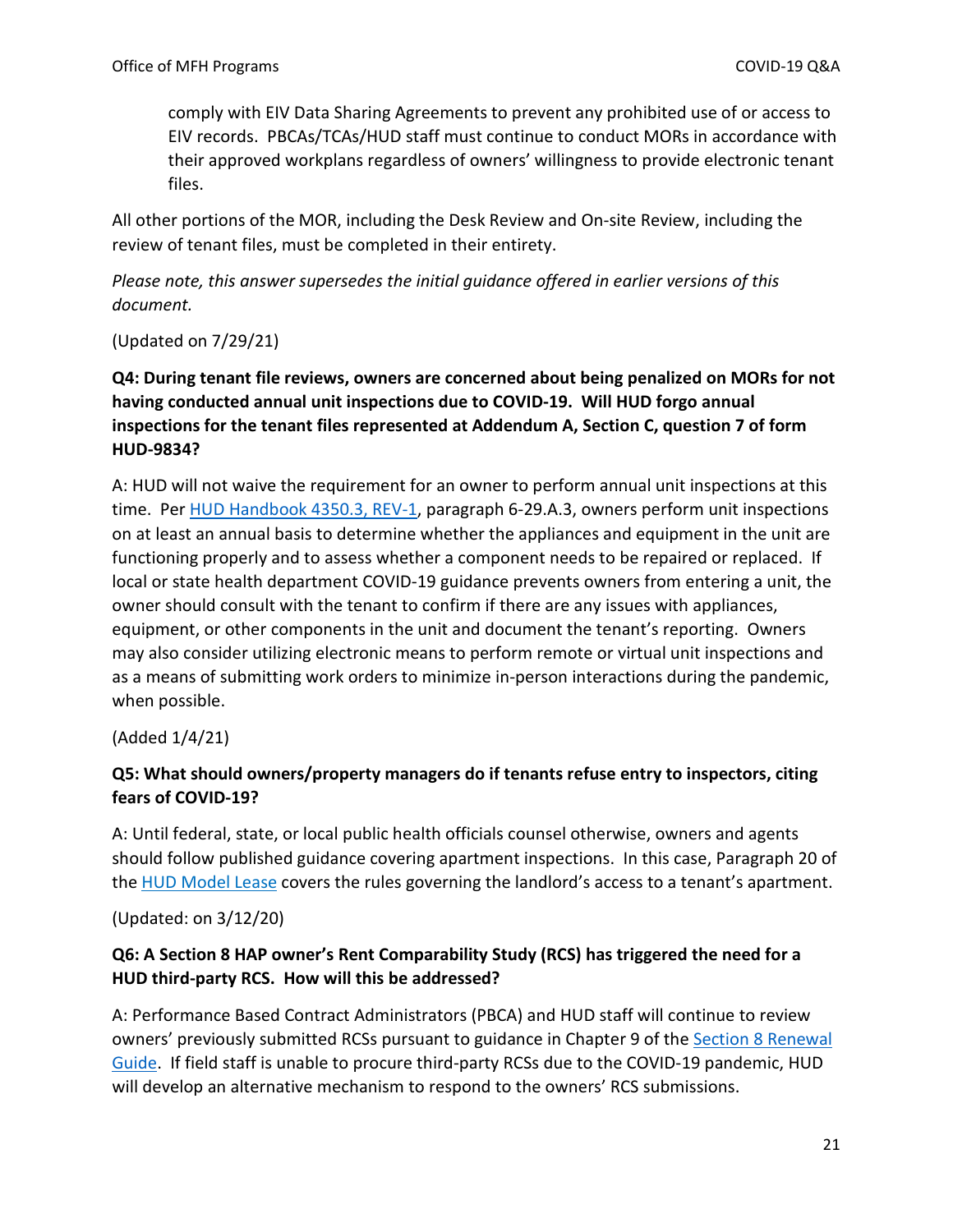#### (Updated on 5/21/20)

### **Q7: An owner/agent's property's contract is coming up for renewal, and a Rent Comparability Study (RCS) is required. How can the property renewal be approved if an RCS cannot be obtained?**

Renewal rents that are capped at market, and therefore require an RCS, include Option One, Option Two, and Option Three (at initial renewal only) renewals as detailed in [HUD's Section 8](https://www.hud.gov/program_offices/housing/mfh/mfhsec8)  [Renewal Policy](https://www.hud.gov/program_offices/housing/mfh/mfhsec8) Guidebook. Renewal under Option Four also requires an RCS if the owner wishes to establish eligibility based on rents under the expiring contract being at or below market rate. As a result of the COVID-19 National Emergency and under the authority of the Section 8 Renewal Policy Guidebook, HUD will, until June 30, 2020 (or such later date as HUD may determine), approve all renewals for the above-noted Options (\*see exception below) as short-term renewals with a 12-month term at current rents. This includes any Option Four renewal requests for which the owner seeks to establish eligibility based on rents being at or below market.

HUD/ Performance-Based Contract Administrators (PBCA) staff should follow existing guidance in Sections 2-8 and 2-9 of the Section 8 Renewal Policy to process the short-term renewals. In accordance with Section 2-8 C.2. of the same policy, the property file and Integrated Real Estate Management System (iREMS) should be documented with the reason (Emergency Declaration for COVID-19) for the short-term renewal.

*EXCEPTION*: For an expiring Full Mark-to-Market renewal contract, an RCS is not required for a subsequent renewal if the required Mark-to-Market Use Agreement is in place. Therefore, no short-term renewal is needed under these circumstances, and a Full Mark-to-Market renewal contract with an appropriate term should be used.

#### (Added on 4/14/20)

# **Q8: A Section 8 HAP owner/agent's Fifth year rent adjustment is coming up, at which time the property's rents would be adjusted up or down to align with the Rent Comparability Study (RCS) market rents. How should these rents be processed if the RCS cannot be obtained?**

A: Under Option One, Option Two, and Option Five contained in **HUD's Section 8 Renewal Policy** Guidebook, if the contract is for a period greater than five years, the owner must submit a new RCS at the end of each five-year life cycle of the RCS. Rents for the next five years will be adjusted based on the approved RCS.

During the COVID-19 pandemic, HUD will continue to pay the current rent amounts after the fifth-year anniversary date. Owners will be required to obtain and submit RCSs as soon as emergency conditions allow. New rent amounts based on the approved RCS, with any adjustments by HUD, will be made retroactive to the fifth-year anniversary date.

(Added on 5/21/20)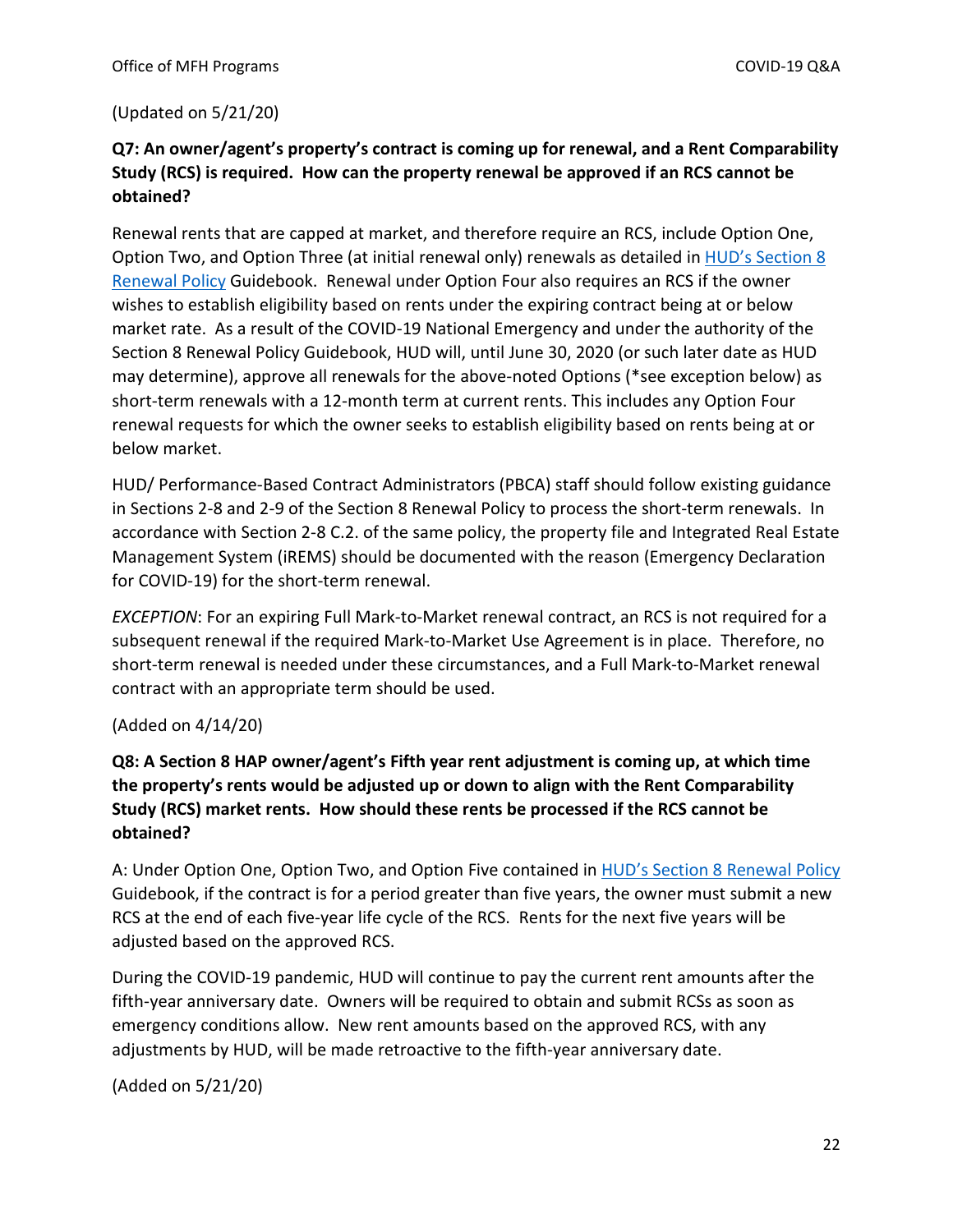### <span id="page-22-0"></span>*Policy and Operations*

<span id="page-22-1"></span>*Financial Audits, Tenant Income Recertifications, and Utility Analyses* 

# **Q9: A multifamily owner's financial statements are complete, but their auditor is not comfortable coming into their office to conduct the audit. Can they get an extension?**

A: Properties with an annual financial statement due date between October 1, 2020 and June 30, 2021, may submit the required financial statement on or before June 30, 2021, and as otherwise provided by law. Properties with annual financial statement due dates of June 30, 2021 and later are subject to the normal financial reporting requirements as described in 24 C.F.R. 5.801.

Note that this waiver does not apply to submissions of financial information that were delinquent as of September 30, 2020.

### (Updated on 7/29/21)

### **Q10: Will impacted residents still have to complete annual recertification and interim certification for lost income?**

A: Families residing in properties that participate in one of HUD's Office of Multifamily Housing assisted housing programs must have their income reviewed at least annually to determine the amount paid by the family for the assisted unit. Owners and agents must continue to perform annual and interim recertifications, as requested by tenants, within the required timeframes and using current/anticipated data.

Considering the current COVID-19 emergency, there may be extenuating circumstances that impede owners and tenants from complying with interim and annual recertification requirements. When the use of traditional procedures is not possible, the extenuating circumstance instructions provided in this document, [HUD Handbook 4350.3, REV-1,](https://www.hud.gov/program_offices/administration/hudclips/handbooks/hsgh/4350.3) and the [202D MAT Guide](https://www.hud.gov/program_offices/housing/mfh/trx/trxdocs) should be used. HUD considers the CDC's recommendations for controlling the spread of the virus, as well as shelter-in-place and similar orders, as extenuating circumstances.

Owners should begin, and if possible, complete the recertification actions within 90 days of being advised of an extenuating circumstance. When an extenuating circumstance is present, there is no change to the tenant's recertification anniversary date. The Total Tenant Payment/Tenant Rent and the assistance payment certified during the interim recertification are effective retroactively to the first day of the month following the date the family's income changed.

#### Use of Tenant Self-Certifications for Interim and Annual Recertifications

HUD will allow assisted tenants that may have lost income due to COVID-19 to self-certify for annual or interim recertifications. When self-certification is used, owners must document the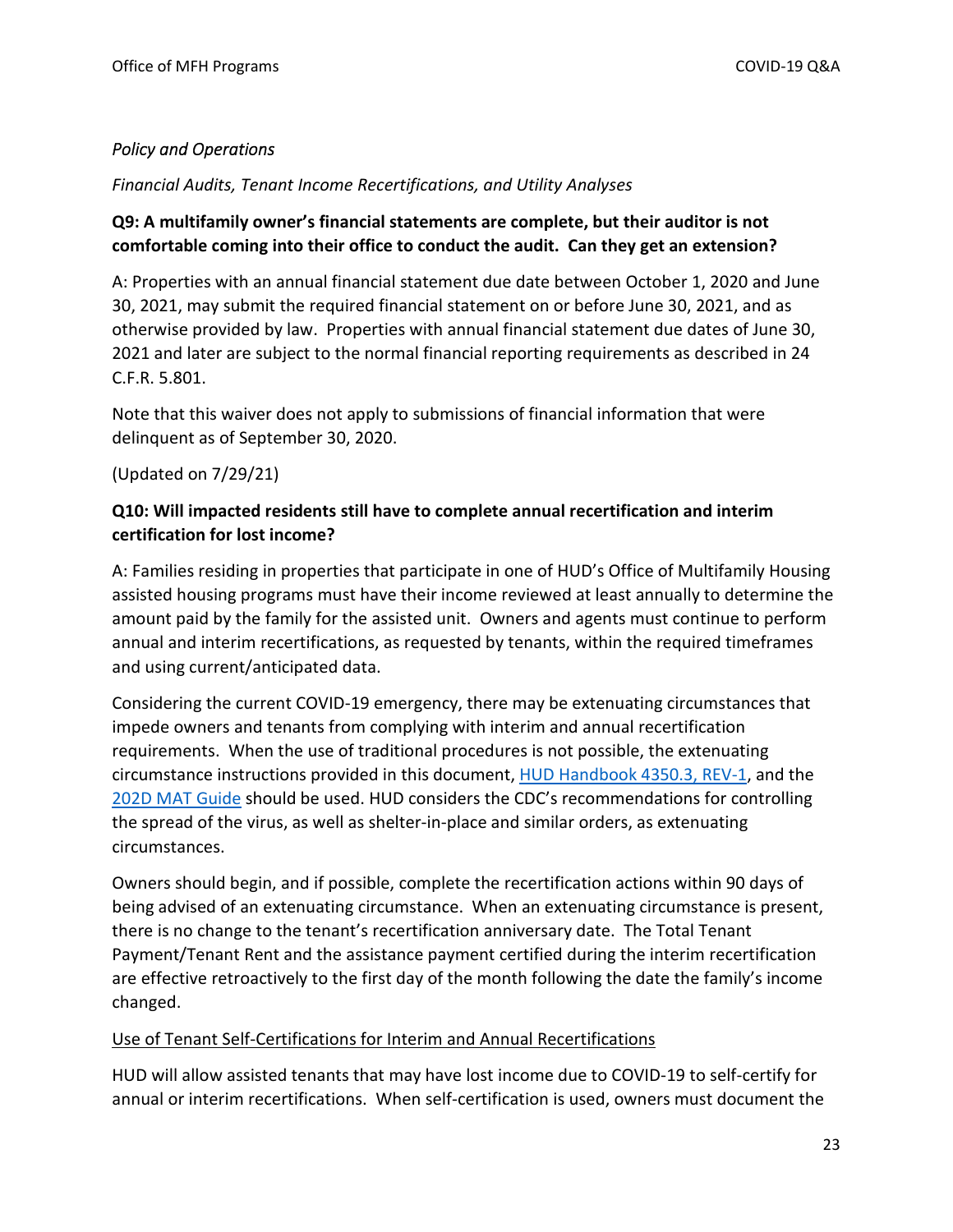tenant file to explain why third-party verification was not available. During the COVID-19 National emergency, this certification can be provided to the owner by other means such as mail or email. When obtaining documents by email, owners may consider utilizing guidance in [Notice H 2020-10](https://www.hud.gov/sites/dfiles/OCHCO/documents/2020-10hsgn.pdf) when state and local laws permit, in obtaining electronic signatures and documents from tenants.

Acceptable methods of income verification for all recertifications, in order of acceptability, are provided in [HUD Handbook 4350.3, REV-1,](https://www.hud.gov/program_offices/administration/hudclips/handbooks/hsgh/4350.3) paragraph 5-13, B and Appendix 3.

#### **Signatures**

[Notice H 2020-10](https://www.hud.gov/sites/dfiles/OCHCO/documents/2020-10hsgn.pdf) provides guidance on the use of electronic signatures and the transmission and storage of electronic documents related to OAMPO's asset management, Section 8 contract renewal, and occupancy policies. Any such forms and documents that comply with HUD guidelines may be signed, transmitted, and stored electronically. HUD encourages industry partners to consult with legal counsel about applicable state and local laws regarding the use of electronic signatures. Please review Housing [Notice H 2020-10.](https://www.hud.gov/sites/dfiles/OCHCO/documents/2020-10hsgn.pdf)

During the COVID-19 National Emergency, HUD will allow owners who prefer not to adopt the flexibility provided by Notice H 2020-10 to continue to accept alternate signatures (e.g., copies or images of signatures sent by email, fax, or other electronic means) as long as original, "wet" signatures are obtained within 90 days from the termination of national, state, or local orders restricting movement to essential activities, whichever comes later.

#### Documentation for Certifications

Tenants experiencing extenuating circumstances due to COVID-19 can provide the owner with documentation for the recertification. With the publication of [Notice H 2020-10,](https://www.hud.gov/sites/dfiles/OCHCO/documents/2020-10hsgn.pdf) tenants can provide this documentation by email or other electronic delivery at the owner's discretion when state and local laws permit.

Documentation includes, but is not limited to, paystubs, Social Security (SS)/Supplemental Social Security (SSI)/State Supplemental Program (SSP) awards, bank statements, and public assistance documents. Documents containing or conveying personally identifiable information (PII) must be encrypted or transmitted in a secure manner to safeguard this information. Refer to Housing Notice H 2020-10 for more information on transmitting documents containing PII.

#### Tenant Rental Assistance Certification System (TRACS)

When an extenuating circumstance is present due to COVID-19, the owner must submit the Interim Recertification (IR) or Annual Recertification (AR) to the TRACS (via the Contract Administrator or directly to TRACS, as appropriate) using one of the following three extenuating circumstances codes:

- 1: Medical (medical staff have quarantined the tenant)
- 2: Late annual certification due to accommodation or extenuating circumstances
- 10: Other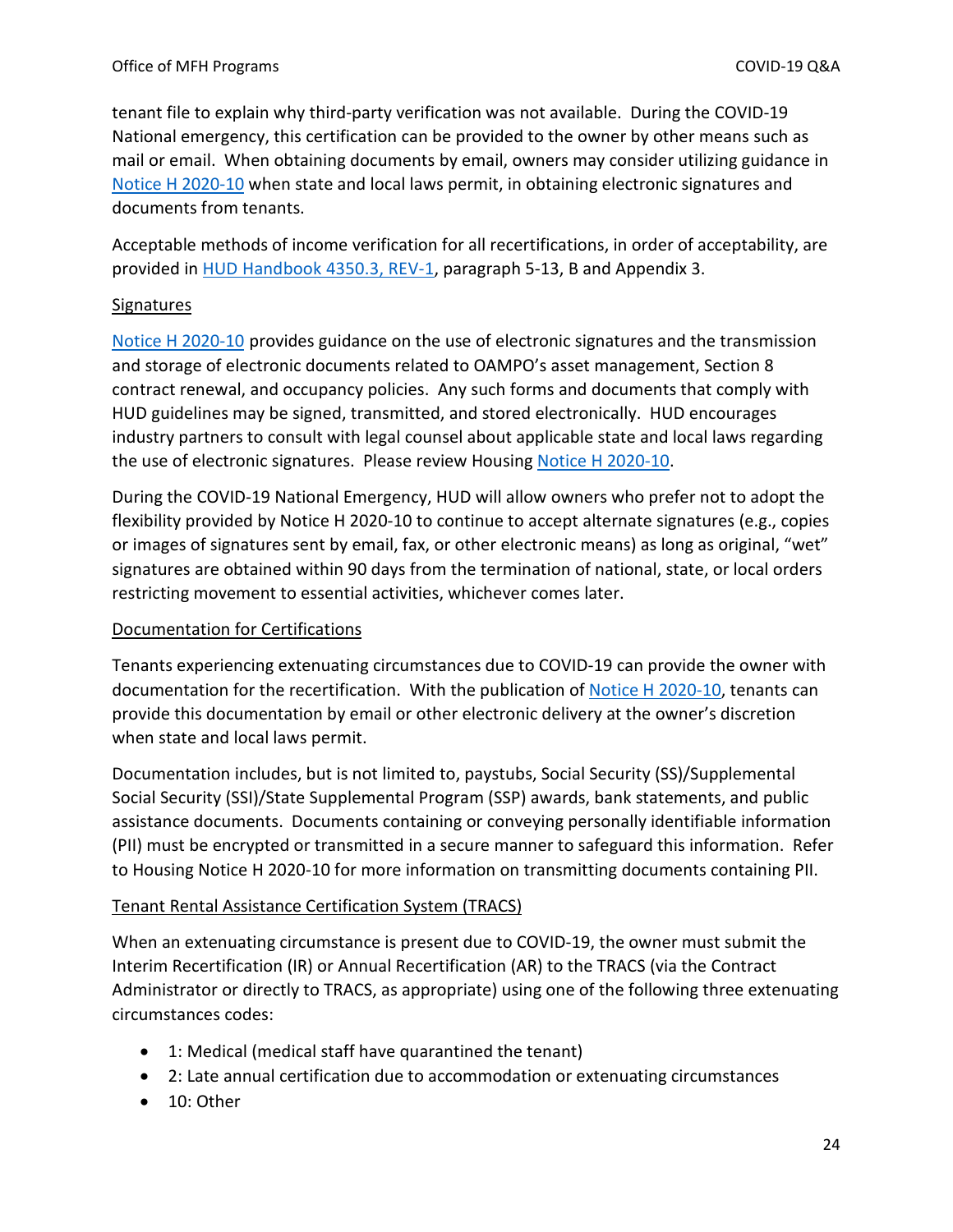A correction certification to remove the extenuating circumstance code must be submitted to TRACS once the appropriate signature(s) is obtained on form HUD-50059.

Owners are reminded to maintain at least 90% of their certifications in an active status in TRACS to maintain subsidy payments. TRACS users experiencing technical issues can continue to submit requests through the system's [Help Desk.](https://www.hud.gov/program_offices/housing/mfh/trx/trxsum)

*Please note that this guidance updates earlier published guidance on interim and annual recertifications.* 

(Updated on 1/4/21)

**Q11: [Housing Notice 2020-10](https://www.hud.gov/sites/dfiles/OCHCO/documents/2020-10hsgn.pdf) indicates that owners may electronically transmit tenant files to Independent Public Auditors (IPA) conducting financial audits but must not transmit Earned Income Verification (EIV) information. What are other options available for owners to transmit EIV data to IPAs?**

A: HUD's Computer Matching Agreements do not permit the electronic transmission of EIV information to IPAs. IPAs may access EIV income information only in hard copy files and only within the offices of the owner or management agent. HUD does not have other means of transmitting EIV information to IPAs for financial audits. Please see guidance in Chapter 9 of [Handbook 4530.3,](https://www.hud.gov/program_offices/administration/hudclips/handbooks/hsgh/4350.3) the Rules of Behavior for Use of EIV Information (for Individuals Without Access to the EIV System), and [Notice H 2020-10](https://www.hud.gov/sites/dfiles/OCHCO/documents/2020-10hsgn.pdf) for further information.

(Added on 4/2/21)

### **Q12: Can a decrease in the tenant's contribution ('tenant rent') be retroactive to when the decrease in income occurred?**

A: Following the instructions found in [Handbook 4350.3,](https://www.hud.gov/program_offices/administration/hudclips/handbooks/hsgh/4350.3) REV-1, paragraph 7-10.B, a tenant may request an interim recertification due to any change in family income that may affect their Total Tenant Payment (TTP) or tenant rent and assistance payment occurring since the last income recertification.

When a tenant complies with the interim reporting requirements, the owner/agent must then retroactively apply any reduction in rent starting with the first day of the month after the date of the action that caused the decrease in income.

When a tenant does not comply with the interim reporting requirements and the owner discovers the tenant has failed to report the decrease in income, any resulting rent decrease must be implemented effective the first rent period following completion of the recertification.

While owners/agents are responsible for setting policies prescribing when and under what conditions a family must report a change in family income or composition, HUD encourages owners to consider extenuating circumstances in setting and implementing recertification policies during the COVID-19 National Emergency.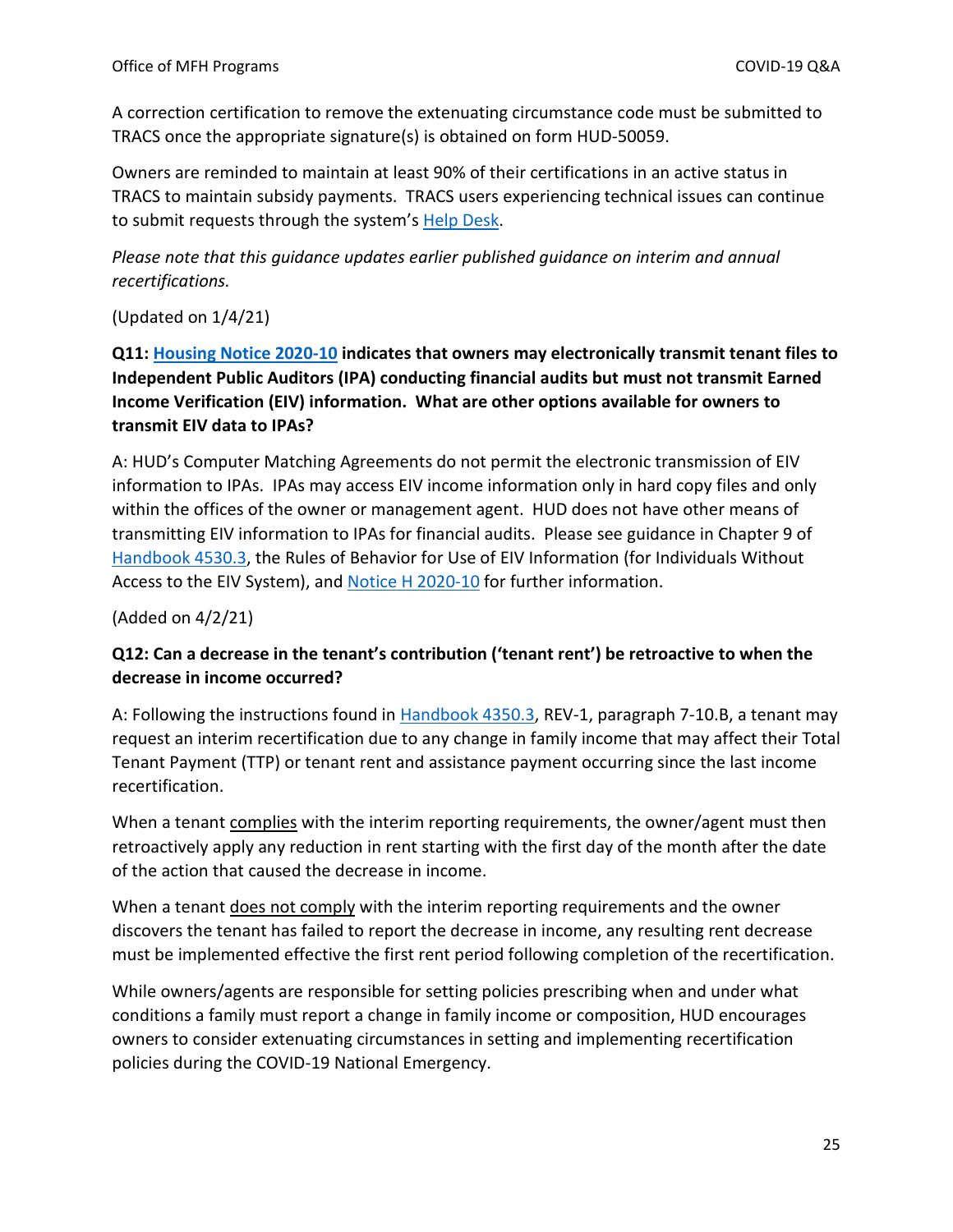See the policy in [Handbook 4350.3,](https://www.hud.gov/program_offices/administration/hudclips/handbooks/hsgh/4350.3) REV-1, paragraph 7-11, for further information on owner/agent responsibilities when a tenant reports a decrease in income and Handbook 4350.3, REV-1, paragraph 7-13, for further information on effective dates for interim recertifications.

(Updated 4/2/21)

# **Q13: Is hazard pay included in the calculation of a participant's income? For example, if a family is reporting that it is receiving \$200 per month in additional hazard pay for agreeing to work during the pandemic, would this income be included in the family's income calculation?**

A: Hazard pay has historically been included in income calculation and is not broadly excludable under 24 CFR § 5.609. Owners and agents should consider whether the pay increase is temporary or recurring in determining whether it will trigger an income reexamination in accordance with [HUD Handbook 4350.3, REV-1](https://www.hud.gov/program_offices/administration/hudclips/handbooks/hsgh/4350.3) and their written recertification policies.

#### (Added on 10/14/20)

**Q14: Are household one-time stimulus payments provided through the 2021 Consolidated Appropriations Act and income provided through the ["Memorandum on Authorizing the](https://trumpwhitehouse.archives.gov/presidential-actions/memorandum-authorizing-needs-assistance-program-major-disaster-declarations-related-coronavirus-disease-2019/)  [Other Needs Assistance Program for Major Disaster Declarations Related to Coronavirus](https://trumpwhitehouse.archives.gov/presidential-actions/memorandum-authorizing-needs-assistance-program-major-disaster-declarations-related-coronavirus-disease-2019/)  [Disease 2019"](https://trumpwhitehouse.archives.gov/presidential-actions/memorandum-authorizing-needs-assistance-program-major-disaster-declarations-related-coronavirus-disease-2019/), and other one-time stimulus payments reportable as tenant annual income?** 

A: No. Pursuant to 24 CFR 5.609(c)(9), annual income does not include temporary, nonrecurring, or sporadic income. The August 8, 2020 presidential ["Memorandum on](https://trumpwhitehouse.archives.gov/presidential-actions/memorandum-authorizing-needs-assistance-program-major-disaster-declarations-related-coronavirus-disease-2019/)  [Authorizing the Other Needs Assistance Program for Major Disaster Declarations Related to](https://trumpwhitehouse.archives.gov/presidential-actions/memorandum-authorizing-needs-assistance-program-major-disaster-declarations-related-coronavirus-disease-2019/)  [Coronavirus Disease 2019"](https://trumpwhitehouse.archives.gov/presidential-actions/memorandum-authorizing-needs-assistance-program-major-disaster-declarations-related-coronavirus-disease-2019/) provides temporary unemployment benefits that shall be excluded from income calculations on the basis that the memo authorizes FEMA to provide assistance under the Stafford Act, which is normally excludable income. Any additional future one-time stimulus payments made directly to individuals and families would be excluded from annual income, as they are temporary, nonrecurring payments.

(Added on 4/2/21)

# **Q15: Can a resident who is unemployed or furloughed continue to receive an income deduction for childcare expenses?**

A: Yes, the resident can continue to receive a deduction for reasonable childcare expenses if the parent/guardian/caretaker continues to have childcare expenses. HUD regulations under 24 CFR 5.611(a) permit a deduction for unreimbursed childcare expense to enable a family member to seek employment, be employed, or further his/her education.

(Added on 5/1/20)

**Q16: Are the costs of personal protective equipment (PPE) considered an allowable medical expense for residents?**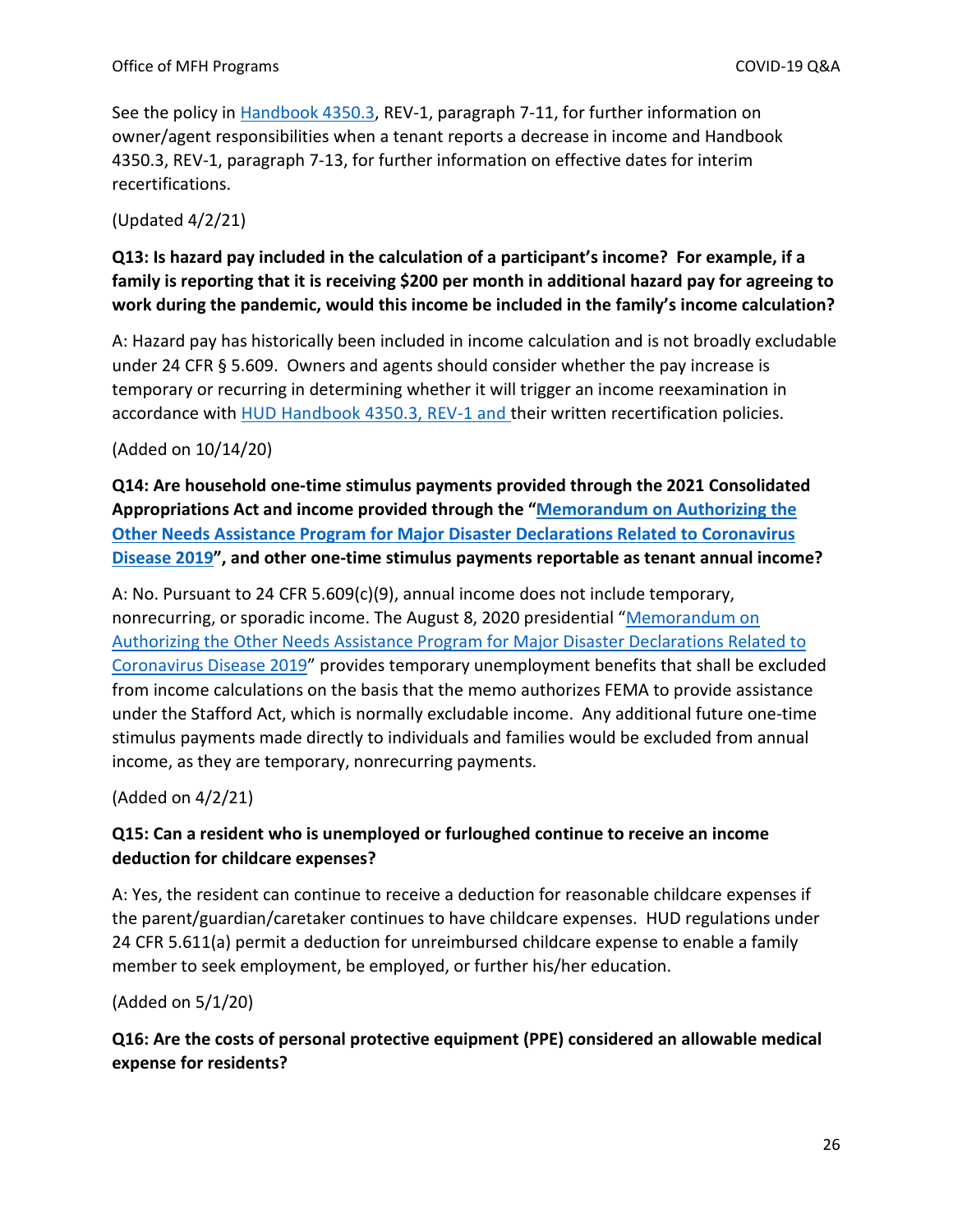A: [Items intended to reduce risk of transmitting illness or preventing illness,](https://www.cdc.gov/coronavirus/2019-ncov/prevent-getting-sick/prevention.html) including personal protective equipment (PPE), can be an eligible medical expense for tenants when it recommended by the CDC. Items such as face coverings, or PPE (e.g., goggles and gloves), are an eligible medical expense if the item was purchased on or after March 27, 2020, and only for the period during which a national, state, or local COVID-19 emergency is in effect. In addition to being included as current medical expense, eligible families are permitted to include these items as a medical expense retroactive to March 27, 2020 and calculate TTP accordingly.

Refer to [Handbook 4350.3](https://www.hud.gov/program_offices/administration/hudclips/handbooks/hsgh/4350.3) paragraph 5-10.D for guidance on the treatment of medical expenses to allow, and subparagraph 6 for guidance on the treatment of one-time nonrecurring medical expenses that have been paid in full.

(Added on 4/2/21)

### **Q17: How can owners complete a Utility Analysis (UA) baseline when utility companies are not responding?**

A: For the lack of Utility Analysis (UA) data, owners may obtain the utility data from the tenants, which is currently permitted in [Notice H 15-04.](https://www.hud.gov/sites/documents/15-04HSGN.PDF) Tenants may submit this data via mail or email. Currently, owners use an adjustment factor for two years and a do a full baseline analysis on the third year. As an alternative, in the event tenant data is unable to be obtained during the COVID-19 National Emergency, HUD will allow properties to use an adjustment factor for three years rather than two. For example, if a property did a full baseline analysis in 2017, and is due for a baseline analysis in 2020, the property can adjust using the adjustment factor for a third year in 2020 and perform a new full baseline analysis in 2021.

#### (Added on 4/14/20)

### **Q18: For FHA-insured borrowers that have upcoming 10-year anniversaries from the date of final closing, will HUD delay the requirement for ordering a Project Capital Needs Assessments (PNCA) in light of the COVID-19 pandemic?**

A: Due to the COVID-19 pandemic, the postponement of regular 10-year PCNA updates (as outlined in Section 10.10 of the Multifamily Accelerated Processing (MAP) Guide) is further extended until May 31, 2021 for properties with PCNA reports that are due between March 15, 2020 and May 31, 2021. This postponement will allow for additional time for the scheduling, conducting, and submitting of the 10-year PCNA.

(Updated on 1/4/21)

### **Q19: May Section 8 HAP owners and agents temporarily stop reducing their vouchers to offset Residual Receipts as a precaution against COVID-19 expenses?**

A: HUD will temporarily permit suspension of Residual Receipts Housing Assistance Payment (HAP) offsets, as outlined i[n Notice H 2012-14](https://www.hud.gov/sites/documents/12-14HSGN.PDF) and [Handbook 4350.1](https://www.hud.gov/program_offices/administration/hudclips/handbooks/hsgh/4350.1) Chapter 25, section 10, in certain circumstances. All Project Rental Assistance Contracts (PRACs) may suspend offsets for Residual Receipts through December 31, 2021. Owners of properties receiving Section 8 HAP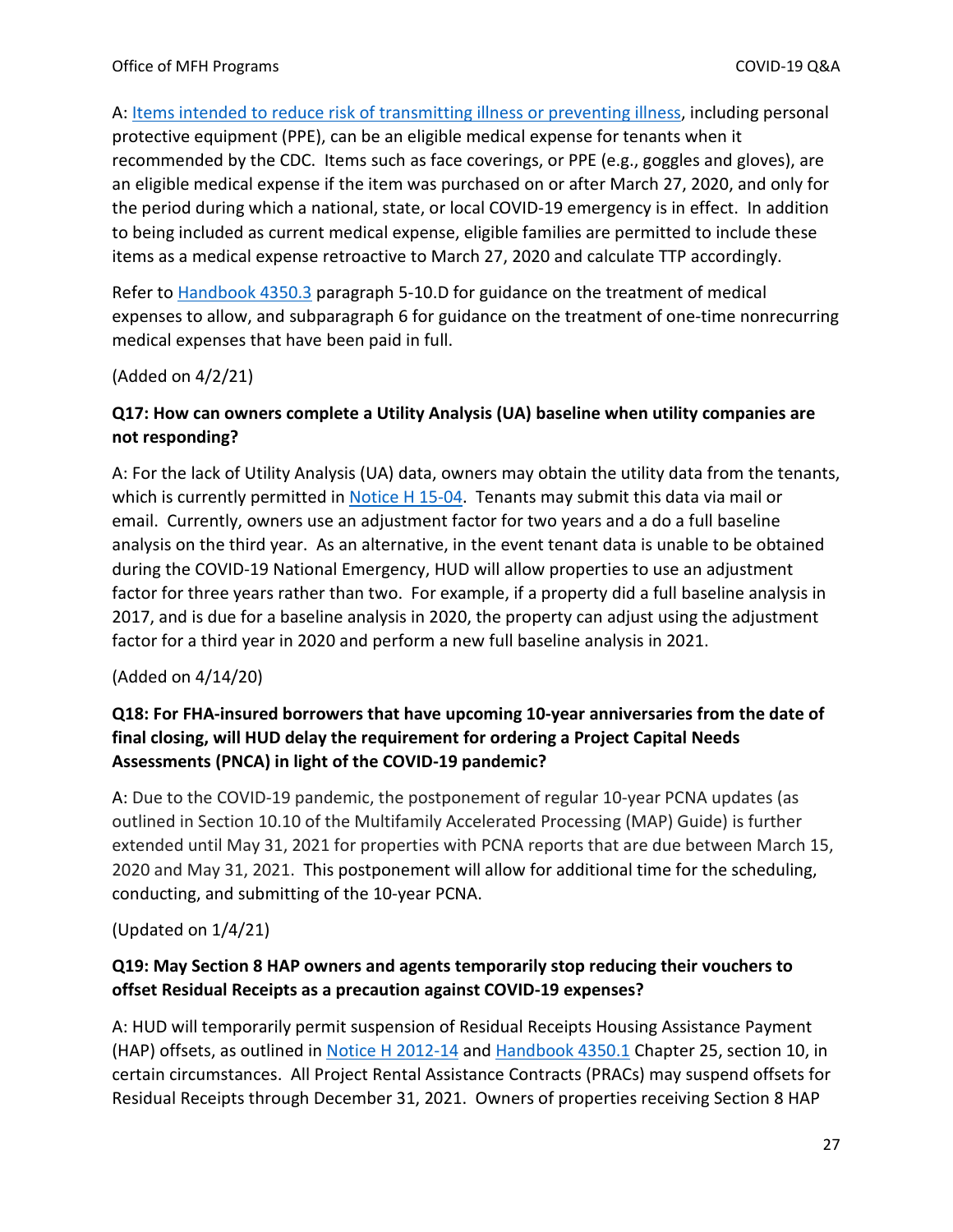assistance payments must receive approval in advance to suspend offset payments. Asset Management Division Directors in the Multifamily Regional and Satellite Offices are authorized to suspend such offsets through December 31, 2021, for properties where COVID-19 expenses are anticipated to exceed available resources. After December 31, 2021, all properties must offset HAP vouchers for all Residual Receipts in excess of the minimum allowed retainable balance.

(Updated on 7/29/21)

#### <span id="page-27-0"></span>*Applications, Vacancies, and Move-ins*

# **Q20: Some owners and agents have raised concerns about how to proceed with processing applications and the resulting move-in to units during the COVID-19 pandemic. What is HUD's guidance regarding owners' accepting and processing new applications for move-in?**

A: HUD understands that the in-person interview is essential during the application process and allows the owner to verify the identity of the applicant. State and local social distancing requirements may impact the ability to conduct an in-person interview. Owners and agents may choose to conduct the interviews remotely using available technology or appropriate social distancing barriers. Owners and agents may accept electronic signatures on owner-adopted verification forms in order to perform both owner-adopted and HUD-required screening criteria in accordance with [Notice H 2020-10.](https://www.hud.gov/sites/dfiles/OCHCO/documents/2020-10hsgn.pdf) Owners and agents utilizing the provisions of this Notice must do so in accordance with applicable federal, state, and local laws.

#### (Updated on 1/4/21)

# **Q21: Does the guidance in these Q&As relating to the signing/submission of forms HUD-9887 and HUD-9887-A for recertifications and interim certifications apply to applicant verifications, and on how to conduct the physical move in/move outs.**

A: Yes, owners and agents may follow the guidelines in Question #9 in this section regarding the forms HUD-9887 and HUD-9887-A and providing documentation as it relates to the certification process for new residents. Regarding move-in inspections, owners and management agent staff must make decisions about performing move-in inspection based on guidance from their local or state jurisdiction and from the CDC and based on the circumstances existing at their particular property. HUD defers to owners and agents to determine the best course of action, accounting for the importance of ensuring the safety of the residents, staff, and the property.

One option is for the owner/agent to inspect the unit separately from the new resident and electronically provide the move-in inspection signed by the owner/agent to the new resident. If a joint move-in inspection by the owner and new resident is not to be performed, owners should also document the condition of the vacant unit with photos prior to the new resident's move-in and accept an electronic copy of a move-in inspection form that has been signed by the new resident.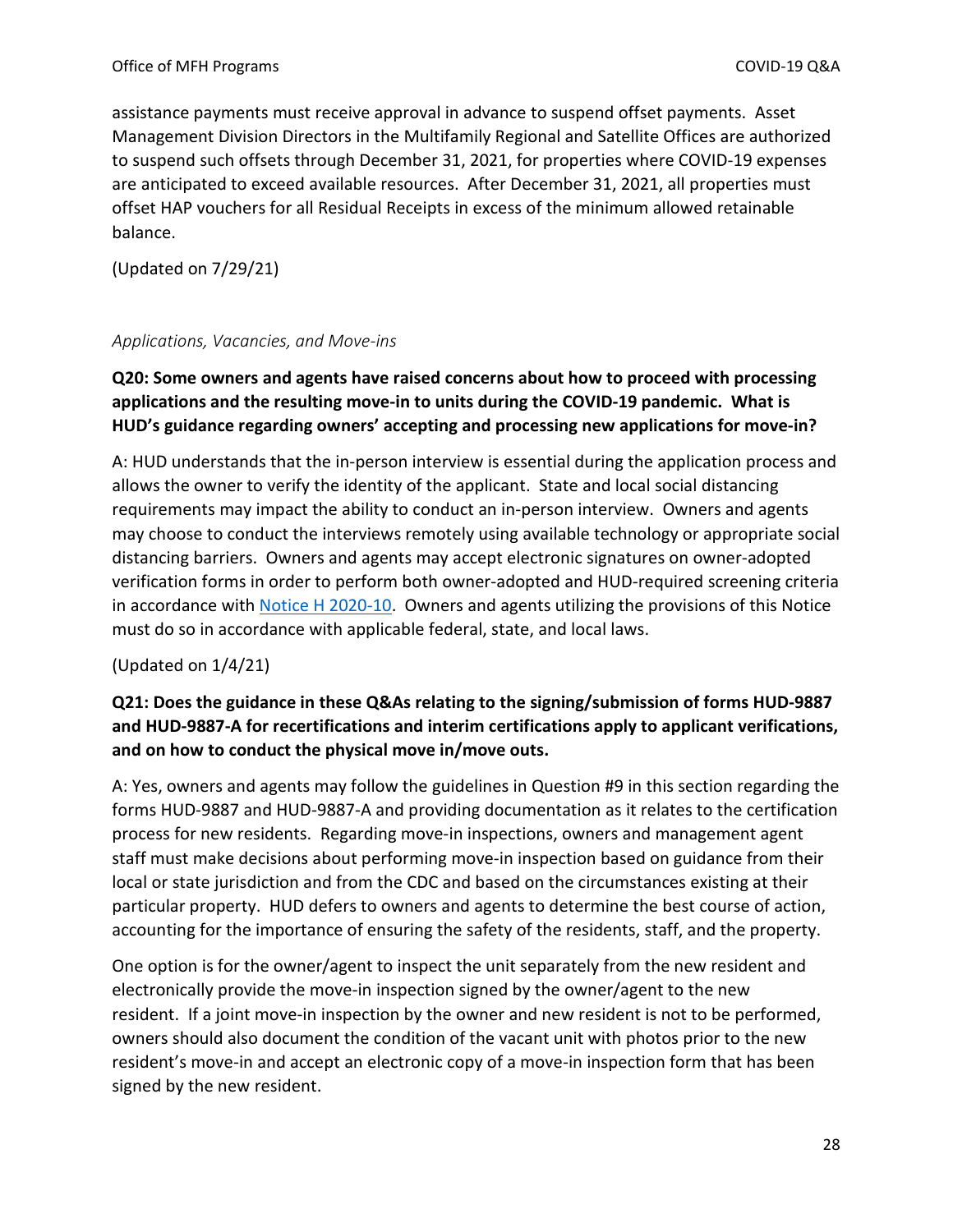#### (Added on 4/14/20)

#### **Q22: Our utility provider indicated that it is not performing new service turn-ons. Can an owner/agent delay a move-in as a result?**

A: Yes. The unit must be ready for occupancy before a resident can occupy it. Therefore, the absence of utilities would render the unit unfit for occupancy.

#### (Added on 4/14/20)

# **Q23: If an owner/agent is not able to interview and fill vacancies as a result of the COVID-19 National Emergency, will they be able to request vacancy claims to keep the property solvent?**

A: If the owner/agent is not able to interview and fill vacancies due to restrictions based on guidance from their local or state jurisdiction regarding COVID-19, then the owner should submit information to their Contract Administrator or HUD office, as appropriate, documenting why the filling of any vacancies were considered infeasible. The HUD Office will review this information on a case-by-case basis and process requests for vacancy claims accordingly.

(Updated on 5/1/20)

### **Q24: Is HUD considering any changes to vacancy payment procedures given that move-in and move-outs may not be feasible right now?**

A: HUD regulations and Housing Assistance Payment (HAP) contracts allow for vacancy payments to be considered once a unit becomes decent, safe, and sanitary. At this time, HUD is not considering expanding the current vacancy payment procedures. Owners and agents should review the HAP contract to determine the property's vacancy payment provisions and to utilize guidance found in the *Special Claims Processing Guide – HSG-06-01* for processing of Special Claims, available at:

#### [https://www.hud.gov/program\\_offices/administration/hudclips/guidebooks/HSG-06-01](https://www.hud.gov/program_offices/administration/hudclips/guidebooks/HSG-06-01)

(Added 4/14/20)

### **Q25: When the sole tenant in a unit passes, and family members cannot, due to COVID-19 travel restrictions, promptly secure the resident's belongings, can the owner/agent continue to submit a voucher for the unit to allow the family extended time to collect the belongings?**

A: At this time, HUD is not extending subsidy payments past the earlier of 14 days after the date of the tenant's death or the date the unit was vacated. Owners and family of the deceased should follow Center for Disease Control (CDC) guidelines and the direction of local health officials when determining whether the possessions are safe to remove from the unit.

(Added on 5/1/20)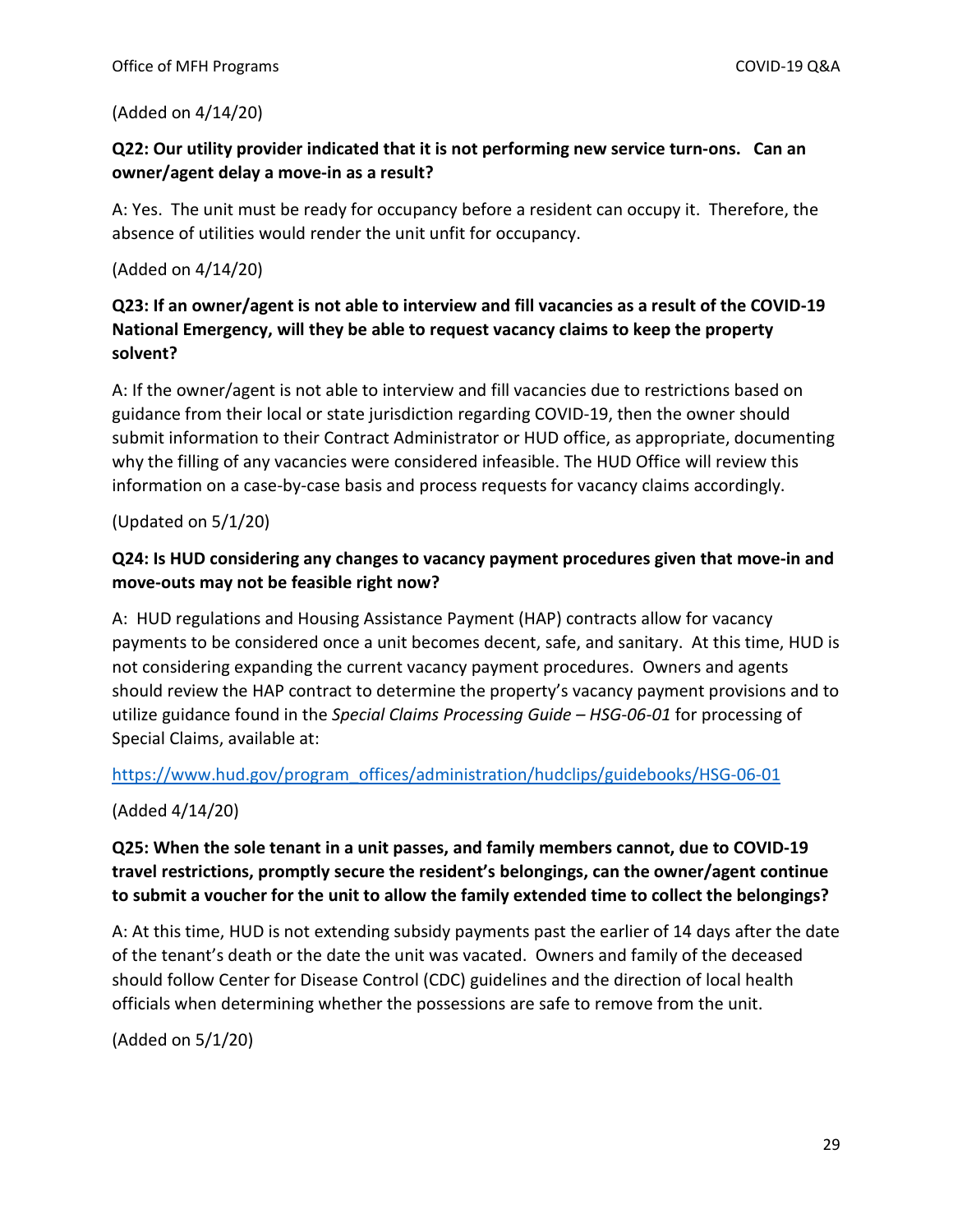#### <span id="page-29-0"></span>*Available Resources for Emergency Expenses and Debt Service*

#### **Q26: Are COVID-19 testing and vaccination for property staff or residents an eligible cost, and if so, under what source of funding?**

A: No, these are not eligible costs. All COVID-19 vaccines in the United States are currently being purchased by the federal government for administration to recipients without charge to patients or property owners. Residents seeking health care coverage, especially those in states that require health care coverage for testing, may enroll in the Affordable Care Act through its [Special Enrollment Period](https://www.healthcare.gov/coverage-outside-open-enrollment/special-enrollment-period/) that runs from February 15 to August 15, 2021.

#### (Updated on 4/2/21)

**Q27: What emergency funds can owners and agents access for outbreak preparedness and response (including extra supplies, additional administrative hours, staff overtime, and hosting a vaccination site at the property), and what kind of approval do housing providers need from HUD to access the funds?** 

A: Multifamily property owners and agents can access property operating accounts for all reasonable and necessary COVID-19 related preparedness and response actions, including supplies, PPE, staff hours, overtime, and hosting a vaccination site at the property. Property funds can be used to cover the following types of expenses associated with operating a vaccination site: materials and supplies needed to set up a site (tents, barriers, etc.), and costs related to providing residents with transportation to and from a site. No advance HUD approval is required to access operating account funds. However, property operating accounts should not be used for purchases of actual vaccines (all COVID-19 vaccines in the United States are currently being purchased by the federal government for administration to recipients without charge to patients or property owners), hiring of medical staff, or other direct medical expenses.

To the extent that owner advances are required, owners should receive HUD approval in advance, especially if the owner expects repayment before the distribution of annual (or semiannual) surplus cash. For those properties with reserve for replacement accounts and residual receipts accounts, owners can request approval according to current policy and procedures in [Handbook 4350.1,](https://www.hud.gov/program_offices/administration/hudclips/handbooks/hsgh/4350.1) Chapter 4 (for reserve for replacement) and Chapter 25 (for residual receipts), for eligible items. If the owner is seeking to use reserve for replacement and residual receipt funds for traditionally non-eligible uses, prior approval must be received from HUD field staff and Headquarters, as necessary.

#### (Updated on 4/2/21)

**Q28: May FHA-insured borrowers as well as Section 202 and 811 property owners access their reserve for replacement accounts to cover items not consistent with [Handbook 4350.1](https://www.hud.gov/program_offices/administration/hudclips/handbooks/hsgh/4350.1) Chapter 4 guidance, such as mortgage payments for delinquent mortgages?** 

A: Owners and agents may submit requests to HUD field staff for non-traditional uses of reserve for replacement accounts. Field staff will review such requests based on account balances and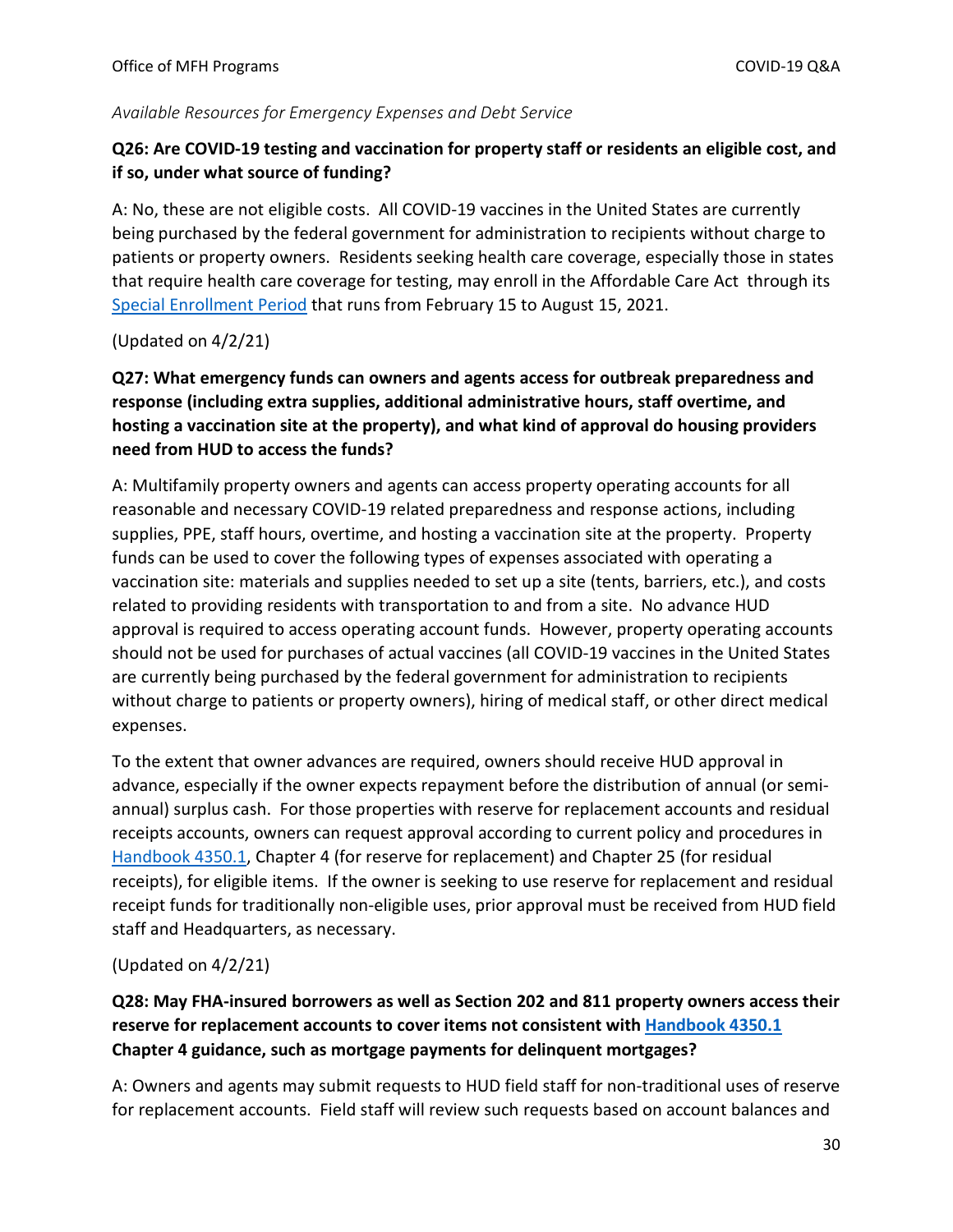future needs, project needs, owner compliance and other criteria consistent with Chapter 4 of Handbook 4350.1. In addition, HUD field staff will need to see evidence of the loss of rental receipts.

(Added on 3/24/20)

# **Q29: Are costs directly related to safety or preventative equipment for staff use in response to COVID-19, including maintenance staff, eligible costs of residual receipts funds for PBRA projects?**

A: Yes, costs directly related to the safety or preventative equipment for staff in response to COVID-19 are considered project expenses and are eligible costs with prior HUD approval.

(Updated on 4/2/20)

#### **Q30: Can property owners with FHA-insured mortgages with reserve for replacement accounts access those funds to pay debt service?**

A: Owners should request any reserve for replacement account releases from their Account Executive and local field office using the form HUD-9250. The request should include evidence of the causes of the cash shortfall and a promise to repay the funds to the reserve for replacement account. HUD field staff will expeditiously review such requests and consider the cash flow of the property, the amount in the reserve account, and the borrower's current compliance with HUD's business agreements.

#### (Added on 4/2/20)

# **Q31: [Handbook 4370.1](https://www.hud.gov/program_offices/administration/hudclips/handbooks/hsgh/43701) indicates that bad debts that exceed 1% of gross annual rent potential are excessive. Are there any relevant policy changes in light of the challenges presented by the COVID-19 pandemic?**

A: HUD does not plan to modify or suspend the policy laid out in Handbook 4370.1 regarding bad debt. However, HUD will take in to account the unique circumstances that may lead to greater than usual bad debt in Fiscal Year 2020.

(Added on 4/2/21)

### **Q32: During the time of shelter-in-place orders, can project funds be used for direct services to residents, such as meals to those who are home-bound?**

A: No, in accordance with 24 CFR 880.601(e), direct services are not an eligible use of project funds.

(Added on 5/1/20)

#### **Q33: Is the purchase of face coverings an allowable use of project funds?**

A: Multifamily property owners and agents can access property operating accounts (which does not include any "new regulation" residual receipts or reserve for replacement accounts) for all reasonable and necessary COVID-19 related preparedness and response actions, including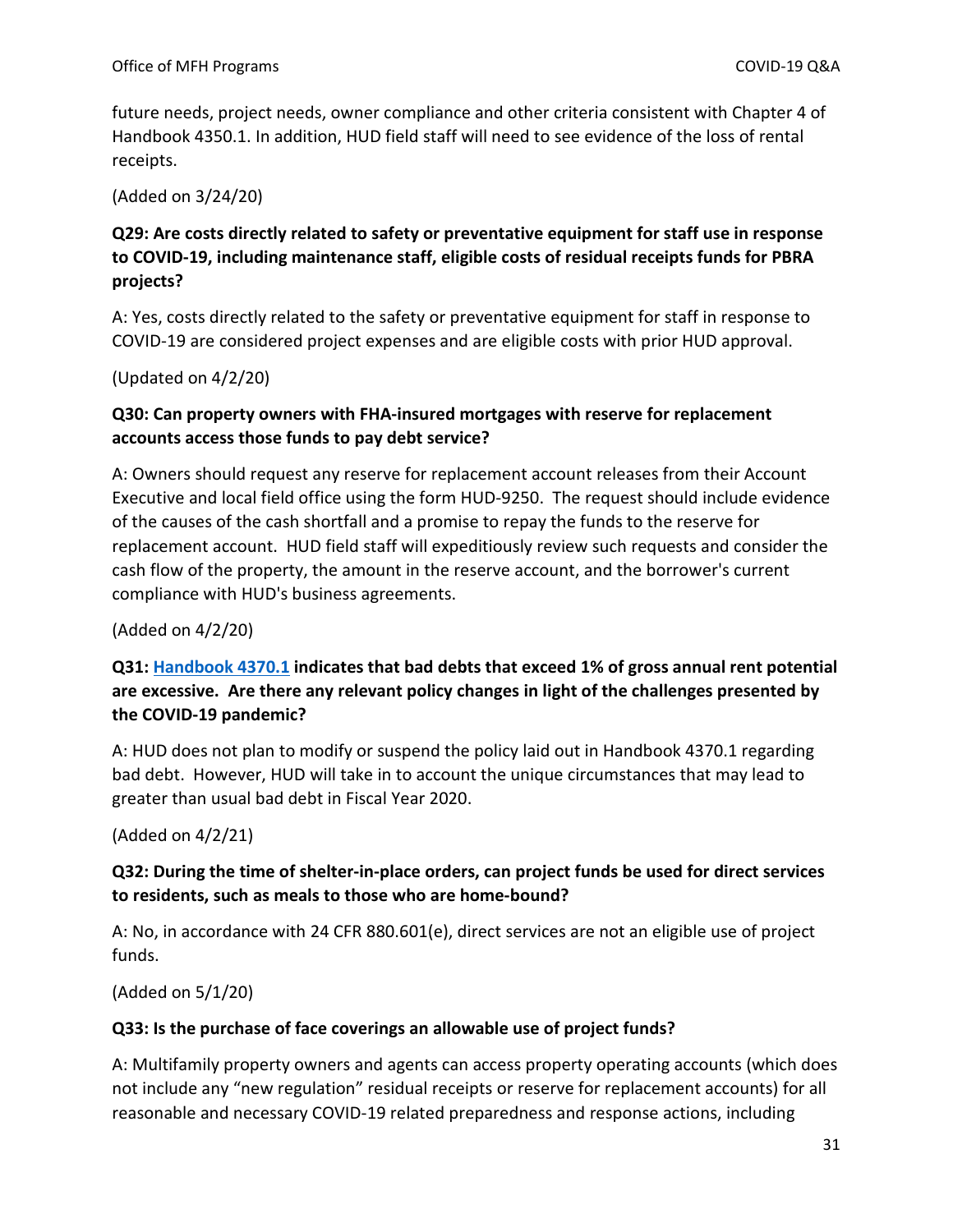supplies, staff hours, and overtime. Due to the extreme public health risk presented by COVID-19 during this national emergency, providing staff and residents access to protective gloves and face coverings, at the owners' discretion, is an allowable use of project funds.

(Added on 5/1/20)

#### <span id="page-31-0"></span>*Staffing and Building Operations*

### **Q34: Will HUD be making COVID-19 prevention training available for property management and resident services coordinator staff? Will HUD be providing technical assistance for housing providers and residents?**

A: HUD recommends that property managers and service coordinators avail themselves of all relevant training and supplies at the local, state, and federal level.

#### (Added on 3/12/20)

### **Q35: Maintenance employees who need to enter resident units for service calls are concerned that residents may be ill with COVID-19. Can they ask tenants if they have COVID-19 symptoms before entering a unit? Can non-essential repairs be postponed?**

A: Maintenance employees and other staff can ask a resident if it is safe to enter a unit before entering. Owner/management staff who do not feel safe should not enter a tenant's unit.

Residents suspected of having an unreported illness should be referred to a medical provider and/or local health officials.

The deferral of non-essential or non-health and safety repairs should be made on a unit-by-unit basis. If the repair is necessary for health and safety of residents and the staff person is not comfortable entering the unit as a result of a potential COVID-19 exposure, owner/management should consult local health guidance regarding the appropriate precautions to take.

(Added on 3/24/20)

### **Q36: What if property owners or managing agents either close or only offer limited hours/access to rental offices and indoor common spaces (e.g., community rooms)? Would these actions result in any penalty?**

A: Owners and agents should make decisions on limiting access to their rental offices and indoor common spaces on a case-by-case basis based on guidance from their local or state jurisdiction and the particular circumstances at their property. HUD defers to them to determine the best course of action, accounting for the importance of ensuring the safety of residents, staff, and the property. When local rules and health conditions allow the re-opening of community rooms, they must also be made available to tenant organizations and for related purposes without further restrictions. (Updated on 7/29/21)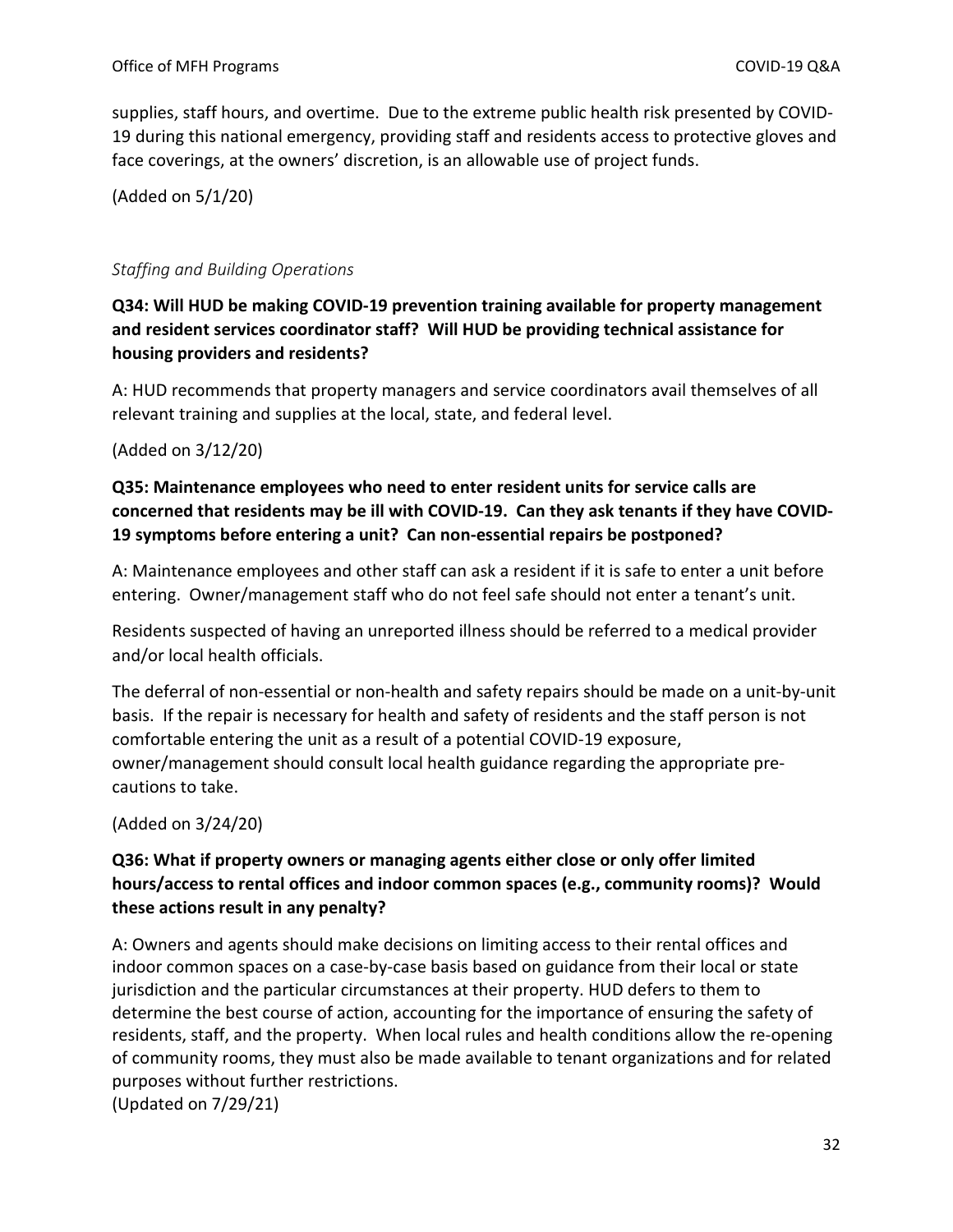# **Q37: Can HUD provide guidance on who is an "essential" employee in states/localities that have strict stay-at-home or shelter-in-place requirements for all persons not deemed "essential"?**

A: Quarantine and travel restrictions are being set by state and local governments, with many variations and daily revisions. Many of these rules provide exceptions for staff supporting operations at residential properties. On March 28, 2020, the Department of Homeland Security Cybersecurity & Infrastructure Security Agency (CISA) published an [Advisory Memorandum on](https://www.cisa.gov/publication/guidance-essential-critical-infrastructure-workforce#download)  [Identification of Essential Critical Infrastructure Workers During COVID-19 Response.](https://www.cisa.gov/publication/guidance-essential-critical-infrastructure-workforce#download) State, local, tribal, and territorial governments are responsible for implementing and executing response activities, including decisions about access and reentry in their communities. Therefore, HUD recommends that building owners consult with their local counsel to determine whether building employees are considered "essential."

#### (Added on 4/2/20)

### **Q38: What is HUD's protocol for properties that are currently undergoing major rehabilitation work? Should HUD order the owner to withhold all work until further notice?**

A: The decision as to whether work should proceed should be made by the project owner and agent, taking into account the safety of the construction workers, residents, staff, as well as guidance from state and local officials pertaining COVID-19.

(Added on 4/14/20)

### **Q39: How should owners and agents handle in-person meetings, such as tenant meetings, in light of safety concerns arising from COVID-19?**

A: The health and safety of residents, owners, agents, and staff is paramount. Owners/agents considering in-person meetings should follow the latest CDC, state, or local health department guidance relative to holding public meetings.

(Added on 4/14/20)

#### **Q40: May service coordinators work remotely during the COVID-19 emergency?**

A: HUD encourages property owners and service coordinators to exercise all safety precautions to protect both residents and staff. If service coordinators can work remotely, while still meeting resident needs, that precaution is acceptable.

(Added on 4/14/20)

### **Q41: May owners or agents of properties with service coordinators lay off the service coordinator to conserve property operating funds?**

A: If the service coordinator's salary is funded by a grant or the project budget, the service coordinator must continue to function for the proportionate period of time commensurate with the funding of their salary. For example, if the service coordinator grant pays for 75% of their time, the owner and agent must ensure that they continue to perform and be paid for 75% of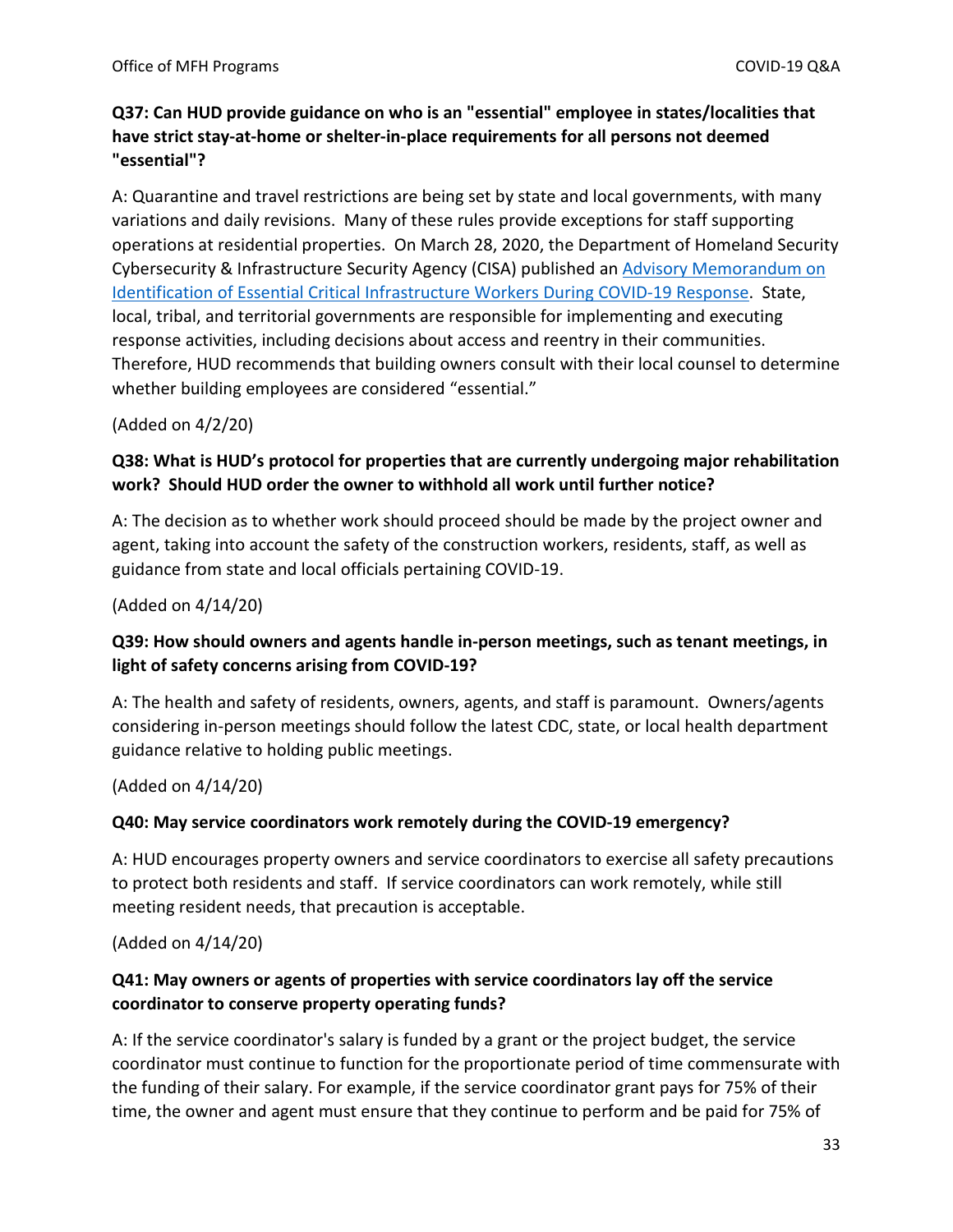their function. If their position is funded for 100% of their time, then the owner/agent must ensure that they continue to work in a full-time capacity. Additionally, service coordinator funds cannot be used for operating funds without prior HUD approval. HUD urges owners and agents to continue supporting these positions and their functions to support the needs of the residents.

#### (Added on 4/14/20)

#### **Q42: Can owners or agents ban or restrict visitors to their HUD-assisted property?**

A: Owners and agents may have the authority to restrict visitors from HUD-assisted Multifamily housing properties and should review state and local laws to determine the permissibility of banning visitors. If an owner or agent plans to implement a visitor restriction or ban through amended policies or house rules, HUD recommends it be done as part of a broader, publicly announced plan to respond to the COVID-19 National Emergency. Owners should consider that residents will still need to receive essential services, such as food deliveries, medications, and personal care assistants (PCAs). Restrictions should track with CDC guidance and recommendations from state or local health officials. Owners are also reminded that they must continue to adhere to Fair Housing Act requirements in implementation of such restrictions.

(Added on 4/14/20)

# <span id="page-33-0"></span>**Recapitalization and Rental Assistance Demonstration**

#### <span id="page-33-1"></span>*Property Reviews and Inspections*

#### **Q1: Will HUD relax its RAD Capital Needs Assessment inspection requirements for RAD conversions?**

A: Capital Needs Assessments (CNAs) are a core part of the RAD review process, as they are used to establish a basis on which to estimate the property's 20-year capital needs. As such, the Office of Recapitalization will follow FHA Production's guidance on flexibility for CNAs found in Question #1 of the Multifamily Production section of this document.

(Updated on 7/31/20)

#### <span id="page-33-2"></span>*Policy and Operations*

**Q2: Public Housing Authorities (PHAs) and their development teams are currently implementing renovations and tenant moves to facilitate construction. How should property owners reconcile the construction schedule with COVID-19 concerns?**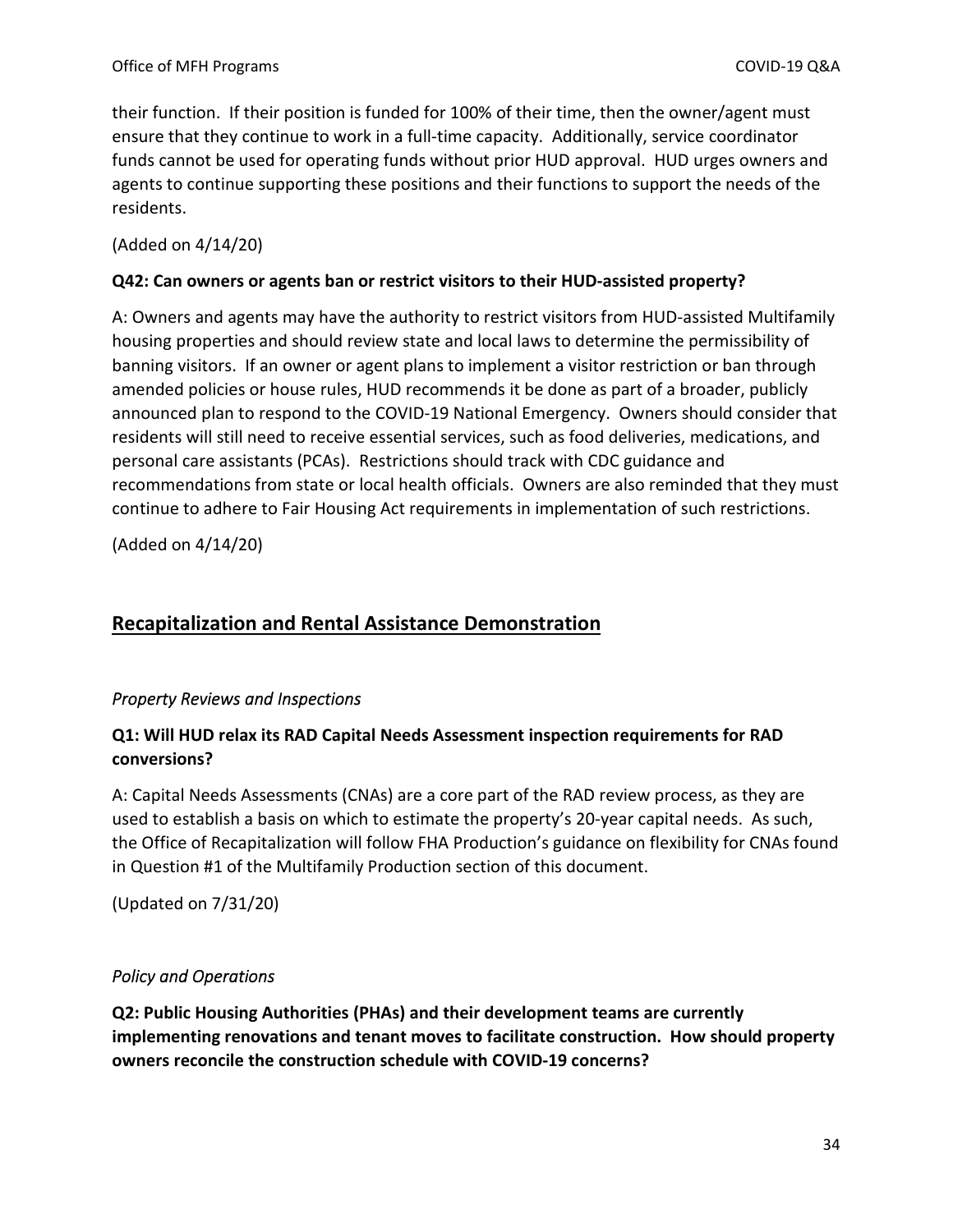A: PHAs and their Rental Assistance Demonstration (RAD) development partners should consider the health and well-being of the residents and the public as the first priority and use CDC guidance and guidance from state and local health officials. In doing so, RAD development teams should consider the impact of their renovation activities on the potential to exacerbate or mitigate exposure to the virus, particularly among vulnerable populations. Every construction project is different in the vulnerability of the residents, the extent of tenant relocation, the extent of construction, the timing of construction and the deadlines created by natural conditions or financing sources. In all cases, development teams should follow the instructions of applicable governmental authorities (such as a government-issued shelter-inplace or similar order).

(Added on 4/2/20)

# **Q3: How will HUD handle delays in the completion of construction required by the RAD Conversion Commitment (RCC), including increases in costs, modification of resident relocation? How will it approve periods for rehab assistance payments?**

A: HUD will approve extensions to the rehab period and rehab assistance payments. Such requests can be made through the RAD Resource Desk. Note that the RAD construction deadlines do not supersede other parties' requirements, so development teams should also consult with their lenders, investors, and other stakeholders as applicable when modifying the construction schedule. Increases in costs should be reflected on the sources and uses log on the RAD Resource Desk. HUD encourages PHAs to maintain routine communication with residents whose length of relocation may be impacted and to alert HUD if relocation plans change such that resident relocation will exceed 12 months.

(Added on 4/2/20)

### **Q4: Where can a PHA or owner find guidance regarding PBRA or PBV program requirements that customarily involve in-person meetings?**

A: Guidance is available and will be continually updated at [www.hud.gov/coronavirus.](http://www.hud.gov/coronavirus) Guidance for PBRA can be found within this FAQ document ("FAQ for Multifamily Housing Providers"). For PBV, please see **"**FAQs for Public Housing, Housing Choice Voucher, Project-based Voucher Program, and Native American Programs."

(Added on 4/2/20)

### **Q5: How should PHAs communicate with residents about the RAD conversion process, respond to resident questions, and solicit feedback when in-person resident meetings are not possible due to the recent COVID-19 outbreak?**

A: The health and safety of residents, PHA and Owner staff, and other program partners is paramount. PHAs that continue with public meetings should follow the latest CDC, state, or local health department guidance relative to holding public meetings. However, it is still critical for PHAs and owners to keep residents informed about any changes to their housing, their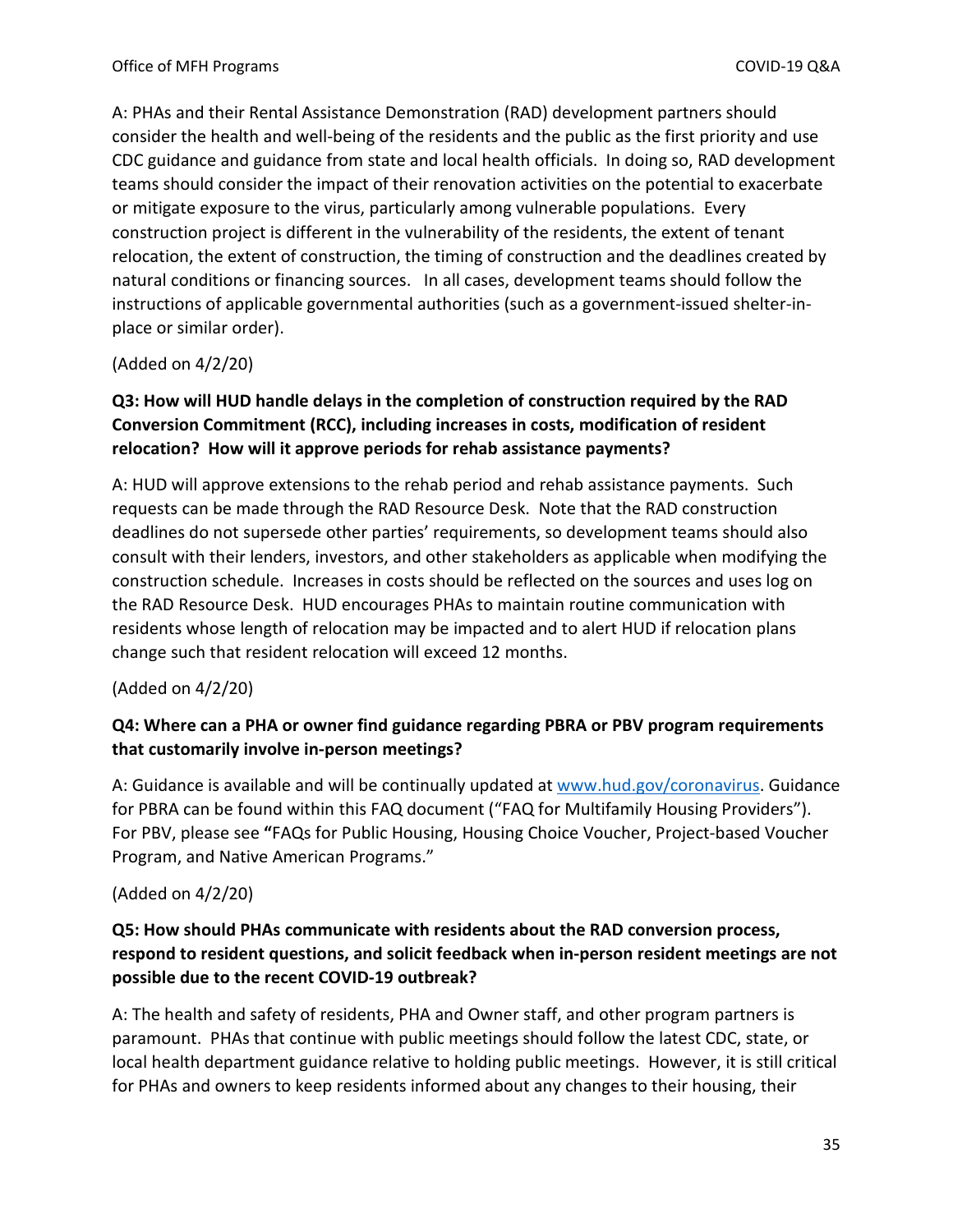rights, and the timing of key events related to the conversion and for residents to have the opportunity to provide comments as required at different stages of a RAD conversion.

Required resident meetings. The RAD Notice requires PHAs and owners to hold resident meetings and to receive and provide response to comments during those meetings. In lieu of community meetings held in common areas, PHAs and owners may hold meetings remotely using videoconferencing or teleconferencing technology provided that they can:

- Accept and respond to answers to questions submitted during the meeting;
- Maintain an attendance log in order to track if residents are able to participate successfully;
- Accommodate the needs of persons with disabilities or with limited English proficiency (LEP) through the meeting format. In selecting the host technology, PHAs must ensure they can comply with Section 504 of the Americans with Disability Act; and
- Provide residents with a follow-up notice after the meeting with a summary or reproduction of presented information and a means to ask additional questions related to the conversion.

In selecting among alternative meeting methodologies, PHAs and owners should be attentive to the nature of technology which residents are likely to have in their homes. When submitting their Financing Plan or Conversion Plan and (for public housing conversions) their RAD application, PHAs and owners must provide the date(s) of any remote resident meetings and a record of the responses (written or oral, or in subsequent actions) to resident comments on the proposed conversion and scope of work that were received in connection with such meetings. HUD may request follow-up measures on a case-by-case basis.

Effectively communicating during this period may take more time than previously and PHAs and owners may determine that additional meetings are necessary in order to ensure that you are reaching all residents. Please keep your RAD point of contact updated in the event that an extension to existing deadlines is needed.

Ongoing resident engagement. Beyond the required resident meeting and comment period, HUD recommends that PHAs and owners develop an alternative communication plan that is sustainable for at least 8 weeks or more and that achieves the goals of providing residents relevant information about the RAD conversion, particularly more complex transactions with significant construction and/or relocation. PHAs may develop a process that includes various forms of alternative communication methods so that all residents can receive information and participate in the process regardless of their individual circumstances. Below are some suggested methods by which to share information with residents:

• Set up teleconference calls in the place of in-person meetings, ensuring that residents have enough prior notice and receive clear directions (particularly those with limited technological access/abilities).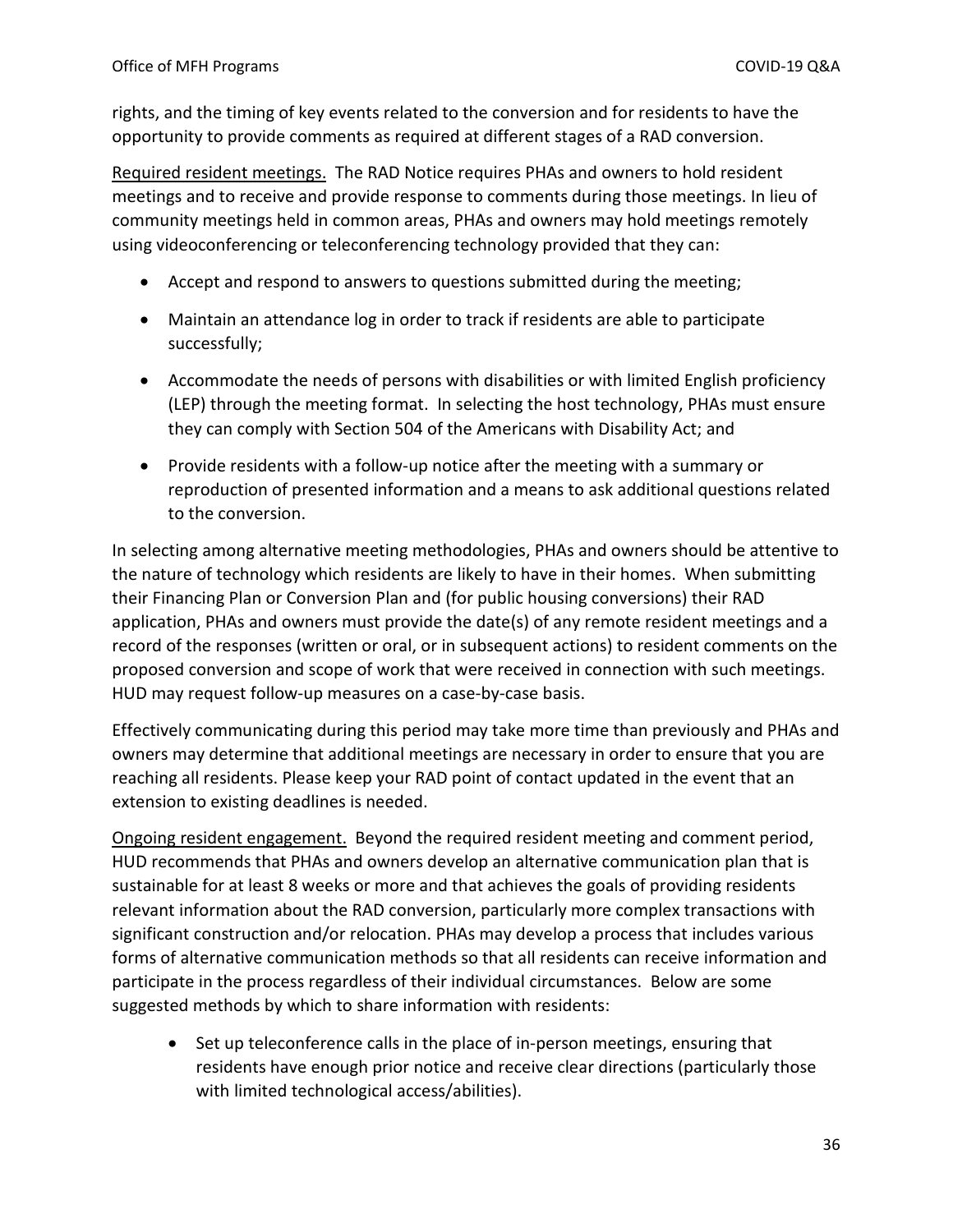- Provide flyers/notices to residents at each unit with updates about how information can be obtained regarding the RAD process.
- Post notices in common areas of the property.
- Provide letter updates in resident mailboxes.
- Provide text and/or email updates to residents.
- Share a sign-up sheet with residents to meet 1-on-1 with office staff or by phone.
- Create online materials (video or other) available to all residents.
- Create and distribute a survey for residents to gather information about their questions, experience, and preferences.
- Ensure that all residents have contact information (phone and email) for PHA staff should they have questions.

#### (Added on 4/2/20)

# **Q6: If a PHA/owner anticipates needing more time after a RAD closing to sign tenant leases, will HUD provide any flexibility around the timing of the effective date of the HAP contract as outlined in the Section 1.13.A of the [RAD Notice?](https://www.hud.gov/sites/dfiles/Housing/documents/H-2019-09-PIH-2019-23_RAD_Notice%20Rev4_20190905.pdf)**

A: In order to provide PHAs and owners additional time to execute individual leases with tenants in light of social distancing measures, HUD will permit the HAP effective date to be the first day of the third full month after closing upon request (rather than the first day of either of the first two months following closing). For example, a closing that occurs on May  $15<sup>th</sup>$  could elect a HAP effective date of June  $1^{st}$ , July  $1^{st}$ , or August  $1^{st}$ . This option will be available for any closing that occurs through September 30, 2021.

(Updated on 7/29/21)

# <span id="page-36-0"></span>**Multifamily Production**

#### <span id="page-36-1"></span>*Site Inspections and Appraisals*

# **Q1: Will MFH Production relax its site visit requirements for third party Capital Needs Assessment (CNA) assessors and lenders?**

A: HUD will temporarily (until December 31, 2021) permit lenders to submit a sampling of units that is less than what is prescribed by the [MAP Guide.](https://www.hud.gov/program_offices/administration/hudclips/guidebooks/hsg-GB4430)

At the time of property inspection, managers must provide the CNA assessors with a rent roll dated the day of the inspection in order to identify all vacant/ down/model units, as well as any occupied units that residents have permitted entrance by the reviewer. The assessor should compare the list of available units to the MAP Guide sampling requirements identified in Appendix 5G.V.B.2 and determine the number of units that would not be inspected. To the extent that the units available for inspection do not meet the MAP Guide minimum sampling requirements, then the following must occur for the lender to be able to submit the application: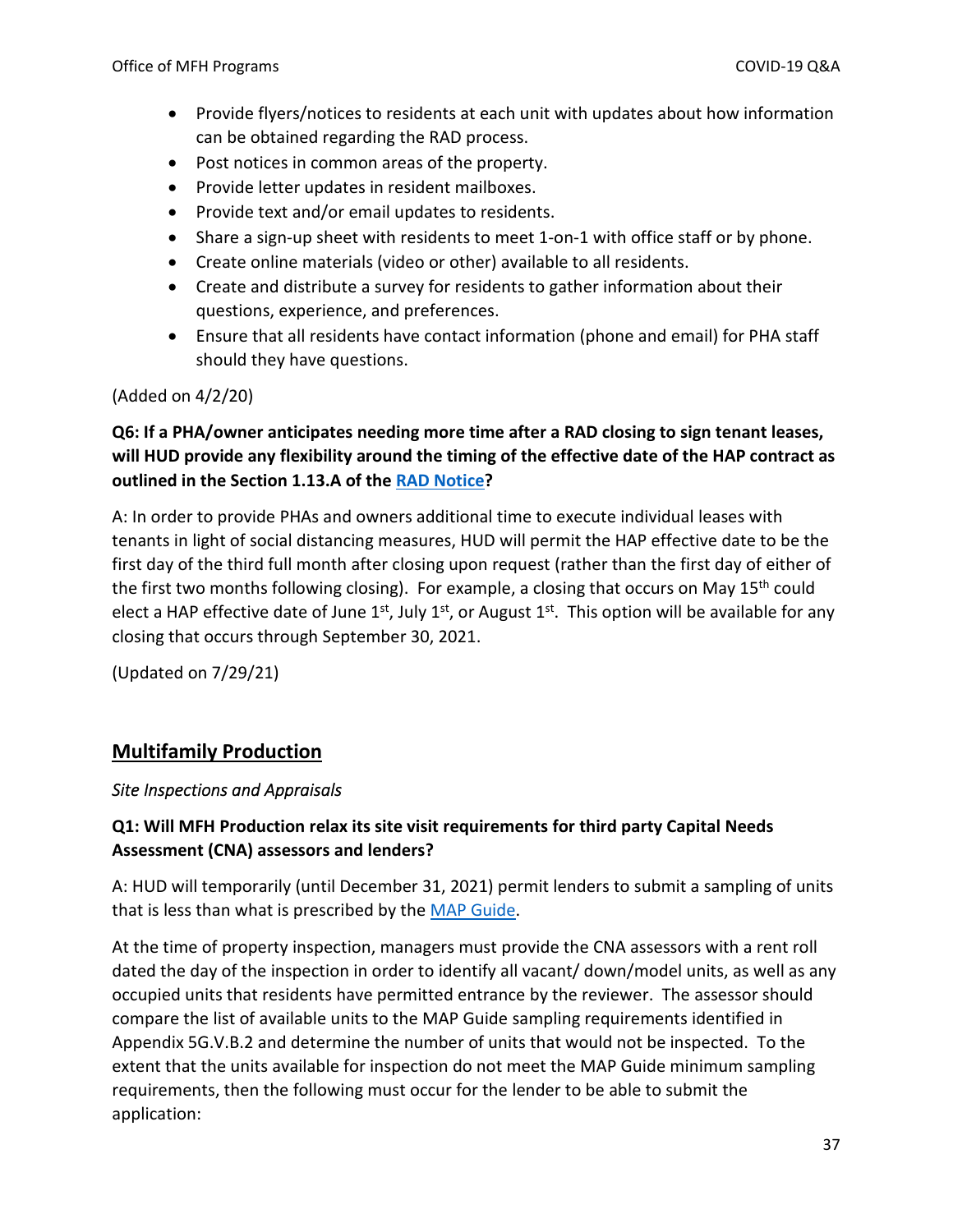- 1. At least one unit must be inspected per building.
- 2. At least one unit of each unit type (i.e., units with the same configuration) must be inspected.
- 3. Submission of maintenance, replacement, and capital improvement records from the property owner for the last three years, including a detailed "unit grid" identifying items replaced and dates of replacement.
- 4. When available, CNA reports prepared within five years of inspection should be used to supplement the current report. As-built drawings should be used to supplement findings when available.
- 5. If an accessibility/adaptability deficiency is identified in a specific unit, all units with an identical floor plan will be assumed to have a similar deficiency unless proven otherwise by a review of as-built plans and specifications or by conducting a virtual inspection.
- 6. Needs assessors should specifically identify intrusive inspection (i.e., an examination using standard diagnostic techniques, tools, and equipment) needs that were not met because of lack of access to a unit or required point of inspection. HUD should be consulted in advance to determine if it is acceptable to forego an intrusive inspection.

Notwithstanding the flexibilities described above, the CNA assessor may still recommend that a full physical inspection meeting the current unamended MAP Guide requirements be required based upon the age or condition of the property (e.g., considerable deferred maintenance).

Additionally, HUD may refuse to accept or cease processing an accepted application based on its assessment of the risk of unseen conditions given property age, REAC scores, management reports, tenant complaints, owner maintenance (or deferred maintenance), maintenance of the reserve for replacement account, or other relevant factors.

If the criteria above cannot be met for a CNA where the sampling size is less than that required by the MAP Guide, the needs assessor and lender must submit a justification that also offers an explanation for why the reduced sampling will not increase the risk to HUD. HUD reserves the right to require the assessor to inspect additional units or otherwise re-inspect the site prior to endorsement. Any critical or non-critical repairs identified as part of this additional inspection must be described in the CNA e-Tool and, if identified after HUD has issued the Firm Commitment, then the lender must describe them in a revised CNA in support of an amended Firm Commitment.

Please note that there is no change to previously issued inspection guidance in Appendix 5G of the [MAP Guide](https://www.hud.gov/program_offices/administration/hudclips/guidebooks/hsg-GB4430) requiring exterior building components and common areas.

(Updated on 7/29/21)

**Q2: What if the lender is unable to visit the site to verify the inspection report's findings?**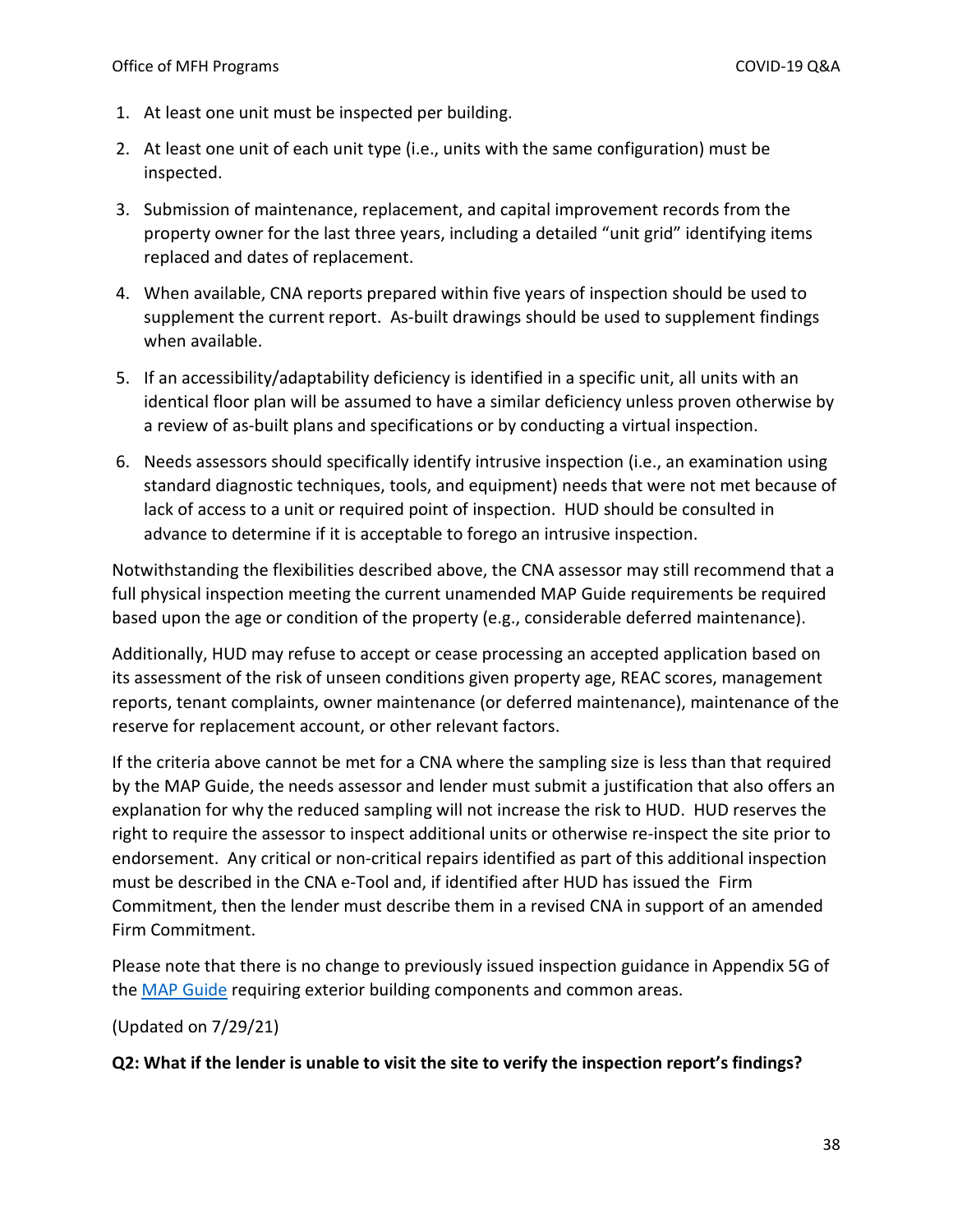A: HUD requires that the Multifamily Accelerated Processing (MAP) underwriter responsible for underwriting the transaction to conduct the site visit, as this is key to the development of an underwriting conclusion by the lender. However, if the MAP underwriter cannot physically inspect the property for health or other reasons, alternatives exist to meet this requirement. Sectio[n 11.2.D of the MAP Guide](https://www.hud.gov/program_offices/administration/hudclips/guidebooks/hsg-GB4430) permits an analyst, underwriter trainee, or different MAPapproved underwriter acting under the direction of the underwriter (i.e., one that does not report to the originator) to perform the site and unit inspection. The underwriter or trainee who conducts the inspection must be identified in the narrative.

Similarly, other company or bank personnel with multifamily underwriting experience, familiar with the specific transaction, and acting under the direction of the MAP-approved underwriter may also conduct the site visit. The individual performing the inspection and their underwriting qualifications must be described in the lender's narrative.

HUD will not accept Originators conducting the site visit, nor will HUD solely rely on a virtual site inspection (although a virtual inspection may help to assess the condition of areas that were inaccessible during the site visit due to COVID-19 concerns). HUD will not accept an application without a lender-conducted site visit pursuant to this guidance.

#### (Updated 10/14/20)

#### **Q3: Will MFH Production relax its site visit requirements for FHA lenders performing lease audits?**

A: Yes. Lenders may perform lease audits electronically if the information is available and verifiable.

#### (Added on 3/13/20)

### **Q4: Given current travel restrictions, must appraisers conduct both an on-site visit and unit inspections to complete the appraisal report?**

A: HUD requires that lender or third-party appraisers inspect the property and the subject comparables in accordance with MAP Guide requirements to insure the credibility of the resulting valuation conclusion. To the extent that the contracted appraiser cannot physically inspect the site, the appraiser should contract with a local, appropriately credentialed appraiser to perform the site inspection in his/her stead. In this situation, the report must identify the appraiser conducting the site visit, their credentials, and a certification regarding the limit of their inspection, if any.

When appraisers are unable to inspect units on-site due to COVID-19 concerns, they should consider the following options:

 Conduct inspections of vacant units. If vacant units are the only ones inspected, the appraiser should make an extraordinary assumption that the sample units viewed are representative of all the units. The inspector should provide a detailed review of the differences between these units and the others considered for the valuation.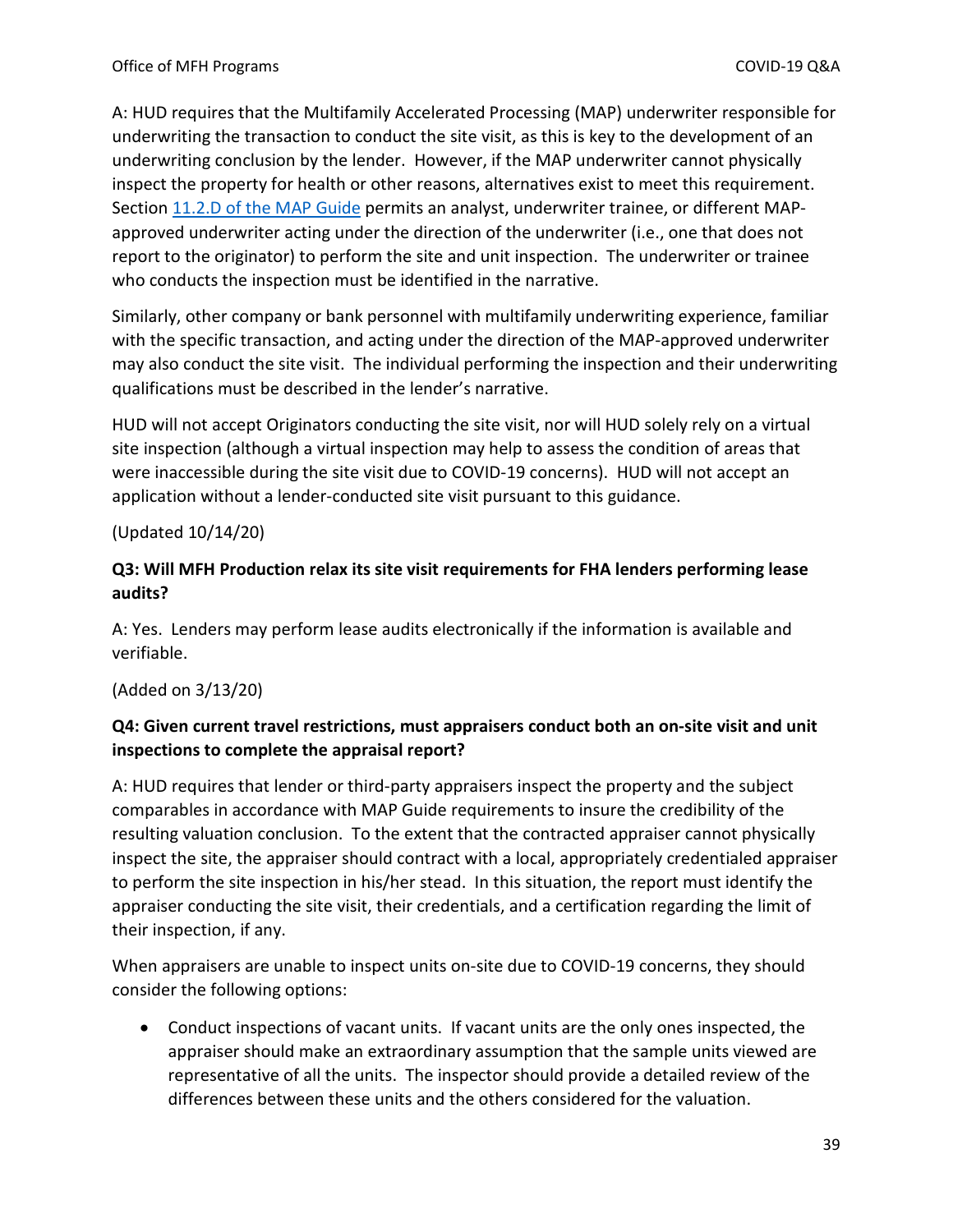- Use of construction drawings and other available documentation to supplement their physical inspections
- Use of information from CoStar or other reporting services and other available documentation to supplement their physical inspections.
- Note any previous inspections, if applicable.

Any/all sources of information used for valuation purposes must be documented, and multiple sources of information on interior site conditions are preferable to enhance the reliability and credibility of the valuation, in lieu of an actual physical inspection.

Appraisers and lenders should contact the HUD field office that will be processing the application for additional guidance.

(Updated on 4/2/20)

# <span id="page-39-0"></span>*Policy and Operations*

#### <span id="page-39-1"></span>*Construction Administration*

### **Q5: What impact does the COVID-19 emergency have on owner-architect agreements, ownergeneral contractor (GC) agreements and similar contracts associated with FHA insured loans?**

A: There is no impact on the validity or enforceability of contracts among parties to a HUD insured loan and any associated construction except insofar as any provisions that the contracts may provide in the event of emergencies. HUD cannot change any provision of existing agreements or alter the mutual obligations of any of the parties. In the present COVID-19 emergency situation, each party must endeavor to perform its obligations under these existing agreements, and if unable to do so, they must follow all contract notice and hold harmless provisions. Communication between the parties, and with HUD, is important as is the need for all parties to mitigate adverse consequences to health and property.

(Added on 4/2/20)

# **Q6: What should owners, general contractors and subcontractors do if the State or local government issues a shelter-in-place or similar order that prevents essential workers and materials reaching the job or a stop-work order that forces cessation of work as a result of COVID-19?**

A: All parties to the transaction and construction should stay engaged and provide regular updates to the lender and to HUD. If a job site is shut down, the general contractor (or in the absence of the general contractor, the owner) must ensure that the site is properly secured and that all completed work and stored materials are protected. If limited work continues, workplace safety procedures and CDC advisories for "social distancing" should be observed.

(Added on 4/2/20)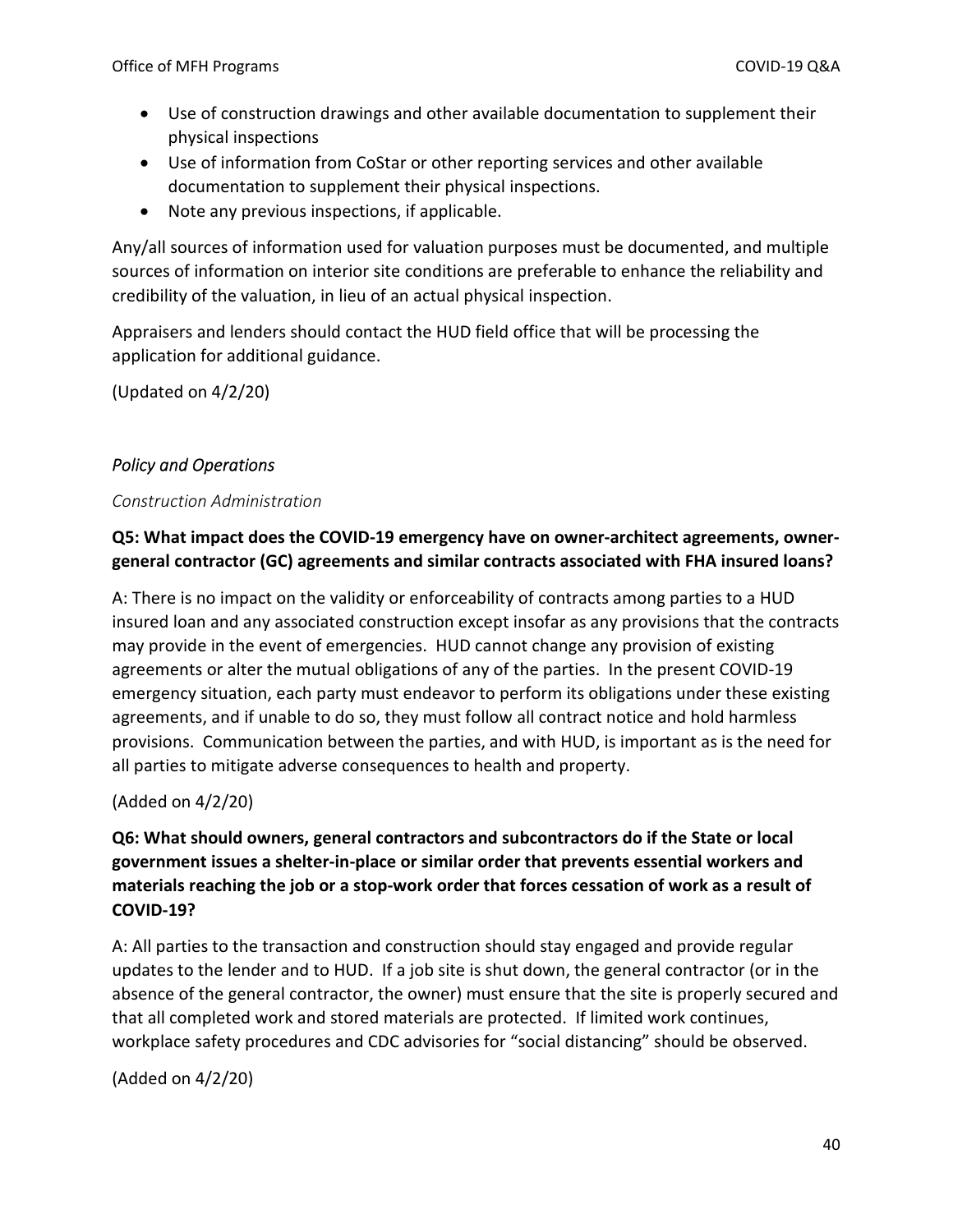#### **Q7: What happens to Surety Bond coverage and Builder's Risk insurance during a work shutdown or slow-down caused by the COVID-19 emergency?**

A: Owners, general contractors, and lenders should proactively assure that Surety Bonds and Builder's Risk insurance policies will remain in place and will not be impaired by any job slowdown, temporary cessation of work, or any failure to report or communicate emergency conditions or consequences.

#### (Added on 4/2/20)

# **Q8: Since the COVID-19 emergency likely will cause numerous delays, if not complete cessation of construction work, how should work progress be managed?**

A: HUD requests that general contractors, owners, and supervising architects report construction work status on a monthly basis in connection with their monthly requests for reimbursement of costs and associated inspection trip report. Unlike the typical process where change orders are submitted on a more frequent basis, during the current emergency, requests for change orders for time extensions should be documented to identify delays resulting from the COVID-19 emergency, and single, time-extension change orders should be submitted on a monthly basis.

While HUD does not normally allow time extensions of Repair Escrows for projects under Sections 223[f] and 223[a][7], it will consider amending the Repair Escrow Agreement in those cases where owners and lenders have documented COVID-19 related delays. Owners/lenders should use a change order request for time extension to report delays due to COVID-19 and request extensions. Such requests must be submitted in the first report period following the delay.

#### (Added on 4/2/20)

# **Q9: For new construction or substantial rehabilitation jobs, will requests for reimbursement of the cost of work completed be approved even if the supervising architect and/or the HUD Inspector are not able to conduct an onsite inspection?**

A: Yes. In most cases, reimbursement requests for work completed in the prior period will be approved even when either the supervising architect or the HUD inspector, or both, are unable to conduct an on-site inspection of the property due to the COVID-19 emergency. HUD will accept the supervising architect's verification of the work completed based on a recorded virtual inspection and virtual site meeting if the supervising architect and/or the HUD inspector are not able to be present onsite.

Enabling virtual inspections and site meetings will require extra initiative and coordination among the supervising architect, HUD Inspector, general contractor, and owner's representative. Notwithstanding this additional flexibility, the contractual responsibility and liability for checking the work and signing off on the reimbursement request remains with the supervising architect. Normally, both the architect and the HUD Inspector must sign a draw request, but HUD will approve a draw without the HUD Inspector's signature as a one-time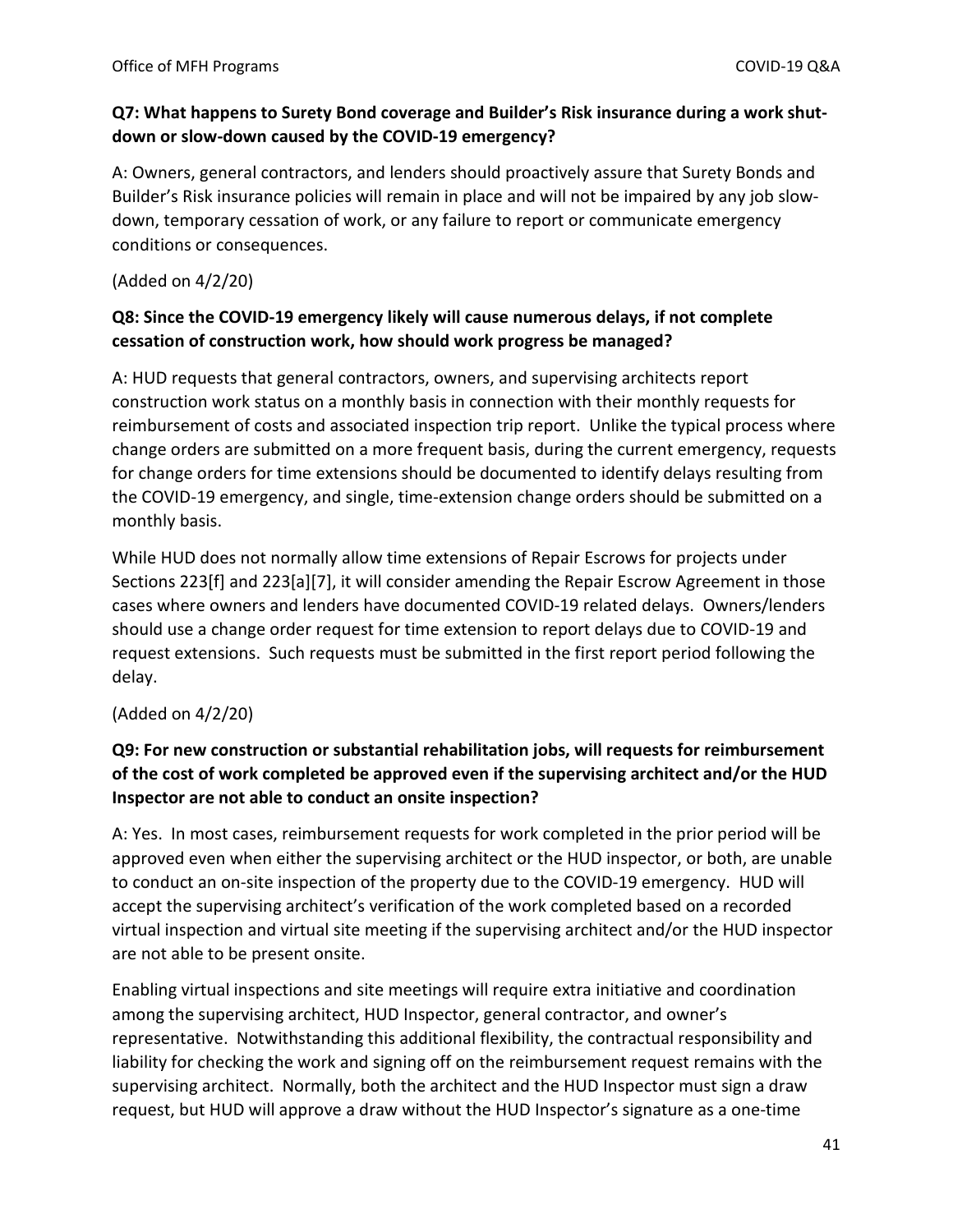event, provided any work claimed but later disallowed by the HUD Inspector will be subtracted from the draw request for the following month. The general contractor will bear full responsibility for any costs and delays caused by any reconstruction work required to correct errors in work that is later disallowed.

HUD's working assumption is that if neither the supervising architect nor the HUD Inspector can inspect the completed work, the most likely cause is that the construction site has been shut down. In the event of a site shutdown, the parties should endeavor to arrange a virtual inspection as soon as possible in order to establish and verify the extent and amount of work completed but not yet paid.

(Added on 4/2/20)

# **Q10: If a construction job is shut down as a result of the COVID-19 emergency, but the owner and/or the general contractor have ongoing soft costs or general requirements, will they be reimbursed for these?**

A: Yes. Monthly job reports and requests for reimbursements should continue even if little or no work has been completed. Of course, owners and general contractors should proactively mitigate or reduce such costs whenever possible. Q8 in this section further describes change order requests for time related to COVID-19. Owners will be expected to fund change orders that increase costs.

(Added on 4/2/20)

### **Q11: Will HUD reduce or eliminate the requirements for job site inspections by HUD inspectors during the COVID-19 emergency?**

A: No. HUD will not reduce or eliminate its general requirements for job site inspections by HUD Inspectors. However, as noted in the answer to Q9 in this section, HUD will accept the signature of the supervising architect alone as sufficient for draw requests when the HUD Inspector is unable to sign the request. HUD will only allow this flexibility for a single month, or for rehab loans that do not have monthly inspections, for a single reporting period. Additionally, the signature of the HUD Inspector is still required for the last or final request for disbursement.

HUD will accept recorded virtual inspections if and when the parties are able use this option.

(Added on 4/2/20)

### **Q12: What about Section 223(f) and 223(a)(7) Repair Escrows? Will HUD waive inspection requirements? What if tenant units are involved?**

A: The construction supervision and inspection requirements for Repair Escrows vary by the substance and cost of the repairs and alterations. Regardless, owners currently obligated to complete repairs that require entry to tenant units should delay beginning any such new work. In addition, owners with any current work-in-progress in tenant units should bring it to a prompt conclusion, even if it is not fully completed. They should ensure that they do not leave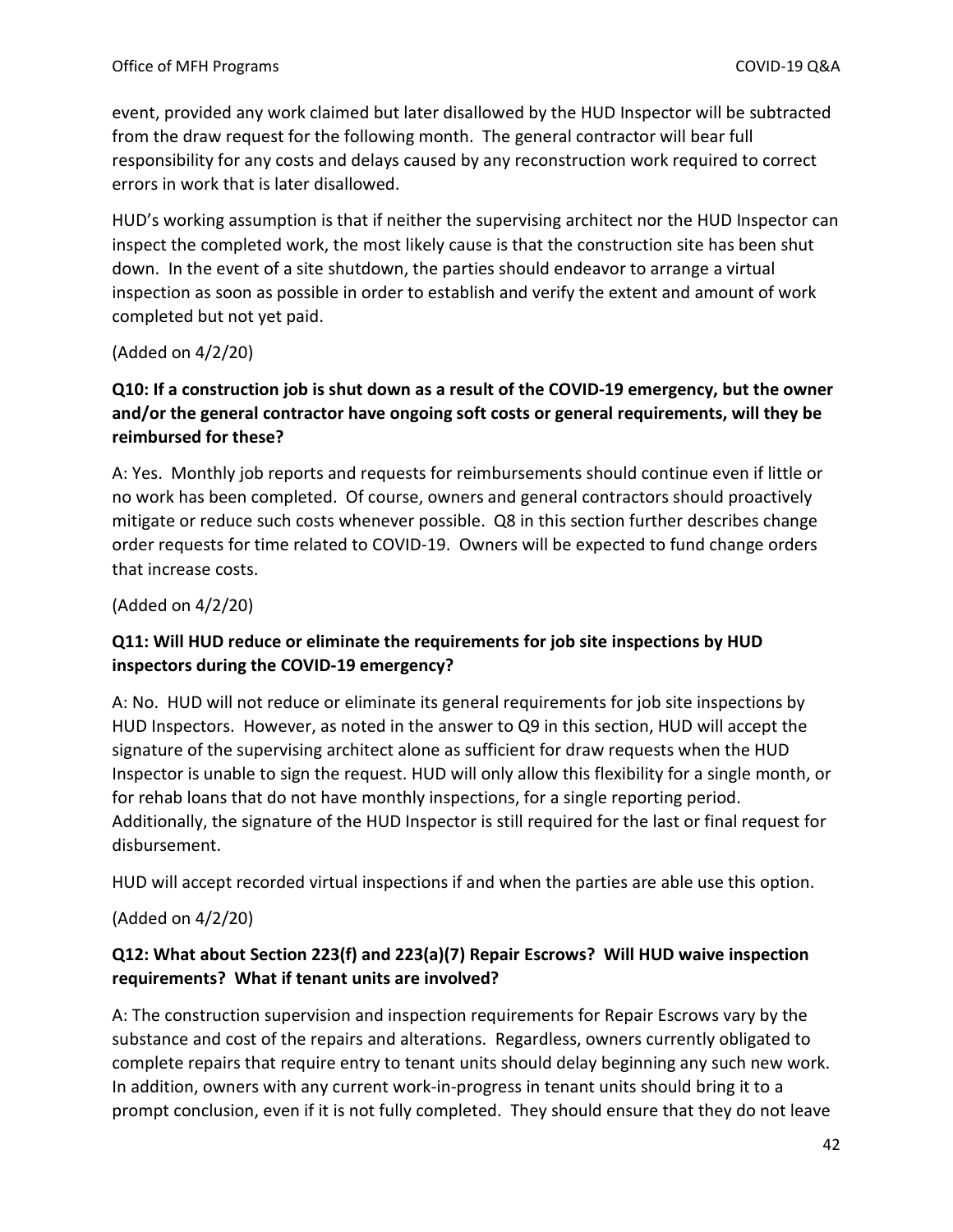unfinished work that inhibits tenants' full and safe use of their units, and communicate to tenants that remaining work, if any, will be completed when feasible to do so based on state and local guidance and guidance from the CDC.

The MAP Guide organizes varied supervision and inspection requirements for repairs and alterations based on the level and extent of these activities as follows:

- 1) *Routine Maintenance (e.g., repairs and replacements of limited extent and cost, no accessibility deficiencies unless they can be easily verified by photography, e.g., accessibility signage):* the owner can self-certify that the work is complete.
- 2) *Repairs and alterations that are accessibility remedies*: A supervising architect or HUD Construction Inspector will be assigned, and a single inspection after completion of all remedies will be sufficient barring a re-inspection for work not found to be acceptable on the initial inspection.
- 3) *Repairs and Level 1 alterations up to \$15,000/unit with no accessibility repairs:* HUD Construction Inspector may be assigned at HUD discretion and if not, then owner may self-certify. If a HUD inspector has been assigned to a job in this category but is thereafter unable to sign a disbursement request, then the owner may self-certify each request other than the last or final.
- 4) *Repairs and Alterations requiring a Project Architect, i.e., >\$15k per unit or Level 2 or Level 3 alterations*: HUD Construction Inspector and Supervising Architect must be assigned with the architect's signature needed for each request for reimbursement and the HUD Construction Inspector normally required to complete at least three inspections. If the HUD Inspector is not able to sign a disbursement request following any but the last required inspection, the signature of the supervising architect alone will be accepted. If the supervising architect is unable to sign a single disbursement request (other than the final) then the owner may self-certify for that one request.

In the case of numbers 3 and 4 above, there are normally three HUD inspections during the work. These inspections occur at construction completion intervals measured in thirds. When a supervising architect is engaged, the architect typically inspects and signs disbursement requests on a monthly basis with the HUD Inspector participating every third or fourth month. In all cases a documented, i.e., a recorded, virtual inspection will be acceptable.

#### (Added on 4/2/20)

### **Q13: If an owner has assurance of completion funds or a surplus cash hold-back held in escrow pending completion of repairs and alterations and such completion is delayed due to the COVID 19 emergency, will HUD release or reduce these escrows?**

A: In cases where HUD inspection is needed but is delayed indefinitely by the COVID-19 emergency, HUD will consider release of surplus cash held back pending completion of repairs, provided that available evidence is sufficient to establish that all repairs and alterations have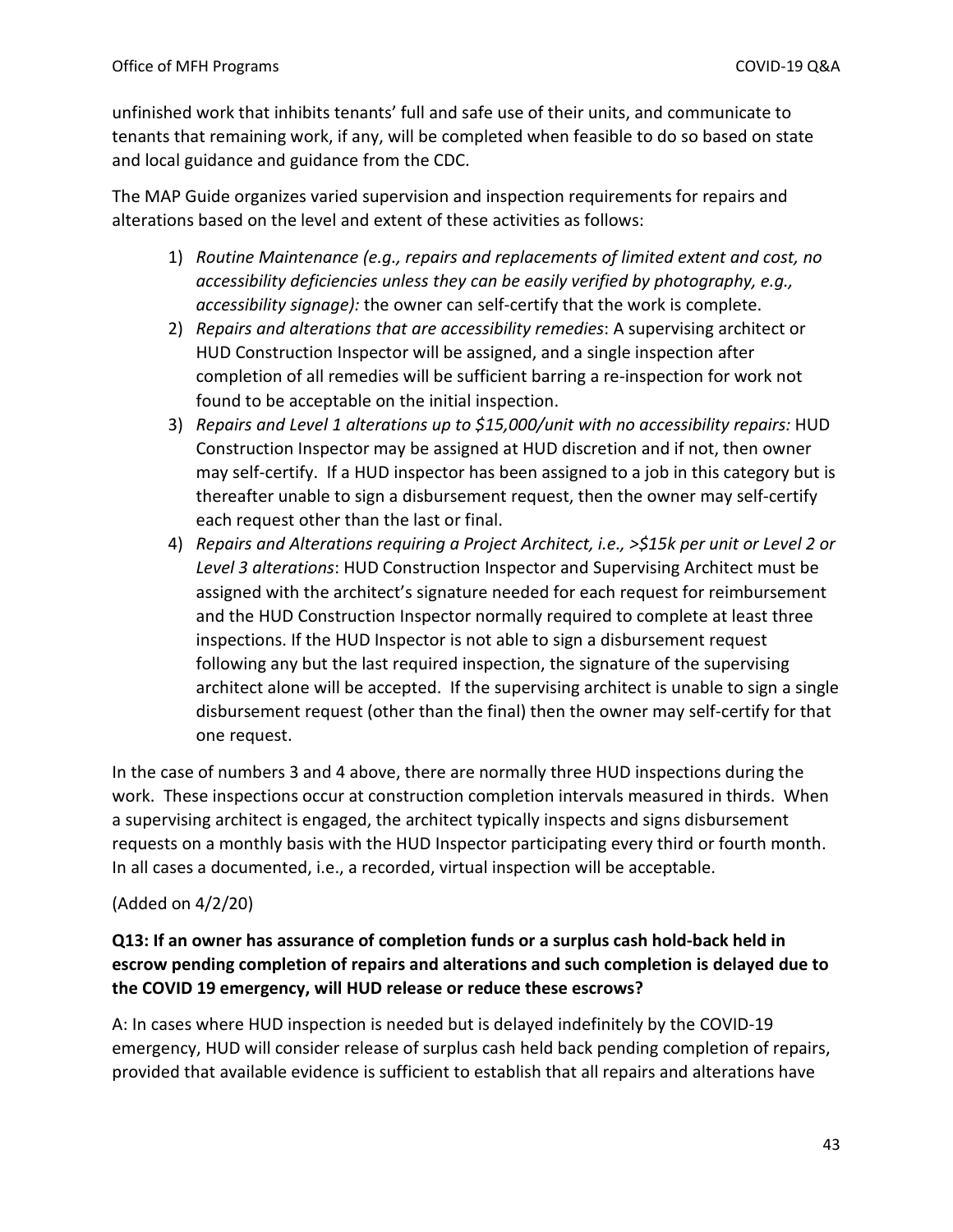been satisfactorily completed. However, HUD will not release the assurance of completion funds until all required HUD inspections are completed.

#### (Added on 4/2/20)

# **Q14: To get in front of potential supply chain disruptions with construction materials, some borrowers with FHA-insured mortgages may want to pre-purchase materials and store them on-site until they are ready to use. Can the lender waive the retainage on pre-purchased materials, even in the event of an identity-of-interest general contractor (GC)?**

A: HUD will consider waiving retainage on pre-purchased materials under certain circumstances. The contractor must submit justification for the storage of materials with no retainage, supported by the MAP lender. All pre-purchased materials must be properly stored in a secure location on the site and protected from weather. Additionally, all pre-purchased materials must be identified by original invoices from the manufacturer/supplier with an itemized cost. The owner's architect will need to inspect and certify acceptance of all delivered and stored items. All pre-purchased materials are expected to be installed no later than 90 days after date of delivery, and total pre-purchased materials are limited to an amount equal to 10% of the construction contract at any one time.

(Added on 5/1/20)

#### <span id="page-43-0"></span>*Applications and Underwriting Requirements*

# **Q15: Has HUD provided any additional underwriting guidance for 223(f) transactions as a result of the economic impact of the COVID-19 National Emergency?**

A: Yes. HUD provided guidance in [Mortgagee Letter 2020-11, dated April 10, 2020,](https://www.hud.gov/sites/dfiles/OCHCO/documents/2020-11hsngml.pdf) which provides clarification and instructions to HUD staff describing additional mitigants that may be included in the Firm Commitment for Section 223(f) loans that are in processing, as well as for those projects for which a Firm Commitment has been issued.

(Added on 4/14/20)

# **Q16: For 223(f) transactions that were recently submitted and in the early stages of HUD review, is there an option to "pause" the process, including the normal stale dates of the reports and exhibits?**

A: No. Outside of HUD's use of the 'stop the clock' option to respond to deficiencies, there is no mechanism to pause the process. There can be no assurance that previously submitted due diligence reports will remain acceptable. If a lender is uncertain as to the market, then the appropriate response is to delay submission of the application. The alternative is to incorporate mitigants to offset the impact of current market challenges. The lender may also choose to withdraw the application and resubmit at a later date with updated reports, as further discussed in Question #18 in this section.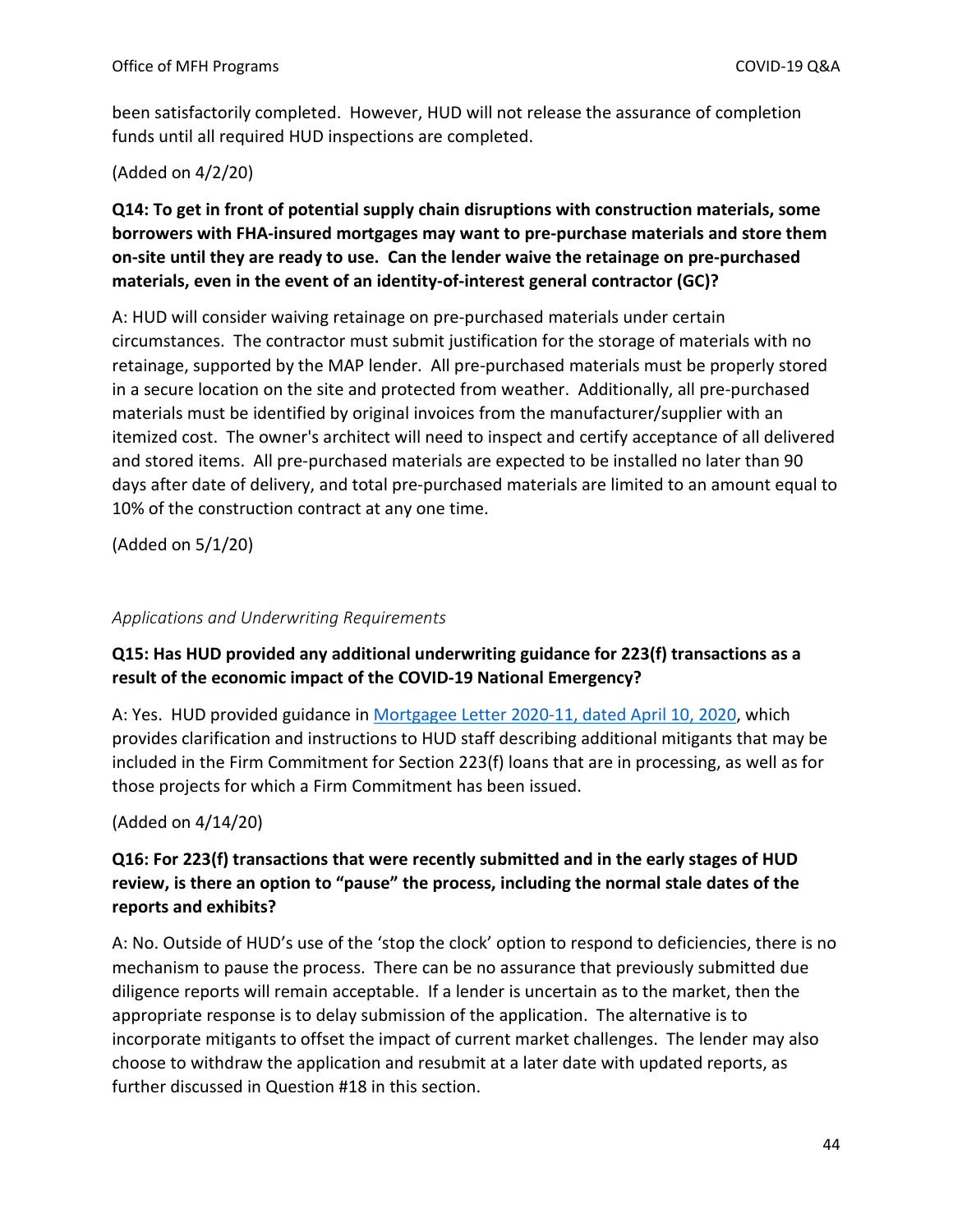(Added on 4/14/20)

### **Q17: For 223(f) transactions that were recently submitted and at the early stages of HUD review, is there an option to withdraw the application to receive a full refund of the application fee?**

A: If a lender is uncertain as to the market, then the appropriate response is to delay submission of the application. Should an unforeseeable event occur at the time of submission of the application (plant/office closings in the market directly impacting the project) which would void or alter the underwriting conclusions, then any refund would depend upon the time that HUD spent in review. The application fee is earned at time of submission, per requirements in the MAP Guide.

(Added on 4/14/20)

**Q18: For Section 223(f) market rate transactions, is the release of all Debt Service Reserves the later of (a) six (6) months and (b) three (3) consecutive months of program minimum Debt Service Coverage Ratio (DSCR)? [Mortgagee Letter 2020-11,](https://www.hud.gov/sites/dfiles/OCHCO/documents/2020-11hsngml.pdf) Section A, Paragraph (2) does not state when the escrow can be released.** 

A: The release of the Debt Service Reserve is the later of six months, meeting the required program DSCR for three consecutive months, and completion of all non-critical repairs, if applicable.

(Added on 5/1/20)

### **Q19: For Section 223(f) transactions, can HUD confirm that incomplete critical and non-critical repairs are subject to the repair escrow referenced i[n Mortgagee Letter 2020-11?](https://www.hud.gov/sites/dfiles/OCHCO/documents/2020-11hsngml.pdf) Can these repairs be completed and verified prior to closing?**

A: Yes. HUD confirms that both critical repairs that were incomplete prior to closing and noncritical repairs are subject to the repair escrow; however, the borrower may choose to complete these repairs prior to closing. Upon verification by HUD, no repair escrow will be required.

(Added on 5/1/20)

**Q20: For Section 223(f) transactions, regarding the Cash Out Refinance Transactions section of [Mortgagee Letter 2020-11,](https://www.hud.gov/sites/dfiles/OCHCO/documents/2020-11hsngml.pdf) does this section mean that the cash out proceeds that would be withheld at endorsement (the 50% holdback) may be used to fund the required debt service reserve escrow?** 

A: Yes. HUD will suspend the requirements of Section 8.11 of the MAP Guide requiring a hold back of 50% of cash-out proceeds for assurance of repair completion. Available cash may be used to fund all required escrows, with the remainder returned to the borrower (or its principals).

(Added on 5/1/20)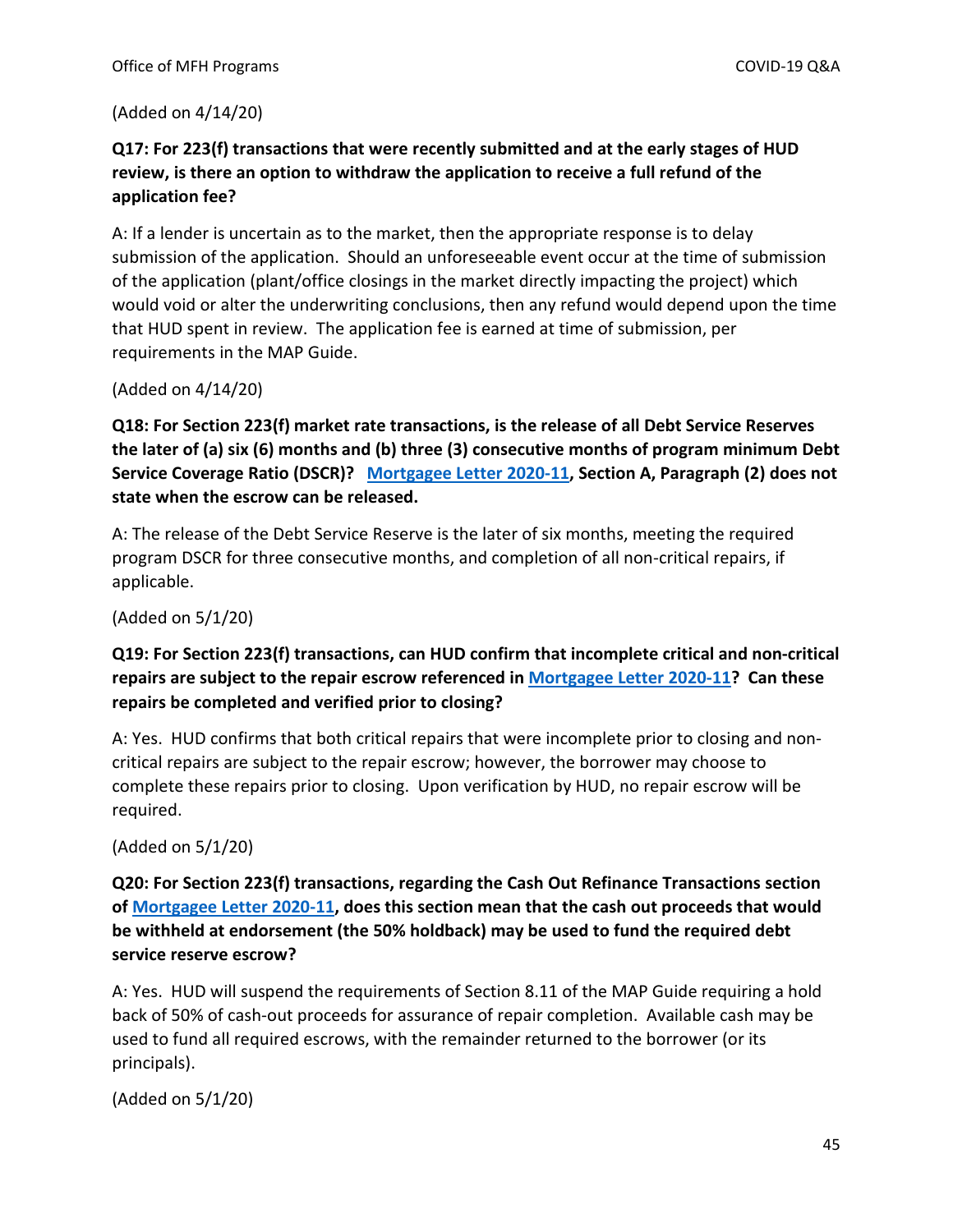### **Q21: Due to the COVID-19 National Emergency, if a lender is unable to obtain a capital needs inspector, can it delay the preparation of a Capital Needs Assessment for Section 223(a)(7) projects and submit applications to HUD to take advantage of historically low interest rates?**

A: During the COVID-19 National Emergency, HUD will temporarily permit the deferral of the submission of the capital needs assessment (CNA) for Section 223(a)(7) projects until the earlier of the following: when a capital needs assessment can be safely completed or one year after endorsement of the loan. The current reserve for replacement balance must be transferred in full at time of endorsement, and the lender must continue existing monthly payments into the reserve for replacement account until a CNA has been completed.

All distributions from surplus cash will be temporarily suspended from time of endorsement of the loan up to the submission, review and approval of the updated needs assessment. Once the CNA has been prepared, reviewed, and approved by HUD, the borrower must first use surplus cash funds to offset repairs and/or to increase reserves. Depending on the financial analysis included as part of the CNA, the annual deposit to the reserve for replacement account may also be revised downward.

This flexibility to delay submission of the CNA is only available for projects with a REAC score of 80 or better. The lender must also certify in its narrative that to the best of the lender's knowledge, there are no physical needs that would otherwise exceed the repair limitations permitted by the Section 223(a)(7) program.

(Updated on 10/14/20)

### **Q22: How does the cash out escrow requirement set forth in Mortgagee Letter 2020-03 work with the escrow requirements of Mortgagee Letter 2020-11?**

A: Projects eligible under [ML 2020-03](https://www.hud.gov/sites/dfiles/OCHCO/documents/20-03hsgml.pdf) with cash back to the borrower require a 50% holdback of equity until the project meets programmatic Debt Service Coverage Ratio (DSCR) for six consecutive months. [ML 2020-11](https://www.hud.gov/sites/dfiles/OCHCO/documents/2020-11hsngml.pdf) (prepared to offset risk during the COVID-19 pandemic) requires a nine-month reserve to be held for three months of programmatic DSCR or six months, whichever is longer. To reconcile how these two cash out holdback requirements work together, one should start with the total cash out amount, and then subtract the nine-month Debt Service Reserve (the 250% of repairs, if any, and assurance of completion). The three-year 50% holdback requirement is then calculated from the difference. Two separate escrow accounts may be appropriate as the three-year cash out escrow would likely be held for less time. See the following example below:

| Cash Out:             | \$5M                   |
|-----------------------|------------------------|
| 9-Month DSR:          | $-\$1.5M$ (no repairs) |
| Remainder:            | $= $3.5M$              |
| 50% Holdback:         | \$1.75M                |
| Released to Borrower: | \$1.75M                |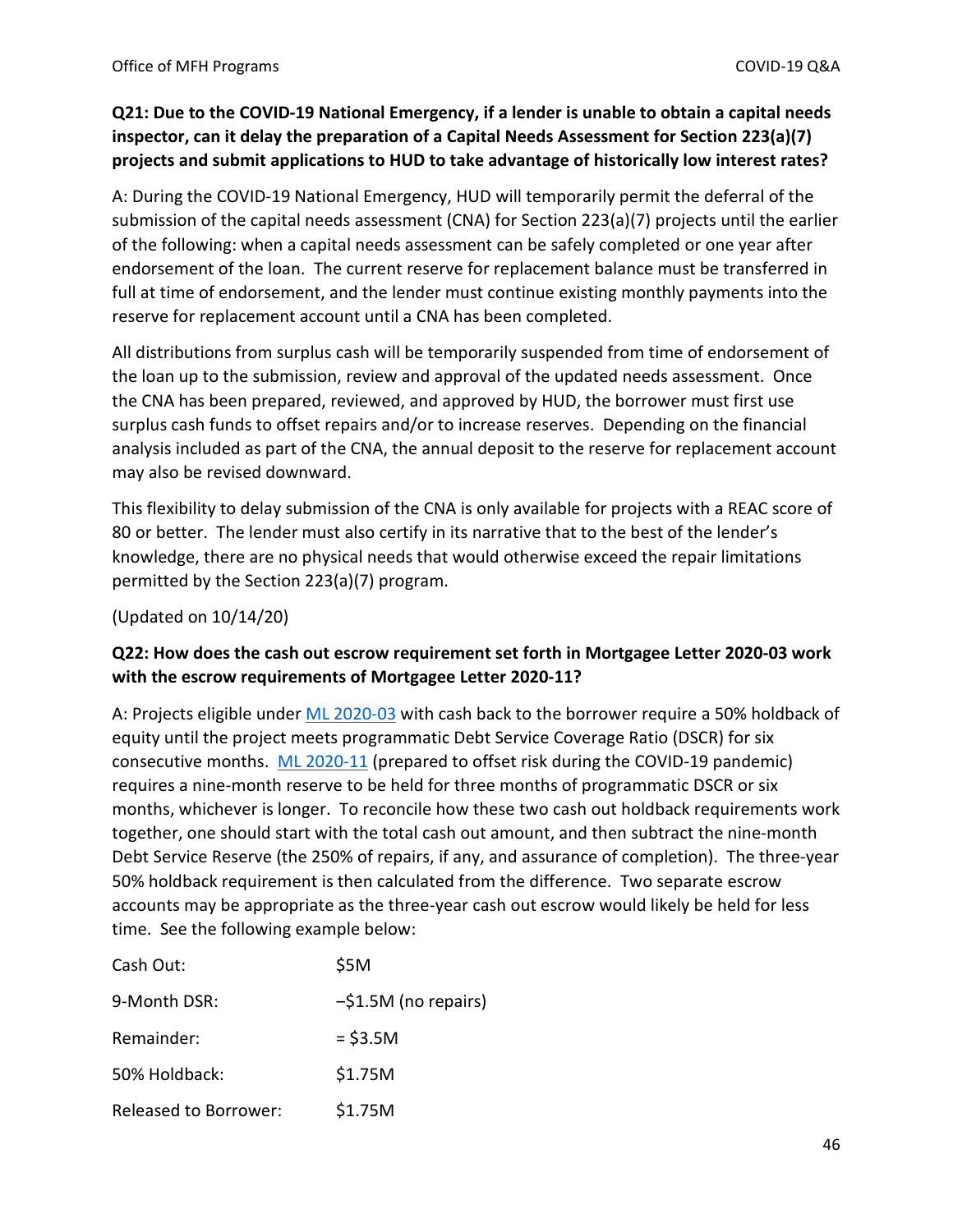#### (Added 1/4/21)

### **Q23: What is the process for releasing the Debt Service Reserve Escrow established by [Mortgagee Letter 2020-11?](https://www.hud.gov/sites/dfiles/OCHCO/documents/2020-11hsngml.pdf)**

A: The release of the Debt Service Escrow is subject to the requirements in the Escrow Agreement for Deferred Repairs and Debt Service – 223(f) [Form HUD 5960](https://www.hud.gov/sites/dfiles/OCHCO/documents/5960.pdf) as executed by Borrower. As stated in the Mortgagee Letter, a request to release the escrow may be submitted to HUD at the later of (i) the completion of all non-critical repairs, subject to approval by HUD; or (ii) the later of 6 months since the date of endorsement *or* the project has achieved three consecutive months of operations at the required programmatic debt service coverage. The borrower must submit the request usin[g Form HUD 92464-M](https://www.hud.gov/sites/dfiles/OCHCO/documents/92464M.pdf) and provide a net operating income statement for the project showing income, vacancy, and all expenses (including debt service) for at least 6 months from the date of endorsement.

The calculation must also evidence that net income was in excess of programmatic debt service coverage for three consecutive months per the Mortgagee Letter. The document should be signed by a signatory of the borrower and the 1010 Warning certification should be included as part of the signature block. The lender should also sign the document stating that they have reviewed the information, that the information presented is true and correct based upon their review, and that HUD may rely on the submission to release the escrow. A draft certification is available and may be requested from the field office.

(Added on 4/2/21)

#### <span id="page-46-0"></span>*Loan Endorsement*

### **Q24: Is MFH Production delaying endorsing loans that involve in-place rehabilitation and/or tenant relocation, as well as loans to properties that are located in areas have mandated shelter-in-place orders?**

A: HUD may temporarily pause initial endorsement of new construction and /or substantial rehabilitation loans that involve either tenant in-place rehabilitation and/or tenant relocation, as well as endorsement of loans for properties that are located in areas that have mandated shelter-in-place orders.

There have been multiple instances where construction/rehabilitation has been significantly delayed or completely stopped due to either an inability to enter units to conduct repairs, or unavailability of construction staff due to state or local restrictions. HUD will issue a firm commitment and grant appropriate extensions until work can be resumed such that the loan may be closed and construction can be completed without unnecessary delay. For projects that have time sensitive restrictions or contractual obligations (e.g., delivery of Low Income Housing Tax Credits) that will expire if endorsement is delayed, HUD will close the loan on condition that mitigants are in place to offset unplanned construction delays.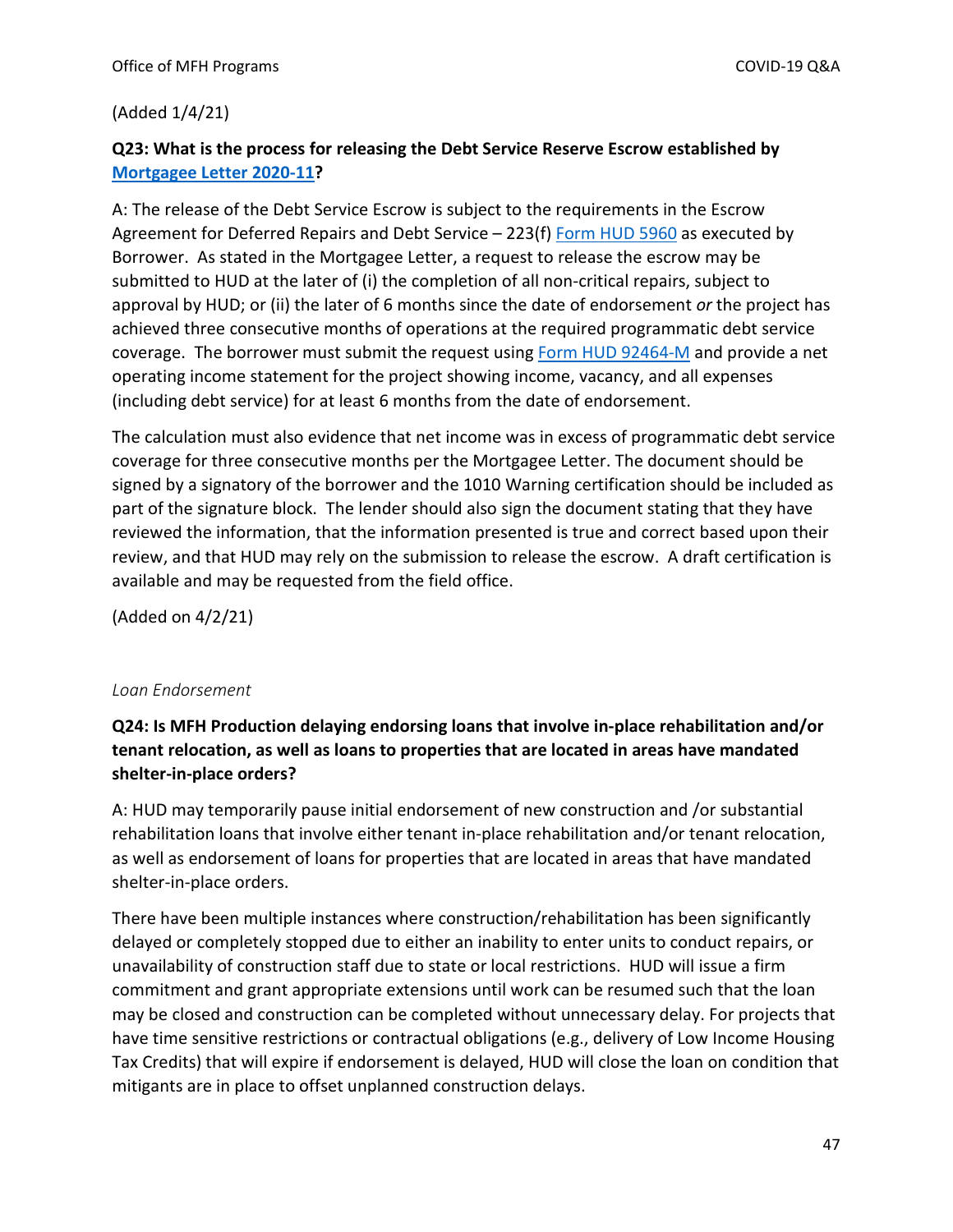#### (Updated on 4/2/20)

#### **Q25: What accommodations can be made if a project cannot obtain a Certificates of Occupancy to achieve Final Endorsement?**

A: HUD will not make accommodations for obtaining a Certificate of Occupancy from the municipality and meeting all other requirements to obtain a signed form HUD 92485, "Permission To Occupy Project Mortgages," as preconditions to Final Endorsement. If a Certificate of Occupancy is not issued by the municipality, the building must remain vacant, and the general contractor retains responsibility for its maintenance. In such cases, Final Endorsement will be delayed until the Certificate of Occupancy and form HUD 92485 are issued.

(Added on 4/14/20)

#### **Q26: Given the restrictions against gathering for in-person meetings, how can the signing requirement for the architectural plans and specifications be satisfied at endorsement?**

A: HUD will permit the development team to sign a letter-sized cover sheet in lieu of requiring signatures on the architectural plans and specifications. The cover sheet must include the following information:

- 1. Project name, FHA number, address, city, state, and zip code;
- 2. Signature line for each individual representative (project architect, supervisory architect, owner, contractor lender and the bonding agent) with the signer's printed name, title, and the date signed;
- 3. The title of the set of the plans and specifications that the cover sheet will be substituting. The required number of sets may vary for each Regional Office, but at minimum, there must be a set for the HUD Regional Office (Master), General Contractor (Field), HUD Inspector (Inspector), and the Lender. A separate cover sheet is required for each of the sets.
- 4. The coversheet must include the following certification language:

*"The undersigned acknowledges that the final plans and specs (date of the approved set) are approved and considered as part of the agreed-upon construction contract.* 

*Further, by their signatures certify that the date identified below is the date of final revision for the plan set or the dates identified for individual sheets on an attached list of drawings."*

*Warning: 18 U.S.C. 1001 provides in part that whoever knowingly and willfully makes or uses a document containing any false, fictitious, or fraudulent statement or entry, in any manner in the jurisdiction of any department or agency of the United States, shall be fined or imprisoned not more than five years or both.*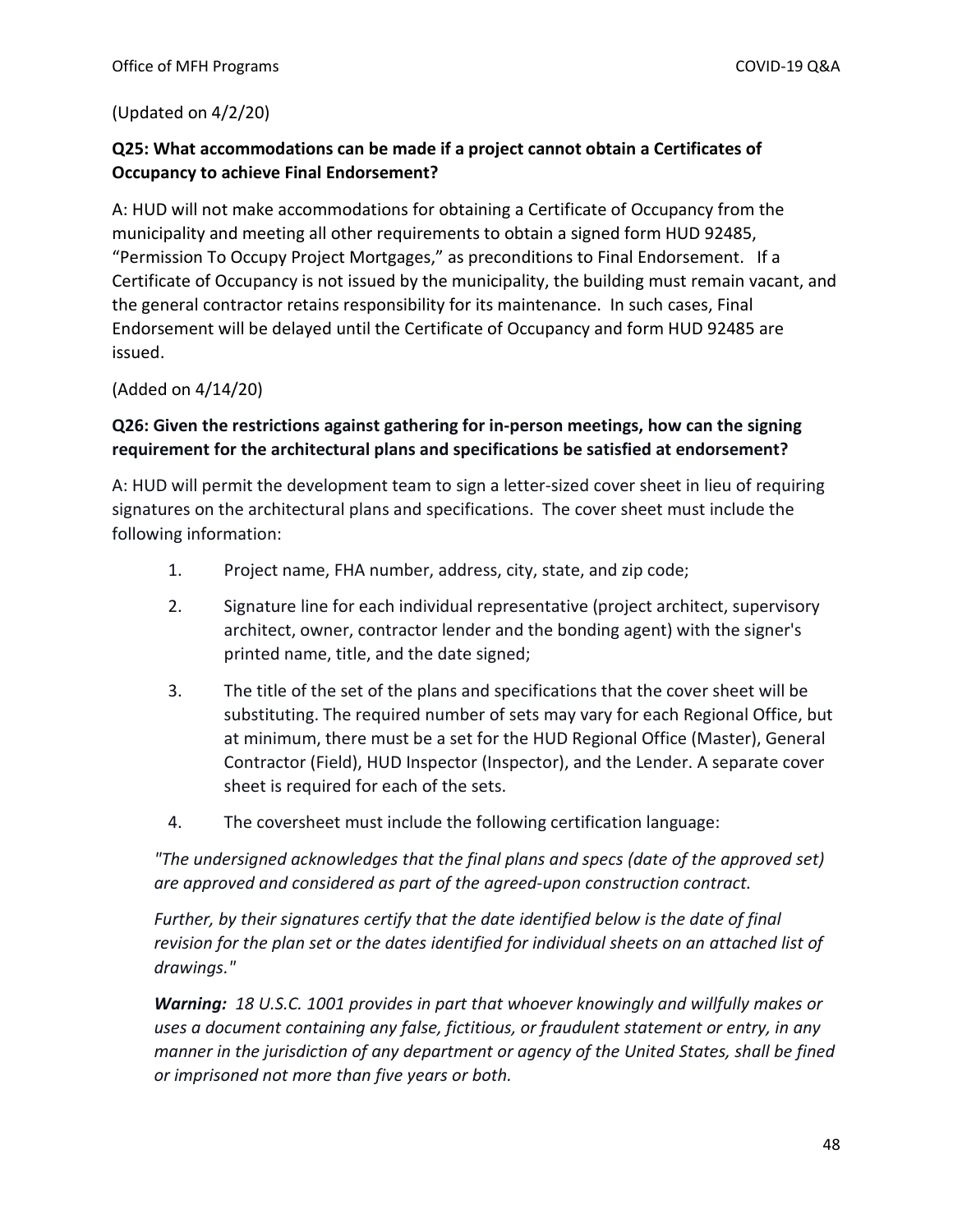The lender is responsible for preparing and circulating the coversheets and attaching the completed coversheets to each of the sets of the plans and specs to be delivered for closing and for delivering the assigned sets to the contractor, HUD Inspector, HUD office, and other involved parties.

The permission to use these replacement coversheets must be granted in writing by one of the following individuals: the HUD Regional Director, Production Director, or Technical Branch Chief.

(Added on 5/1/20)

# <span id="page-48-0"></span>**Environmental Review**

### <span id="page-48-1"></span>*General Multifamily Housing*

# **Q1: How will Multifamily FHA deals and RAD conversions subject to an Environmental Review under Part 50, manage consultation under Section 106 for jurisdictions where these offices have temporarily closed?**

A: Certain State Historic Preservation Offices (SHPOs), Tribal Historic Preservation Offices (THPOs) and federally recognized tribes have indicated that they are unable to participate in the standard 30-day consultation period during an office closure. The National Conference of State Historic Preservation Offices maintains a database<https://www.achp.gov/coronavirus> with the operating status of each SHPO office and whether or not it can accept electronic submissions. There is no equivalent database for THPOs or for federally recognized tribes; therefore, federal agencies must reach out directly to assess their status.

According to the ACHP, the Section 106 deadlines for a SHPO and/or THPO response will be considered paused while an office is closed or work conditions are such that the SHPOs and/or THPOs are unable to carry out their Section 106 duties due to the COVID-19 outbreak. This pause would also apply to consultation with federally recognized tribes for projects that involve ground disturbance.

HUD will not issue a Firm Commitment (for FHA-insured loans), the RAD Conversion Commitment (RCC) (for public housing conversions), RAD Conversion Agreement (for Project Rental Assistance Contract (PRAC) conversions)), or RAD Approval Letter (for Section 8 Moderate Rehabilitation/Single Room Occupancy (Mod Rehab/SRO) conversions until it has met its obligations under Section 106.

HUD can generally accommodate a consultation process that requires more than 30 days. However, HUD will be monitoring this situation closely to minimize or avoid any adverse effect that office closures may have on applications. Please alert HUD if a project has an urgent time frame.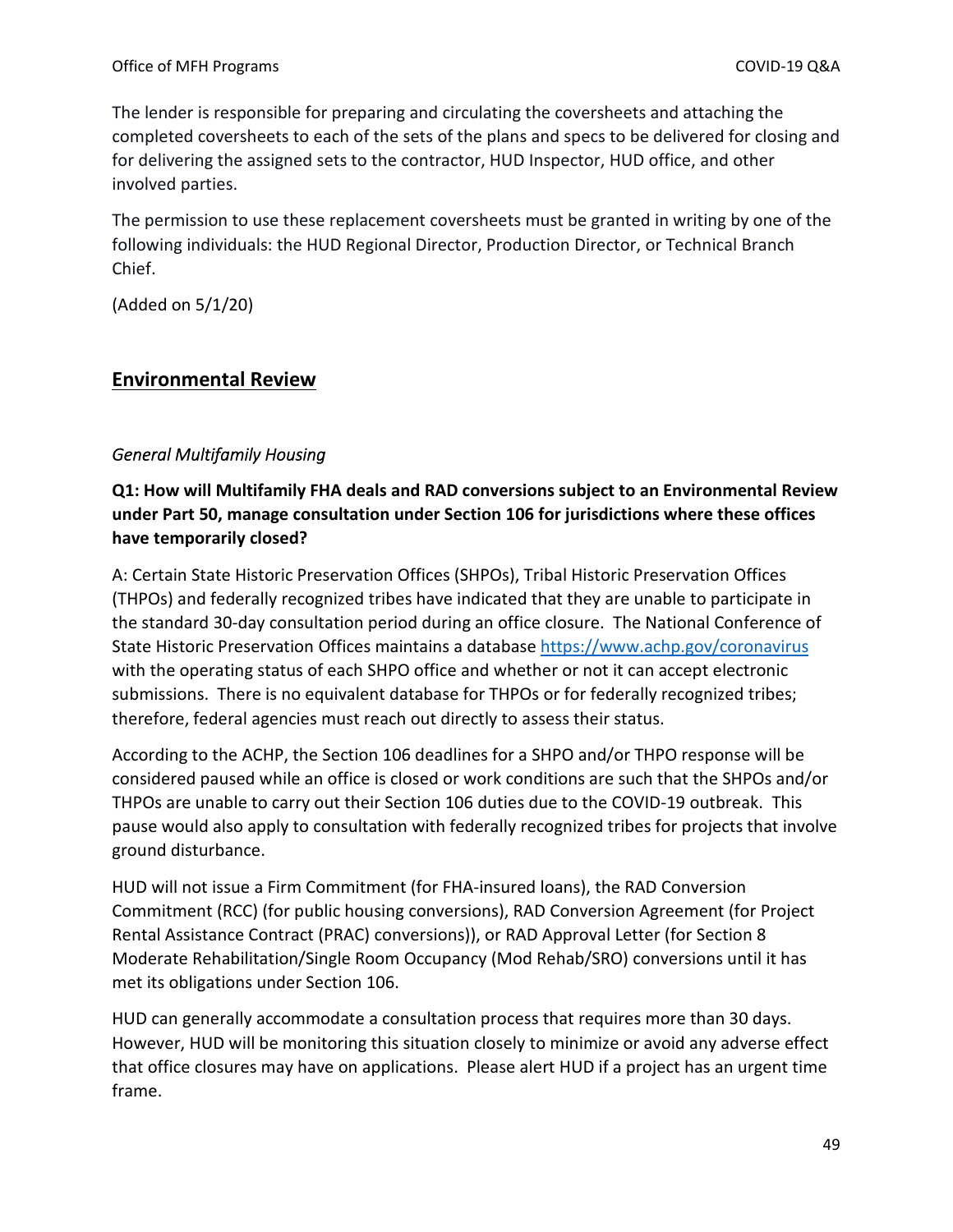(Added on 5/21/20)

#### <span id="page-49-0"></span>*Multifamily Production*

**Q2: Will MFH Production allow any additional flexibility, specifically around requirements for on-site surveys or testing related to asbestos, lead-based paint, and radon considering the COVID-19 emergency?** 

A: For MF FHA-insured lending, in situations where interior access to the subject property is limited, and the asbestos surveys, lead-based paint hazard evaluations, and/or radon testing cannot be completed prior to application submittal, MFH Production will allow lenders to submit applications without these reports. However, MFH Production will require these reports before issuing a Firm Commitment. For new construction and substantial rehabilitation properties where asbestos clearance sampling, lead clearance examinations, or radon testing takes place after construction, all mitigation reports, including follow-up sampling, examinations, or testing, must be submitted to HUD staff at the final completion inspection, before occupancy.

(Added on 4/2/20)

#### **Q3: Will MFH Production relax its site visit requirements for FHA site inspections as part of the environmental review process?**

A: HUD currently requires a site inspection for all environmental reviews. Each Regional Production Director can waive this requirement on a case-by-case basis for currently insured or non-insured applications (for refinance or new construction) for which an environmental report has been submitted in HEROS with no significant issues. Examples of significant issues include but are not limited to Underground Storage Tanks (UST); site contamination, onsite or adjacent floodplain or floodways, above-ground tanks within the acceptable separation distance, and noise levels greater than 65db that would require mitigation.

If a property meets the criteria for a significant issue, HUD will continue processing the application without a site visit, but must have a HUD site inspection prior to the issuance of the firm commitment. In the event that a property is not able to be accessed for a prolonged period due to COVID-19 concerns, HUD may consider alternatives to site inspections on a caseby-case basis.

#### (Updated on 4/2/20)

#### **Q4: Will MFH Production allow any additional flexibility on physical site reviews for Phase I ASTM Environment Site Assessments considering the COVID-19 emergency?**

A: Yes, HUD will provide some flexibility as outlined below, depending on the type of assessment.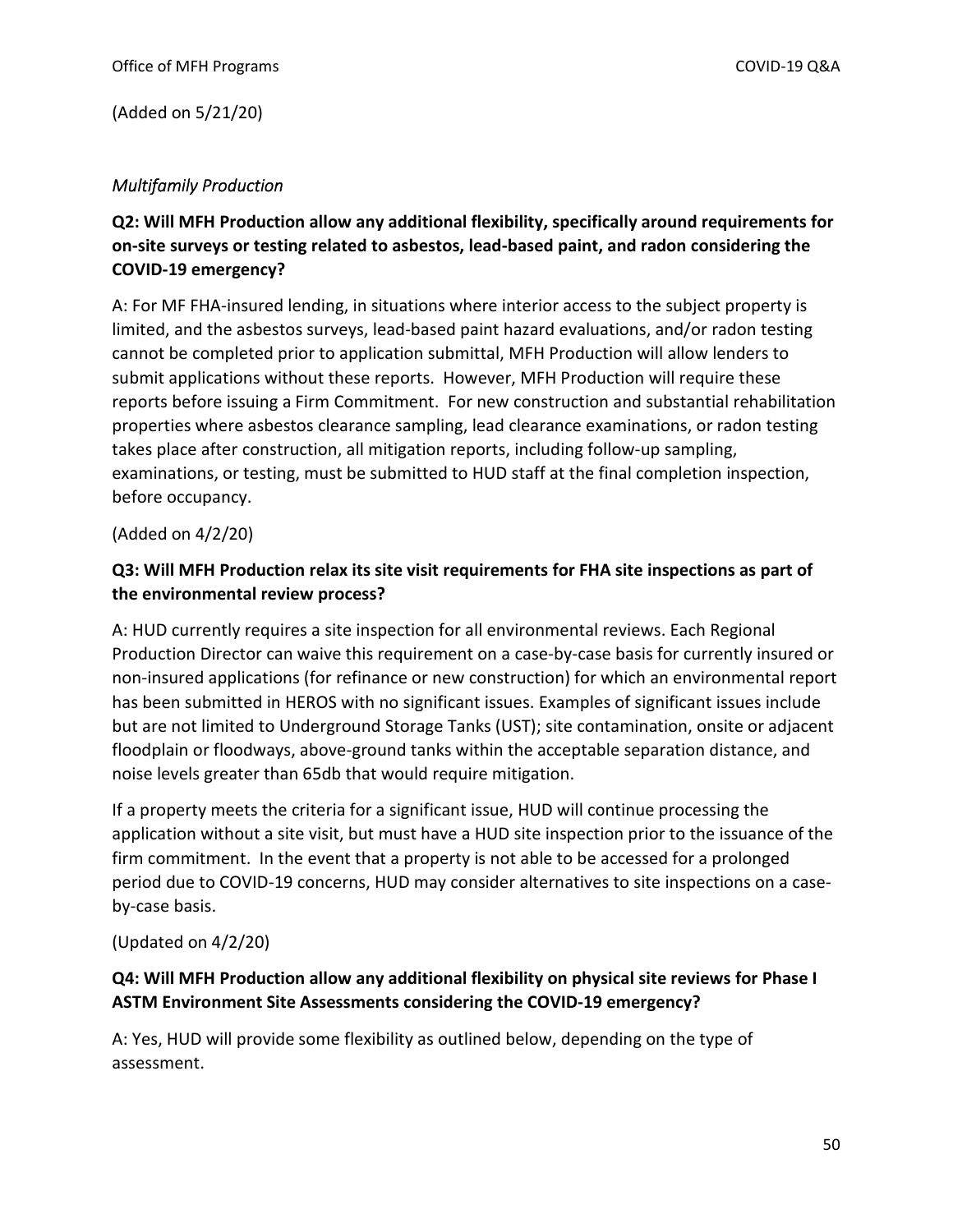Interior assessments: For Phase I Environmental Site Assessments (ESAs) performed on projects where the preparer is unable to access the interior of the building due to COVID-19, HUD will permit an exterior only inspection provided the ESA is conducted in accordance with ASTM E1527-13 (or most recent version) and the ESA preparer has another adequate means of viewing the interior (e.g., an onsite representative live streams a facility walk-through.)

Exterior assessments: If traveling to the site is not practicable (e.g., due to governmental restrictions on travel or shelter in place/quarantine orders), HUD will accept the ESA without a visit to the site for projects proposed for Section 223(f) refinancing or acquisition as long as the site is considered low risk based on current and historical uses. Sites with past, current or adjacent uses that include but are not limited to underground storage tanks, contaminated soil or groundwater, dumps, solid or hazardous waste landfills, brownfields or superfund sites require an in-person site visit by the ESA preparer.

ESA reports without a physical site visit must:

- Explain the reason why a site visit did not take place,
- Meet the ASTM E1527-13 standard (or most recent version), and
- $\bullet$  Include adequate means of viewing the interior and exterior (e.g., an onsite representative could live stream a walk-through of the facility and grounds, send photos and video of the site and grounds.)

For all new construction and substantial rehabilitation projects, and 223(f)s that do not meet the low-risk criteria, the ESA preparer must conduct an in-person site visit. However, HUD will accept a draft ESA report that includes all information except the physical site visit (the preparer must view the interior and exterior by other means) for purposes of submitting the pre-application or application. The final ESA with the site visit must be submitted before HUD will issue a Firm commitment.

(Updated on 5/21/20)

#### <span id="page-50-0"></span>*Recapitalization and Rental Assistance Demonstration*

### **Q5: For RAD conversions subject to an Environmental Review under 24 CFR Part 50 that require a Phase I Environmental Site Assessment (ESA), will HUD accept a report without a physical site inspection?**

A: If the environmental provider can access the site, but not the interior of buildings or units, HUD will accept an ESA with an exterior inspection only if the ESA is in accordance with the ASTME-1527-13 standard and the ESA preparer has another adequate means of viewing the interior. Acceptable alternative means include:

 Conducting phone interviews with facility staff in order to complete their typical inspection questionnaires. In this example, the physical inspection would be replaced by interior and exterior photos taken by management staff. A list of photo requirements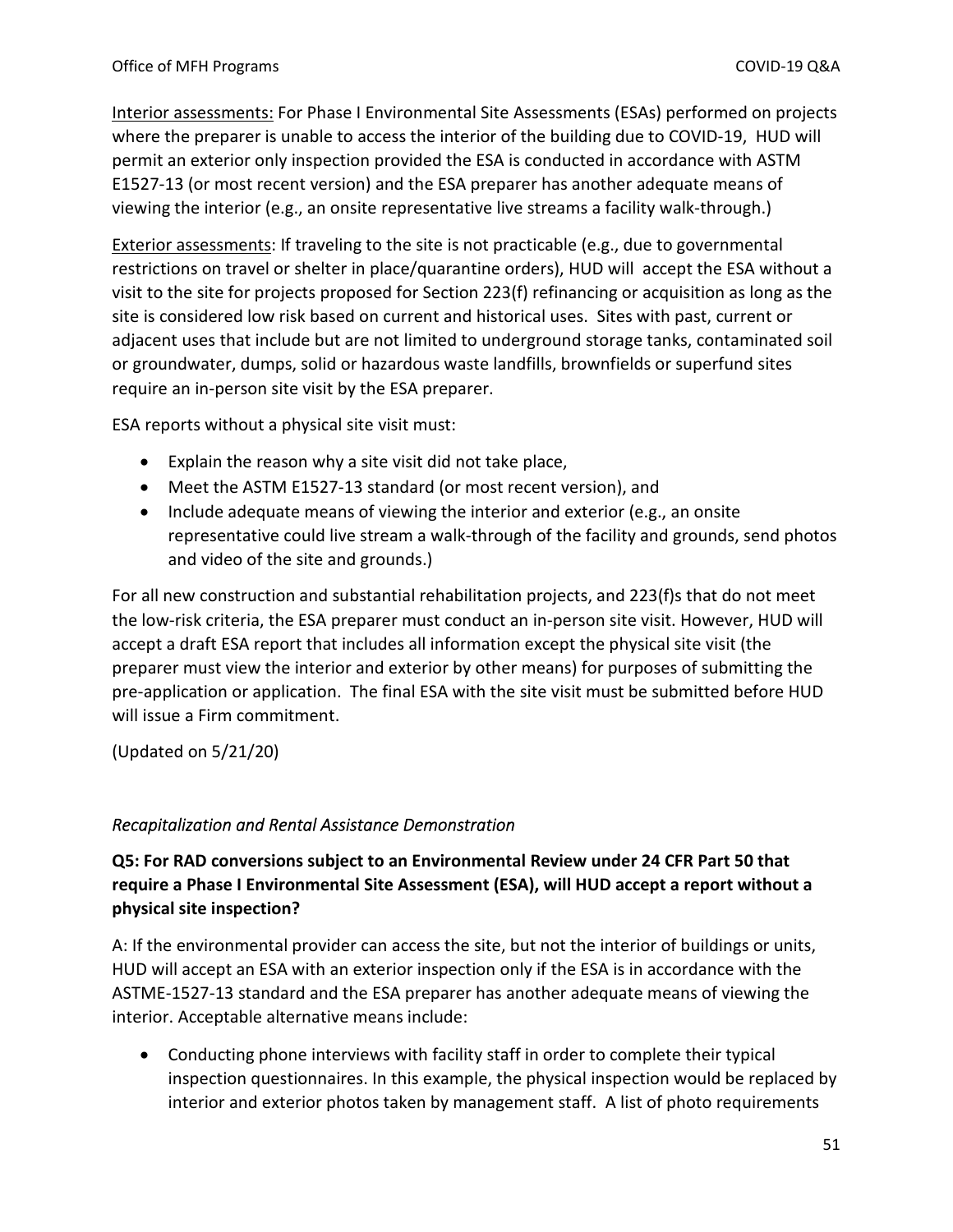can be found here. After the engineering firms receive and review the photos sent by the facility, a phone interview should be scheduled with facility staff to answer any questions that the engineer has about items in the photos and to complete their typical inspection questionnaires.

 Publicly available sources, including satellite photos, and drone video can be utilized as an additional resource to verify site specifics.

If traveling to the site is not feasible (e.g., due to governmental restrictions on travel or shelter in place/quarantine orders), HUD will accept the ESA without a physical site visit for projects already in HUD's portfolio, (i.e., not applicable to transfers of assistance) as long as the site is considered low risk based on current and historical uses. Sites with past, current or adjacent uses that include but are not limited to underground storage tanks, contaminated soil or groundwater, dumps, solid or hazardous waste landfills, brownfields or superfund sites are considered high-risk and will continue to require a physical site visit by the ESA preparer.

ESA reports without a physical site visit must:

- Explain the reason why a site visit did not take place.
- Meet the ASTM E1527-13 standard (or most recent version).
- Include adequate means of viewing the interior and exterior (e.g. an onsite rep could live stream a walk-through of the facility and grounds, or send photos and video of the site and grounds).

For projects that are new to HUD's portfolio through a transfer of assistance or that do not meet the low-risk criteria, the ESA preparer must conduct a physical site visit. However, HUD will accept a draft ESA report with the Financing Plan or Conversion Plan that includes all information except the physical site visit as long as the preparer views the interior and exterior by other means. The final ESA with the site visit must be submitted before HUD will issue the RAD Conversion Commitment (RCC) (for public housing conversions), RAD Conversion Agreement (for Project Rental Assistance Contract (PRAC) conversions)), or RAD Approval Letter (for Section 8 Moderate Rehabilitation/Single Room Occupancy (Mod Rehab/SRO) conversions).

#### (Added on 5/21/20)

### **Q6: For RAD conversions subject to an Environmental Review under Part 50, how should the PHA or owner conduct lead based paint (LBP), asbestos (ACM), and radon testing and reporting for the ESA if an environmental professional is unable to access dwelling units?**

A: The PHA or owner must take the following steps to conduct LBP, ACM, and radon testing if unable to access dwelling units:

- For any property built before 1978, an Operations & Maintenance (O&M) Plan will automatically be put into place for LBP and ACMs. The O&M Plan can be terminated if subsequent inspections with access to dwelling units determine it is not necessary.
- For properties requiring a lead based paint survey, asbestos survey, or radon testing, completion of the surveys/testing can be deferred until such time as the property can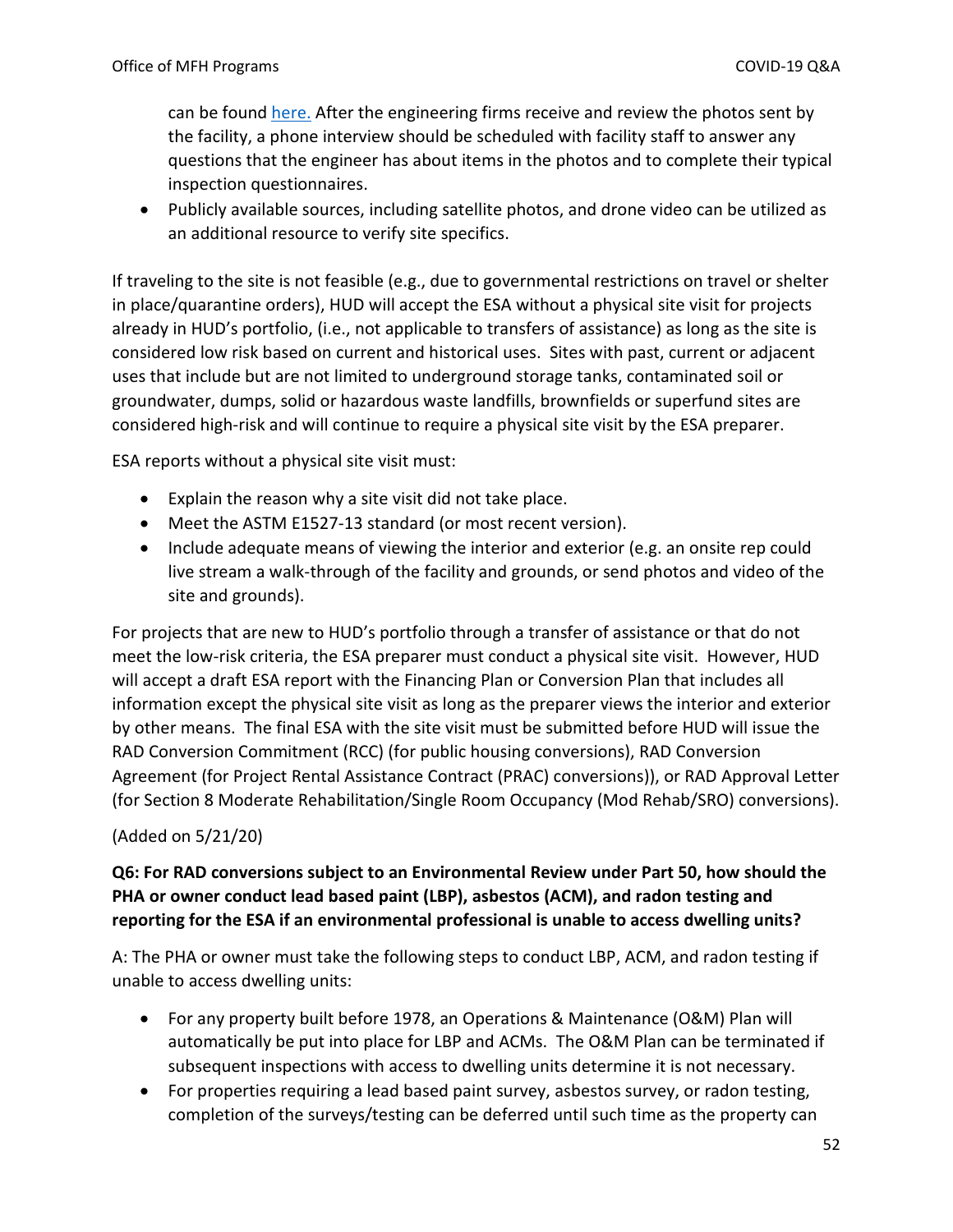be inspected, but must occur before HUD will issue the RCC (for public housing conversions), RAD Conversion Agreement (for PRAC conversions), or RAD Approval Letter (for Mod Rehab/SRO conversions).

 Recap will continue to hold Concept Calls for RAD public housing conversions and Kickoff Calls (After Conversion Plan Submission) for RAD multifamily conversions (PRAC/Mod Rehab/SRO) without testing being completed. If dwelling unit inspections have not occurred by the time of the Financing Plan, HUD will still accept and begin review of the Financing Plan, even with an incomplete ESA, as long as the Sources and Uses includes an "Environmental Contingency Fund" to cover potential abatement and/or mitigation measures:

#### o **Lead Based Paint and Asbestos Contingency Fund:**

- The Environmental Contingency Fund must include amounts to cover potential abatement and/or mitigation measures based on costs of such measures on comparable projects. The PHA must describe the approach it used to develop the Environmental Contingency Fund amount, including a description of how the comparable projects are an appropriate predictor of the potential abatement or mitigation costs for the converting project.
- o **Radon Contingency Fund:** 
	- For a single-family residence, the PHA may use an estimate for testing of between \$100-\$275 per unit and between \$1,500-\$3,000 per unit for mitigations, or other amounts based on a professional recommendation and as approved by HUD.
	- **For a multifamily building, the PHA may use an estimate for testing of** between \$50-\$80 per unit and between \$2,500-\$4,000 per unit for mitigation, or other amounts based on a professional recommendation and as approved by HUD.
- Testing must be completed before HUD can issue the RCC (for public housing conversions), RAD Conversion Agreement (for PRAC conversions), or RAD Approval Letter (for Mod Rehab/SRO conversions) by at which point HUD and the PHA or owner can determine if the contingency will still be needed.

# (Added on 5/21/20)

# **Q7: What guidance or relief has HUD made available for Responsible Entities (RE) completing an Environmental Review under Part 58?**

A: HUD is temporarily allowing for flexibilities in the signature and certification process for the 7015.15 Request Release of Funds (RROF) and 7015.16 Authority to Use Grant Funds (AUGF) forms. Instructions for REs and HUD Field Offices can be found [here.](https://files.hudexchange.info/resources/documents/RROF-AUGF-Signature-Certification-Process-COVID-19.pdf)

Additionally, HUD is expanding the options for public review of the Environmental Review Record (ERR). Instructions and guidance can be found [here.](https://files.hudexchange.info/resources/documents/Consultation-Review-Comment-on-Environmental-Review-Record-COVID-19.pdf)

(Added on 5/21/20)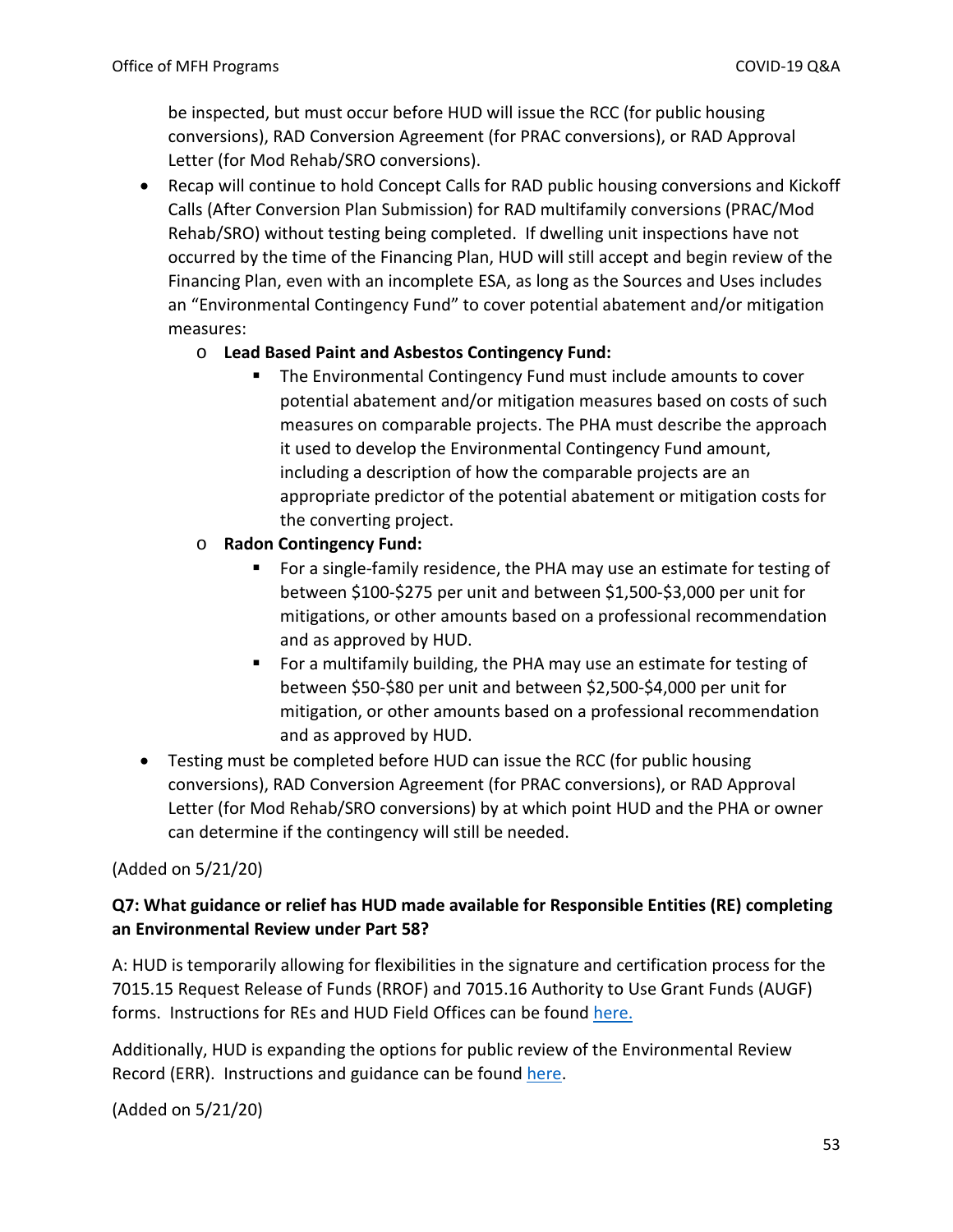# <span id="page-53-0"></span>**Continuity of MFH Operations with Staff Working Remotely**

#### <span id="page-53-1"></span>*General Multifamily Housing*

### **Q1: In the event of HUD office closures and/or staff working remotely, how will MFH handle "in person" meetings?**

A: All meetings that cannot be held in person will be held via conference call. If a meeting must be held in person, contact the field Branch Chief or Director to discuss options.

(Added on 3/13/20)

# **Q2: In the event of HUD office closures and/or staff working remotely, what will be the process for subsidy contract renewals and funding actions?**

A: Multifamily field and headquarters staff will process subsidy contract renewals and related funding actions remotely. Contract renewals and funding actions should still be submitted electronically via the local or Regional office email box, with a copy to the assigned Account Executive/Resolution Specialist, the Funding Specialist, and Branch Chief. Hard copies should still be submitted to the field office.

(Updated on 3/16/20)

#### **Q3: Will MFH allow electronic signatures on its documents?**

A: Production: For FHA insured transactions, please see  $Q&A$  #14 of the Office of General [Counsel Question & Answers, FHA Multifamily Housing Production Closings, Coronavirus](https://www.hud.gov/sites/dfiles/Housing/documents/MF_COVID-19_QA_Production_OGC_Closing.pdf)  [\(COVID-19\)](https://www.hud.gov/sites/dfiles/Housing/documents/MF_COVID-19_QA_Production_OGC_Closing.pdf) (May 24, 2020).

Asset Management: Electronic signatures are allowed for all subsidy administration, including contract renewals, rent schedules, and HAP Assignments, and all other MFH submissions.

Recapitalization: For RAD and other real estate transactions, the recorded documents typically have "wet" signatures that are notarized. The HUD closing attorney will have to advise if electronic signatures are acceptable in the recording offices in their jurisdictions. Documents that will not be recorded may be signed electronically.

For all transactions, electronic signatures must conform to the requirements o[f Notice H 2020-](https://www.hud.gov/sites/dfiles/OCHCO/documents/2020-10hsgn.pdf) [10,](https://www.hud.gov/sites/dfiles/OCHCO/documents/2020-10hsgn.pdf) as well as applicable federal, state, and local requirements.

(Updated on 1/4/21)

#### <span id="page-53-2"></span>*Recapitalization and Rental Assistance Demonstration*

**Q4: How will Rental Assistance Demonstration (RAD) transactions be processed?**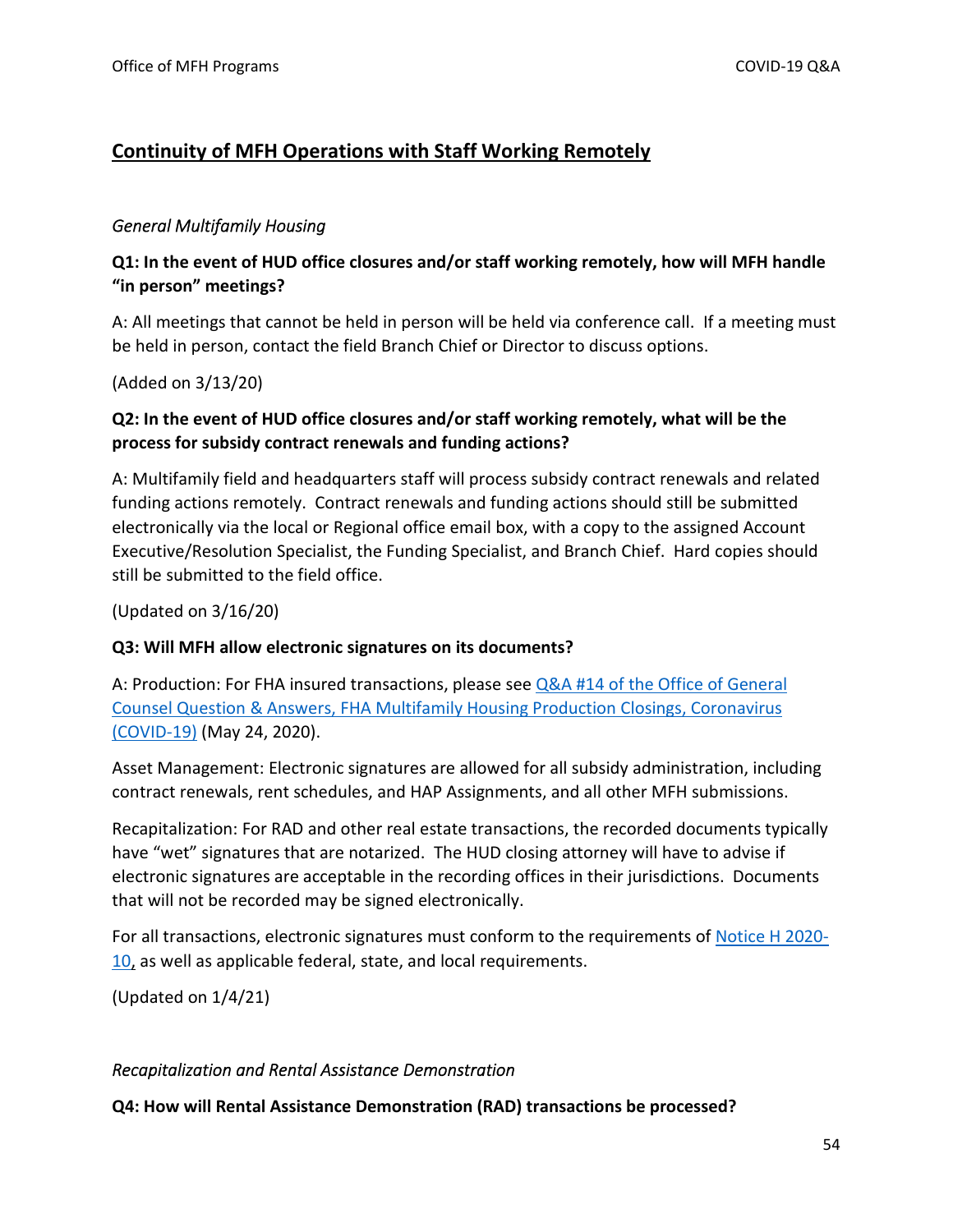A: Applications, requests for concept calls, financing plan submissions, submissions of closing documents, and many other processes under the RAD program are already conducted online. We will continue to receive and review these materials and communicate with project teams by e-mail and phone. There is no change from current practice and teleworking employees will still be able to process submissions and requests.

(Added on 3/13/20)

#### **Q5: Will HUD office closures impact RAD closings?**

A: Office of Recapitalization closing coordinators and Office of General Counsel field counsel will continue to perform their standard duties. HUD anticipates arranging for execution and notarization of documents that need to be recorded in public records and distribution to escrow agents, subject to compliance with applicable governmental orders and the availability of overnight courier services. It is possible that there may be fewer signing dates per month as HUD works through logistical constraints. HUD is also aware that some recorders' offices around the country have closed. HUD will work with the transaction teams to maximize the ability of transactions to move forward consistent with applicable conditions. Documents that do not require notarization will be distributed electronically.

(Updated on 4/2/20)

#### <span id="page-54-0"></span>*Multifamily Production*

#### **Q6: In the event of office closures, how will concept meetings be handled?**

A: Continue to submit your electronic requests and packages as usual, and concept meetings will be handled remotely.

(Added on 3/13/20)

# **Q7: In the event of office closures, how will MFH Production handle the submission of applications since typically HUD requires an original and two hard copies of the application along with a physical thumb drive for certain types of projects?**

A: HUD will permit applications and related documents to be submitted electronically, using a secure cloud storage service, as determined by the lender, instead of hard copies. HUD will arrange for architectural plans and specifications to be sent to the processing construction analyst identified at the concept meeting to be reviewed remotely.

(Updated on 3/16/20)

#### **Q8: Will office closures affect HUD's underwriting and issuance of firm commitments?**

A: No. HUD staff are equipped to perform underwriting functions and all other duties remotely; therefore, HUD does not anticipate a significant issue or delay in processing loans.

(Added on 3/13/20)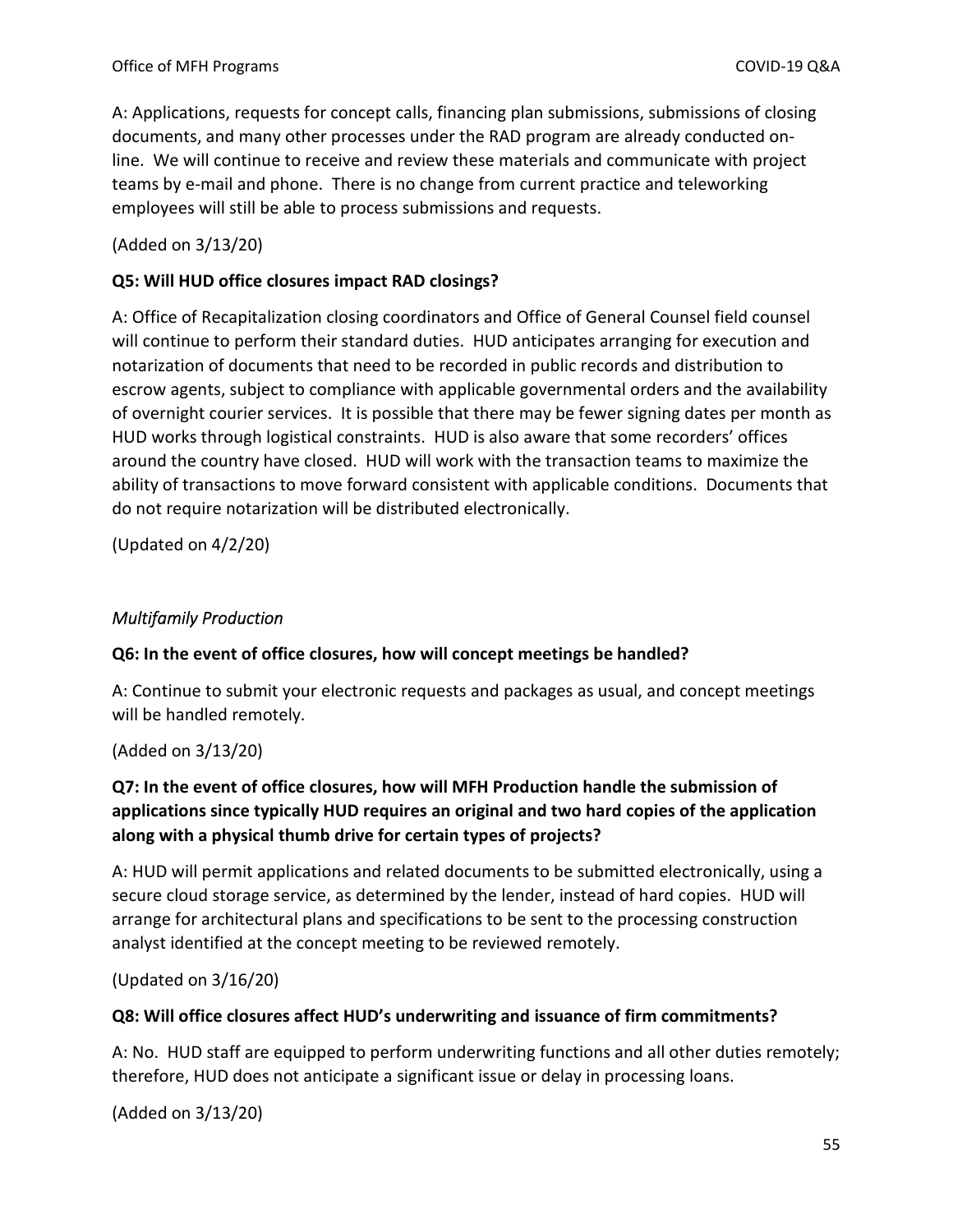#### **Q9: In the event of office closures, how will HUD conduct MFH Production loan closings?**

A: MFH Production is coordinating with HUD OGC to ensure continuity of closings in the event of office closures. Certain reviews that are routinely performed electronically, and closings that are routinely conducted by mail, such as Section 223(f) and 233(a)(7) loans, will continue in the same manner.

OGC and MFH Production are working to expand the ability to conduct other types of reviews and closings, including for Section 221(d)(4) and other NC/SR programs, either electronically or by mail to the extent practicable. Additional guidance will be forthcoming as soon as it is available. Please see the additional information included in the section on OGC-MFH Loan Closings below.

(Added on 3/13/20)

#### **Q10: In the event of office closures or staff on telework, how will HUD conduct construction administration?**

A: Monthly draws, trip reports and change orders are routinely completed electronically; however, a site visit is required by the owner, architect, and construction inspector (CI) to review progress and approve monthly draws. If the owner or architect can only attend remotely, exceptions can be made on condition that the CI is present. Should the CI be unable to attend, then the draw will need to be postponed. While HUD does not anticipate that the timeline for CI inspections to occur will extend past 60 calendar days, situations presented by prolonged unavailability of the principal participants should be raised with the Regional Production Director.

(Added on 3/13/20)

### **Q11: In the event of office closures or staff on telework, how will HUD handle cost certification/ Final Endorsement?**

A: HUD anticipates no disruptions in the performance of these functions as they are routinely conducted electronically.

(Added on 3/13/20)

#### <span id="page-55-0"></span>*Office of General Counsel: MFH Closings*

# **Q12: What is the Office of General Counsel (OGC) doing in response to the current COVID-19 Coronavirus outbreak and President's declaration of a national emergency?**

A: While the Department of Housing and Urban Development and its offices remain open for business at this time, many employees, including closing attorneys are now engaged in full-time telework. OGC, in collaboration with Multifamily and the Office of Healthcare Programs has established protocols, rules, and procedures to best ensure continuity of operations in the event of an extended closure of a specific division, regional or field office, or the determination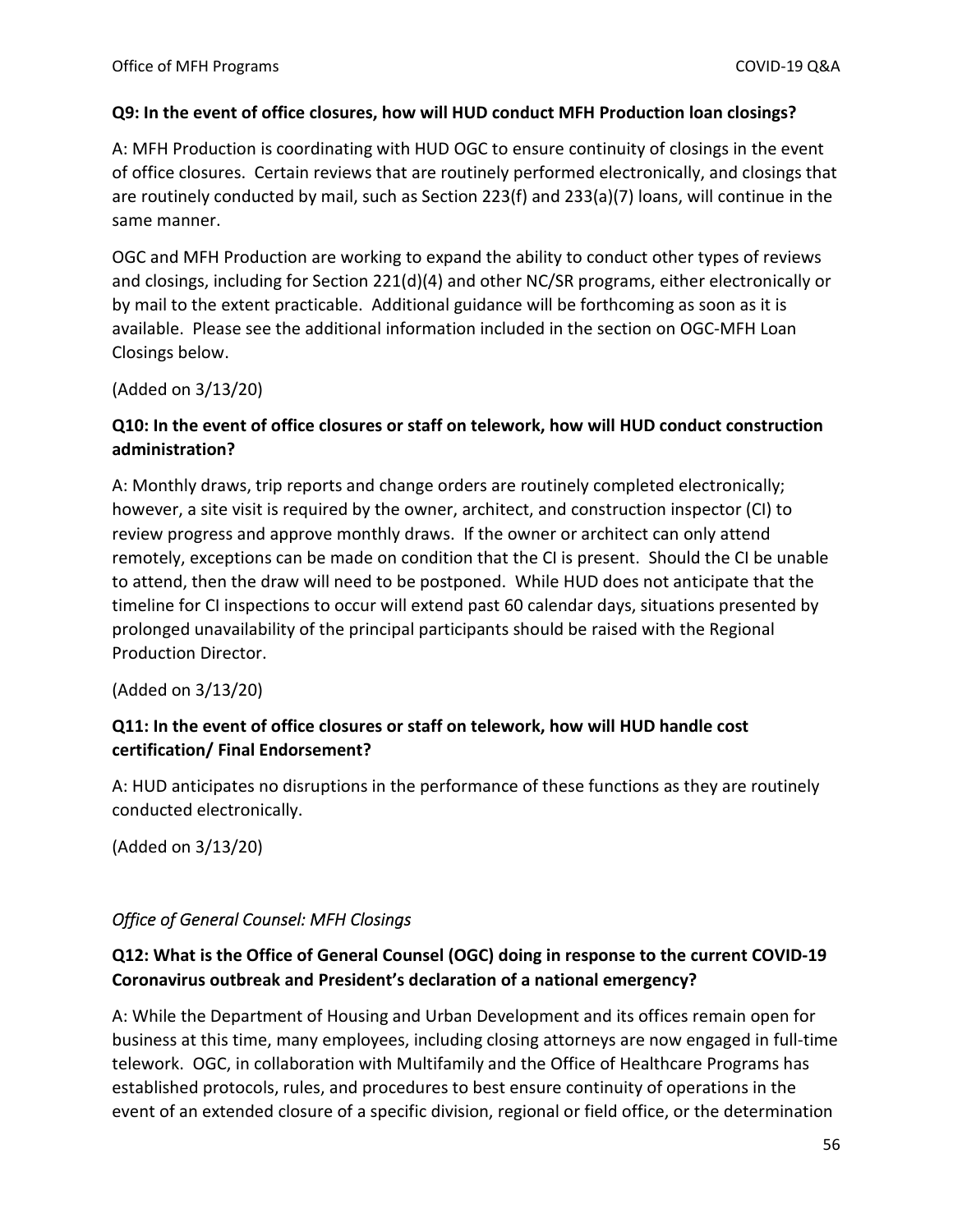that OGC in its entirety should work remotely. Q&A's on these protocols, which were initially published on March 24, 2020, have been moved into a stand-alone document located at: [https://www.hud.gov/sites/dfiles/Housing/documents/MF\\_COVID-](https://www.hud.gov/sites/dfiles/Housing/documents/MF_COVID-19_QA_Production_OGC_Closing.pdf)[19\\_QA\\_Production\\_OGC\\_Closing.pdf](https://www.hud.gov/sites/dfiles/Housing/documents/MF_COVID-19_QA_Production_OGC_Closing.pdf)

Additionally, to ease the transition to an electronic review process, OGC has developed a series of "Best Practices" for electronic transmission, available for your closing attorney. This document can be found online at:

[https://www.hud.gov/sites/dfiles/Housing/documents/Best\\_Practices\\_for\\_electronic\\_submissi](https://www.hud.gov/sites/dfiles/Housing/documents/Best_Practices_for_electronic_submission_for_MF_Closings_during_COVID-19_pandemic.pdf) on for MF Closings during COVID-19 pandemic.pdf.

(Updated on 4/14/20)

# <span id="page-56-0"></span>**[Department of Treasury Emergency Rental Assistance \(ERA\) Program](https://home.treasury.gov/policy-issues/cares/emergency-rental-assistance-program)**

**Q1: Can participants in Multifamily Housing programs receive assistance under the U.S. Department of Treasury's (Treasury) [Emergency Rental Assistance \(ERA\) Program](https://home.treasury.gov/policy-issues/cares/emergency-rental-assistance-program) for rent or utility arrearages?** 

A: Yes, Multifamily Housing owners/agents may accept funds from the ERA Program for rental arrearages and some utility arrearages for HUD-assisted families.

Due to the COVID-19 pandemic, families may have experienced unexpected financial hardships, and some families may have fallen behind on their rent or utility payments. Consistent with the [Treasury FAQs, Question 15,](https://home.treasury.gov/system/files/136/ERA2FAQs%205-6-21.pdf) dated March 26, 2021, HUD-assisted **families that have accumulated a rent or utility arrearage and are at risk of experiencing homelessness are eligible for assistance from the ERA program provided that ERA Program funds are not applied to costs that have been or will be reimbursed under any other federal assistance.**

Tenants in Multifamily Housing programs pay rent based on their income. Under the U.S. Housing Act of 1937, participating families are statutorily obligated to pay their portion of the rent (see 42 U.S.C. 1437a(a)). If a family experiences a decrease in income, they can request the owner/agent adjust their tenant payment so they pay rent proportionate with their current income. Before owners/agents accept ERA Program funds, HUD advises owners/agents to complete any pending reexaminations, and, as a best practice to ensure no duplication of assistance, apply any changes to rent retroactive to the first of the month following the change in income occurred. Please see Q12 in the Asset Management section of the Multifamily COVID QAs on [our COVID resources page](https://www.hud.gov/program_offices/housing/mfh/Multifamily_Housing_COVID-19_Guidance) for further details on retroactive decreases in income.

HUD-assisted Multifamily Housing tenants who are responsible for paying their own utilities receive assistance from HUD in the form of a utility allowance to cover these expenses. For utility costs, tenants may receive ERA Program funds for the utility arrearages that exceed the utility allowance. Owner/agents should work with tenants to verify utility allowance amounts and ensure ERA Program funds are not duplicating other federal benefits (see Q6 in this document).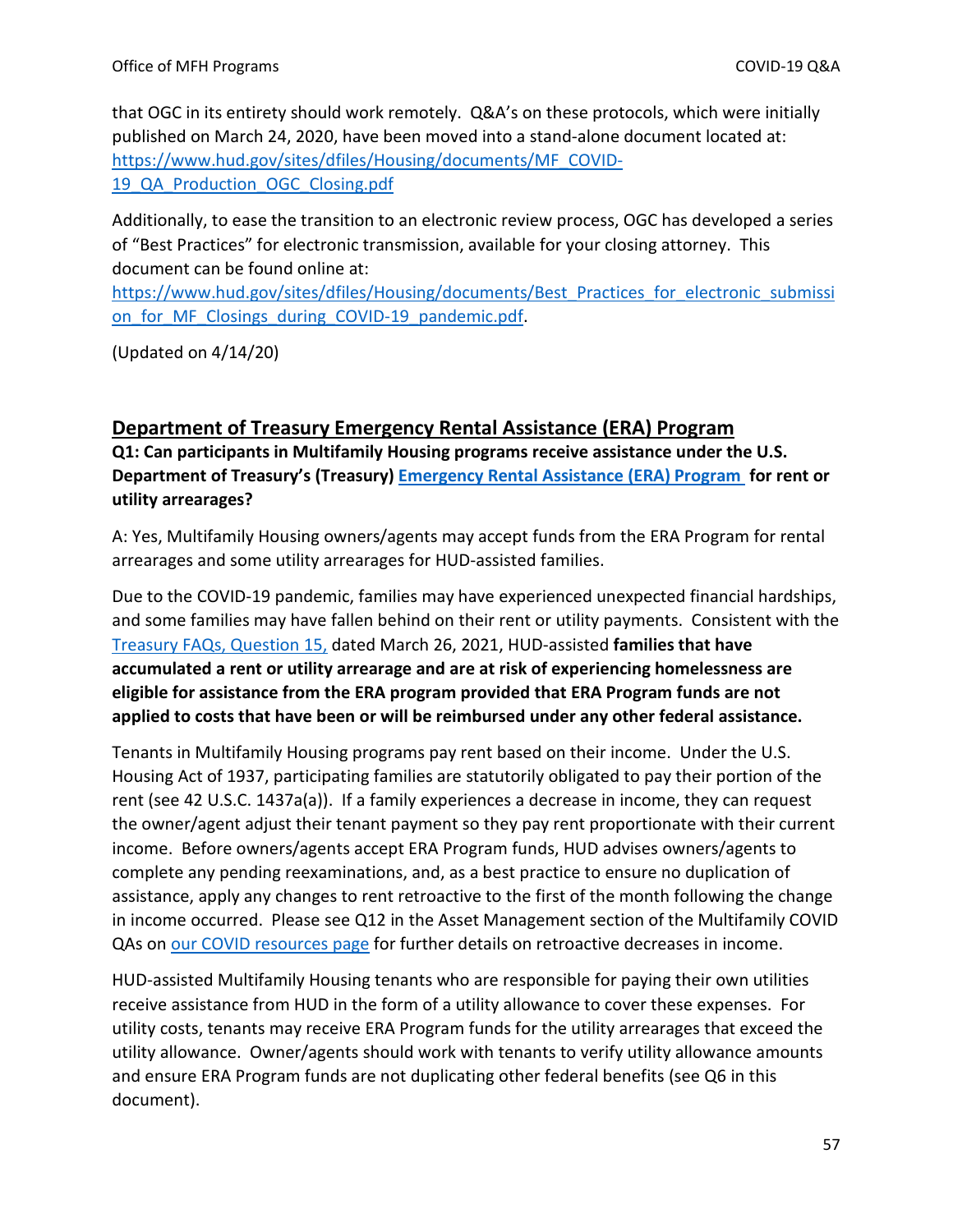#### (Added 7/29/21)

#### **Q2: Can owners/agents accept ERA Program funds or other rental assistance funds from a third-party for prospective rent payments for Multifamily Housing tenants?**

A: No, generally prospective rent payments paid directly to owners/agents by a third-party are not allowable under the U.S. Housing Act of 1937 because participating families are statutorily obligated to pay because participating families are statutorily obligated to pay a minimum rent; i.e., their share of the rent. The owner/agent must charge a  $f_{\text{amily}}$  no less than a minimum monthly rent, unless the family is granted an exemption from payment of minimum rent because of a financial hardship as established by 24 CFR 5.630.

Absent an owner/agent granting a hardship exemption, the owner/agent must require that a family receiving Section 8 assistance in Multifamily Housing pay the minimum monthly rental amount (see 42 U.S.C. 1437a(a)(3)). Prospective rent payments paid directly to owners/agents by a third-party could be allowable if a landlord determines that participating families cannot and will not be able to pay minimum rent; however HUD anticipates that owner/agents participating in the ERA program will be seek assistance in connection with tenants in arrears in order to ensure consistency with HUD requirements. Multifamily Housing tenants experiencing a loss of income or other financial hardships should request an interim recertification to have their rent adjusted to an affordable level. If a family requests a financial hardship exemption, the owner/agent must suspend the minimum rent requirement beginning the month following the family's request for a hardship exemption until owner/agent determines whether there is a qualifying financial hardship. If the owner/agent determines that a qualifying financial hardship exist, the owner/agent must not impose the minimum rent during the 90-day period beginning the month following the date of the family's request for a hardship exemption. As indicated in Q12 of the Asset Management section of the Multifamily COVID QAs on [our COVID resources](https://www.hud.gov/program_offices/housing/mfh/Multifamily_Housing_COVID-19_Guidance)  [page,](https://www.hud.gov/program_offices/housing/mfh/Multifamily_Housing_COVID-19_Guidance) HUD encourages owners/agents to consider extenuating circumstances in setting and implementing recertification policies during the COVID-19 National Emergency.

#### (Added 7/29/21)

### **Q3: What if a tenant receives rental assistance funds directly from ERA Program, or another program, and pays their share of the rent with it? Can an owner/agent accept that, or do they have to verify the source of the funds?**

A: If a tenant receives rental assistance funds directly from ERA Program and uses it to pay their rent, the owner/agent may accept the payment. The owner/agent does not need to verify the source of funds before accepting payment from the tenant.

#### (Added 7/29/21)

#### **Q4: If a family receives assistance from the ERA Program, must that be counted as income?**

A: No. Under [section 501\(j\) of Division N of the Consolidated Appropriations Act, 2021, Pub. L.](https://www.congress.gov/116/bills/hr133/BILLS-116hr133enr.pdf)  [No. 116-260 \(Dec. 27, 2020\),](https://www.congress.gov/116/bills/hr133/BILLS-116hr133enr.pdf) assistance provided to a household shall not be regarded as income and shall not be regarded as a resource for purposes of determining the eligibility of the household or any member of the household for benefits or assistance, or the amount or extent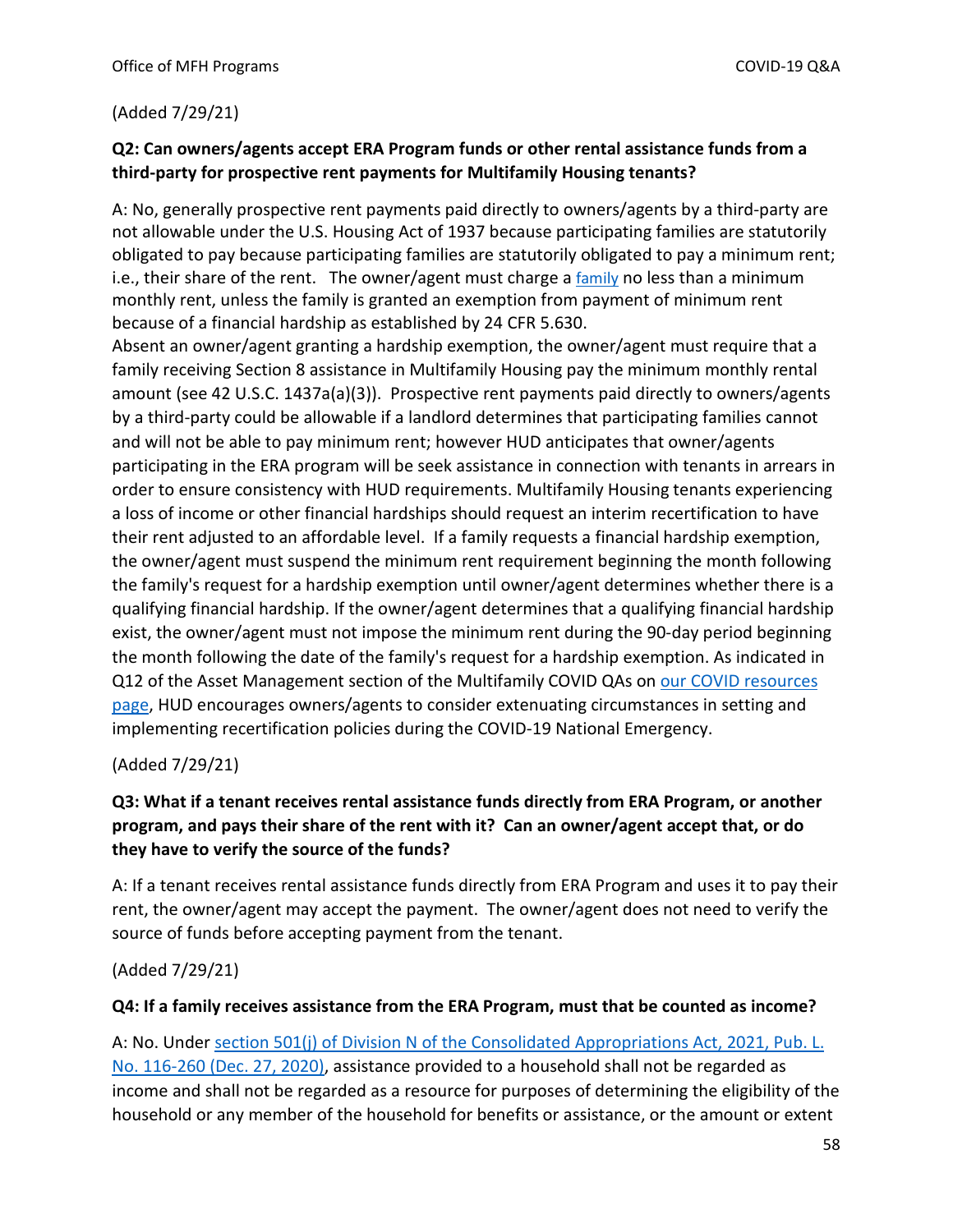of benefits or assistance under any Federal program or under any State or local program financed in whole or in part with Federal funds.

#### (Added 7/29/21)

### **Q5: Can owners/agents share Multifamily Housing participants' data with ERA Program grantees, or provide verification of whether a participant is receiving rental assistance? Can HUD provide access to the Tenant Rental Assistance Certification System?**

A: Owners/agents can share a participant's data only if that individual consents to the data sharing. Absent consent, owners/agents are not authorized to share data regarding participants in the Multifamily Housing program with third parties. Owners/agents are obligated to protect Personally Identifiable Information (PII) in their systems. HUD is not able to provide ERA Program grantees access to TRACS.

To determine if a tenant is participating in a rental assistance program, Treasury advised in its [ERA Program FAQs, Question 15](https://home.treasury.gov/system/files/136/ERA2FAQs%205-6-21.pdf) that grantees administering ERA Program funds "may rely on an attestation from the applicant regarding nonduplication with other government assistance in providing assistance to a household." For example, tenants may be asked if they receive rental assistance from HUD or live in a Multifamily Housing property. ERA Program grantees may ask for a copy of the lease or verification of the amount owed in arrearage. Owners/agents may provide this information if the tenant consents. Further, Treasury guidance allows grantees to use federal benefit programs to verify income in place of requiring documentation. When tenants have agreed to share data, we encourage multifamily owners to do this as well.

#### (Added 7/29/21)

#### **Q6: Whose responsibility is it to ensure there is no duplication of federal benefits?**

A: This responsibility is shared among tenants, ERA Program grantees, and owners/agents. ERA Program grantees should follow [guidance provided by Treasury](https://home.treasury.gov/system/files/136/ERA2FAQs%205-6-21.pdf) on how to ensure nonduplication. For Multifamily Housing programs:

- Per **ERA Program FAQs Question 15, the ERA Program grantee must review the** household's income and sources of assistance to confirm that the ERA Program assistance does not duplicate any other assistance for the same costs. Participating tenants may be asked to "self-attest" that ERA Program assistance does not duplicate other government assistance.
- Tenants who experienced a loss of income must continue to follow the process required by their owner/agent to report that loss so the owner/agent may complete an interim reexamination.

Owners/agents of Multifamily Housing properties:

 Must ensure that the amount received from the ERA Program grantee is for rent that is due.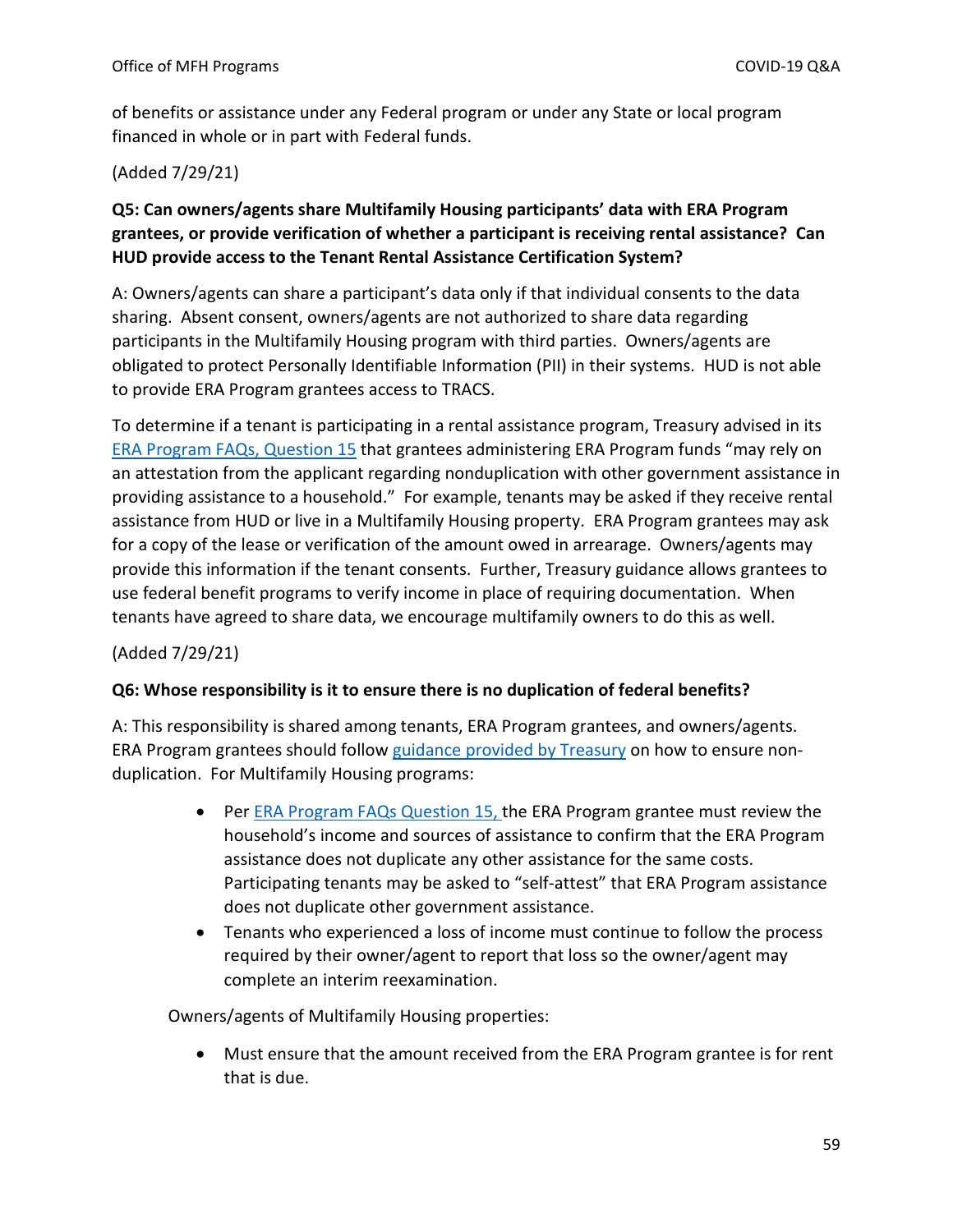- Are encouraged to communicate with tenants about ERA Program assistance and their obligation to report their participation in a Multifamily Housing program if the family chooses to apply for assistance.
- Should consider applying for ERA Program assistance for tenants in arrears. In the event a household is deemed eligible for ERA assistance after consideration of all applicable HUD program requirements, an owner/agent may accept a check or other funds transfer from the ERA Program's eligible grantee rather than requiring such funds to be delivered first to the tenant for payment over to the owner/agent. This allowance is intended solely to facilitate the efficient disbursement of ERA funds and should not be construed to alter any substantive program requirements including, without limitation, those related to income certification, a tenant's minimum payment requirement, or tenant hardship exceptions.
- Must follow the requirements found at Q12 of the Asset Management section of the Multifamily COVID QAs on [our COVID resources page](https://www.hud.gov/program_offices/housing/mfh/Multifamily_Housing_COVID-19_Guidance) to complete an interim reexamination making the rent effective date retroactive to the first of the month following the loss of income.
- Should consider extenuating circumstances in setting and implementing recertification policies during the COVID-19 National Emergency.

#### (Added 7/29/21)

#### **Q7: Can ERA Program funds be used to cover accounts receivables?**

A: As described above, owners/agents can accept ERA Program payments for rental arrearages for families that are still active Multifamily Housing tenants, but there are some additional steps described below that owners/agents should take to ensure there is no duplication of benefits. ERA Program payments can include rent arrearages, and additionally, pursuant to [ERA Program](https://home.treasury.gov/system/files/136/ERA2FAQs%205-6-21.pdf)  [FAQs Question 7,](https://home.treasury.gov/system/files/136/ERA2FAQs%205-6-21.pdf) reasonable accrued late fees in certain cases. An owner/agent may not accept ERA Program payments for former Multifamily Housing tenants with outstanding rent balances or for utility arrears stemming from utilities identified on the lease agreement.

Owners/agents must first take steps to adjust rents as required by statute and regulations for any family that has reduced family income. Please see Q12 in the Asset Management section of the Multifamily COVID QAs on [HUD's COVID resources page](https://www.hud.gov/program_offices/housing/mfh/Multifamily_Housing_COVID-19_Guidance) for further details on retroactive decreases in income. Families may not be given amnesty for rents due.

As a reminder, owners/agents are not permitted to waive tenant shares of rent owed or otherwise provide for rent amnesty in the Multifamily Housing program.

Some States are making ERA Program payments directly to landlords on behalf of tenants with past due rent balances. When ERA Program funds are received, owners must reduce the tenant accounts receivable balances and notify the tenants of ERA Program payments received on their behalf and any remaining tenant accounts receivable balances owed. In addition, for those States not making ERA Program payments directly to landlords, the property's annual audited financial statement must reflect the use of ERA Program funds for tenant accounts